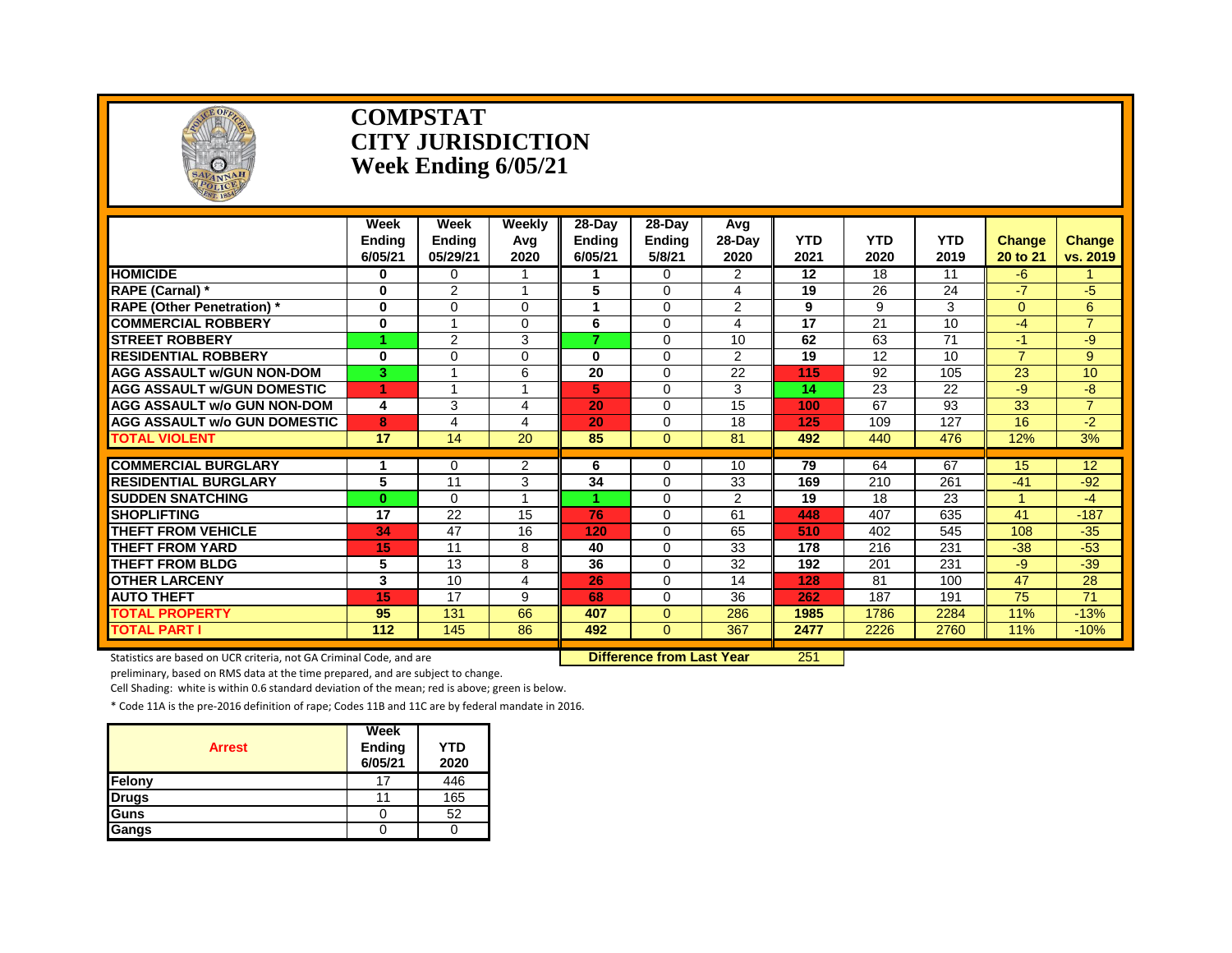

#### **COMPSTAT PRECINCT COMMANDER: NORTH PRECINCT** CAPT. BEN HERRON **Week Ending 6/05/21**





|                                     | Week<br><b>Ending</b><br>6/05/21 | Week<br><b>Ending</b><br>05/29/21 | Weekly<br>Avg<br>2020 | 28-Day<br><b>Ending</b><br>6/05/21 | 28-Day<br><b>Ending</b><br>5/8/21 | Avg<br>$28-Day$<br>2020 | <b>YTD</b><br>2021 | <b>YTD</b><br>2020 | <b>YTD</b><br>2019 | Change<br>20 to 21 | <b>Change</b><br>vs. 2019 |
|-------------------------------------|----------------------------------|-----------------------------------|-----------------------|------------------------------------|-----------------------------------|-------------------------|--------------------|--------------------|--------------------|--------------------|---------------------------|
| <b>HOMICIDE</b>                     | 0                                | 0                                 | $\Omega$              | 0                                  | 0                                 |                         | 1                  | 3                  | 3                  | $-2$               | $-2$                      |
| RAPE (Carnal) *                     | 0                                | $\overline{A}$                    | $\Omega$              | $\overline{2}$                     | $\Omega$                          | $\overline{ }$          | 5.                 | 11                 | 6                  | -6                 | $-1$                      |
| <b>RAPE (Other Penetration)</b> *   | $\bf{0}$                         | 0                                 | $\Omega$              | $\mathbf{0}$                       | $\Omega$                          | $\Omega$                |                    | 1                  |                    | $\Omega$           | $\Omega$                  |
| <b>COMMERCIAL ROBBERY</b>           | $\bf{0}$                         | 0                                 | $\Omega$              | 4                                  | $\Omega$                          |                         | 4                  | $\overline{2}$     |                    | $\overline{2}$     | 3                         |
| <b>STREET ROBBERY</b>               | $\bf{0}$                         | 0                                 |                       | $\overline{2}$                     | $\Omega$                          | 3                       | 25                 | 20                 | 18                 | 5                  | $\overline{7}$            |
| <b>RESIDENTIAL ROBBERY</b>          | $\bf{0}$                         | $\Omega$                          | $\Omega$              | $\bf{0}$                           | $\Omega$                          | $\Omega$                | $\mathbf{2}$       | 3                  | $\overline{2}$     | $-1$               | $\Omega$                  |
| <b>AGG ASSAULT w/GUN NON-DOM</b>    |                                  | 0                                 | $\overline{2}$        | 8                                  | $\Omega$                          | $\overline{7}$          | 20                 | 25                 | 28                 | $-5$               | -8                        |
| <b>AGG ASSAULT w/GUN DOMESTIC</b>   | $\mathbf{0}$                     | 1                                 | $\Omega$              | 1                                  | $\Omega$                          | $\overline{ }$          | 4                  | $\overline{7}$     |                    | $-3$               | 3                         |
| <b>AGG ASSAULT w/o GUN NON-DOM</b>  | $\bf{0}$                         | $\overline{2}$                    |                       | 10 <sub>1</sub>                    | $\Omega$                          | 4                       | 35                 | 19                 | 32                 | 16                 | 3                         |
| <b>AGG ASSAULT w/o GUN DOMESTIC</b> |                                  | 3                                 |                       | 6                                  | 0                                 | 4                       | 24                 | 17                 | 32                 | $\overline{7}$     | $-\frac{1}{\sqrt{2}}$     |
| <b>TOTAL VIOLENT</b>                | $\overline{2}$                   | $\overline{7}$                    | 5                     | 33                                 | $\Omega$                          | 22                      | 121                | 108                | 124                | 12%                | $-2%$                     |
| <b>COMMERCIAL BURGLARY</b>          | 0                                | 0                                 |                       | 0                                  | 0                                 | 2                       | 20                 | 20                 | 13                 | $\mathbf{0}$       | $\overline{7}$            |
| <b>RESIDENTIAL BURGLARY</b>         | 1                                | 4                                 |                       | 4                                  | $\Omega$                          | $\overline{7}$          | 25                 | 46                 | 41                 | $-21$              | $-16$                     |
| <b>SUDDEN SNATCHING</b>             | $\bf{0}$                         | 0                                 | $\Omega$              | 4                                  | $\Omega$                          |                         | 15                 | 10                 | 9                  | 5                  | 6                         |
| <b>SHOPLIFTING</b>                  | 1                                | 4                                 | $\overline{2}$        | $\overline{7}$                     | $\Omega$                          | 8                       | 45                 | 69                 | 68                 | $-24$              | $-23$                     |
| THEFT FROM VEHICLE                  | 12                               | 26                                | 4                     | 50                                 | $\Omega$                          | 15                      | 199                | 70                 | 124                | 129                | 75                        |
| <b>THEFT FROM YARD</b>              | 5                                | 6                                 | 2                     | 13                                 | $\Omega$                          | 9                       | 53                 | 57                 | 58                 | -4                 | $-5$                      |
| <b>THEFT FROM BLDG</b>              | 1                                | 5                                 | $\overline{2}$        | 16                                 | $\Omega$                          | $\overline{7}$          | 59                 | 36                 | 52                 | $\overline{23}$    | $\overline{7}$            |
| <b>OTHER LARCENY</b>                | 1                                | 4                                 |                       | 6                                  | $\Omega$                          | 4                       | 21                 | 16                 | 17                 | 5                  | $\overline{4}$            |
| <b>AUTO THEFT</b>                   | 4                                | 6                                 | 2                     | 23                                 | $\Omega$                          | $\overline{7}$          | 84                 | 39                 | 27                 | 45                 | 57                        |
| <b>TOTAL PROPERTY</b>               | 25                               | 52                                | 14                    | 120                                | $\Omega$                          | 59                      | 521                | 363                | 409                | 44%                | 27%                       |
| <b>TOTAL PART I</b>                 | 27                               | 59                                | 19                    | 153                                | $\Omega$                          | 81                      | 642                | 471                | 533                |                    |                           |
|                                     |                                  |                                   |                       |                                    |                                   |                         |                    |                    |                    | 36%                | 20%                       |

Statistics are based on UCR criteria, not GA Criminal Code, and are **Difference from Last Year** 171

preliminary, based on RMS data at the time prepared, and are subject to change.

Cell Shading: white is within 0.6 standard deviation of the mean; red is above; green is below.

| <b>Arrests</b> | Week<br>Ending<br>6/05/21 | <b>YTD</b><br>2020 |
|----------------|---------------------------|--------------------|
| Felony         |                           | 91                 |
| <b>Drugs</b>   |                           | 19                 |
| Guns           |                           |                    |
| Gangs          |                           |                    |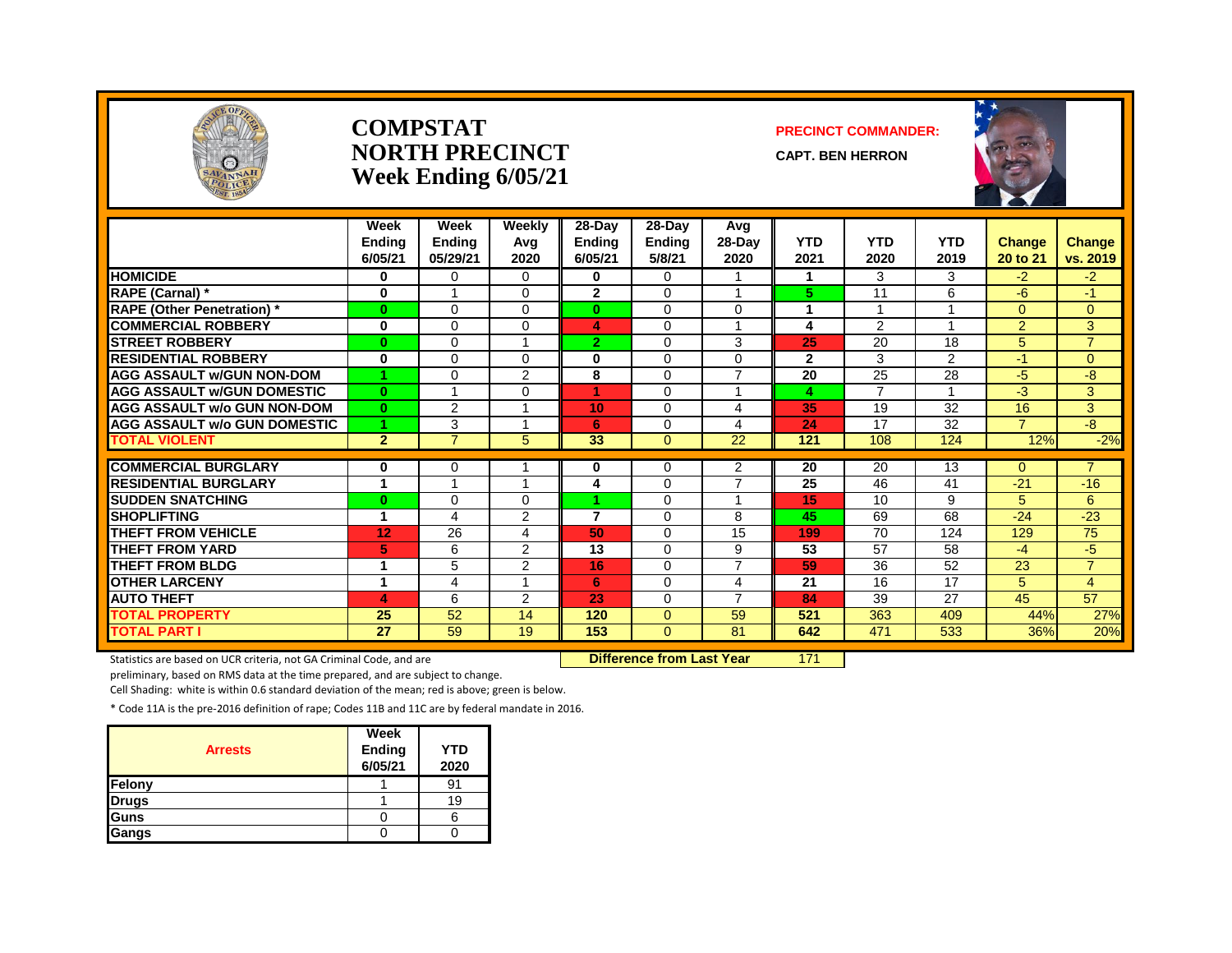

#### **COMPSTAT PRECINCT COMMANDER: CENTRAL PRECINCT** CAPT. TONYA REID **Week Ending 6/05/21**



|                                     | Week<br><b>Ending</b><br>6/05/21 | <b>Week</b><br><b>Ending</b><br>05/29/21 | Weekly<br>Avg<br>2020 | $28-Day$<br><b>Ending</b><br>6/05/21 | 28-Day<br><b>Ending</b><br>5/8/21 | Avg<br>$28-Dav$<br>2020 | <b>YTD</b><br>2021 | <b>YTD</b><br>2020 | <b>YTD</b><br>2019 | <b>Change</b><br>20 to 21 | <b>Change</b><br>vs. 2019 |
|-------------------------------------|----------------------------------|------------------------------------------|-----------------------|--------------------------------------|-----------------------------------|-------------------------|--------------------|--------------------|--------------------|---------------------------|---------------------------|
| <b>HOMICIDE</b>                     | 0                                | $\Omega$                                 | 0                     | $\bf{0}$                             | $\Omega$                          |                         | 5.                 | 9                  | $\overline{2}$     | $-4$                      | 3                         |
| <b>RAPE (Carnal) *</b>              | $\bf{0}$                         | $\Omega$                                 | $\Omega$              | 1                                    | $\Omega$                          | $\overline{A}$          | 5                  | 9                  | 6                  | -4                        | $-1$                      |
| <b>RAPE (Other Penetration)</b> *   | $\bf{0}$                         | $\Omega$                                 | 0                     | $\mathbf{0}$                         | $\Omega$                          | $\Omega$                | 3                  | 4                  |                    | 2                         | 2                         |
| <b>COMMERCIAL ROBBERY</b>           | 0                                | $\Omega$                                 | 0                     | 0                                    | $\Omega$                          |                         | 3                  | 3                  | 3                  | $\overline{0}$            | $\mathbf{0}$              |
| <b>STREET ROBBERY</b>               | $\bf{0}$                         |                                          |                       |                                      | $\Omega$                          | 3                       | 14                 | 19                 | 24                 | $-5$                      | $-10$                     |
| <b>RESIDENTIAL ROBBERY</b>          | $\bf{0}$                         | $\Omega$                                 | 0                     | $\bf{0}$                             | $\Omega$                          |                         | 4                  | 5                  | 3                  | $-1$                      | 1                         |
| <b>AGG ASSAULT w/GUN NON-DOM</b>    |                                  | $\Omega$                                 | $\overline{2}$        | 6                                    | $\Omega$                          | 6                       | 43                 | 24                 | 34                 | 19                        | $\boldsymbol{9}$          |
| <b>AGG ASSAULT w/GUN DOMESTIC</b>   | $\bf{0}$                         | $\Omega$                                 | 0                     | $\bf{0}$                             | $\Omega$                          | 4                       | $\overline{2}$     | 5                  | $\overline{ }$     | -3                        | $-5$                      |
| <b>AGG ASSAULT w/o GUN NON-DOM</b>  | $\overline{2}$                   | $\Omega$                                 |                       | 3                                    | $\Omega$                          | 4                       | 16                 | 14                 | 23                 | 2                         | $-7$                      |
| <b>AGG ASSAULT w/o GUN DOMESTIC</b> | 3                                | $\Omega$                                 |                       | 7                                    | $\Omega$                          | 5                       | 29                 | 34                 | 34                 | -5                        | $-5$                      |
| <b>TOTAL VIOLENT</b>                | 6                                |                                          | 6                     | 18                                   | $\Omega$                          | 24                      | 124                | 123                | 137                | 1%                        | $-9%$                     |
| <b>COMMERCIAL BURGLARY</b>          | 0                                | 0                                        |                       | 5                                    | 0                                 |                         | 22                 | 18                 | 15                 |                           | $\overline{7}$            |
| <b>RESIDENTIAL BURGLARY</b>         | -1                               | 4                                        |                       | 11                                   | $\Omega$                          | 4<br>11                 | 65                 | 70                 | 82                 | 4<br>-5                   | $-17$                     |
| <b>SUDDEN SNATCHING</b>             | $\bf{0}$                         | $\Omega$                                 | 0                     | $\bf{0}$                             | $\Omega$                          |                         | $\overline{2}$     | 3                  | 3                  | $-1$                      | $-1$                      |
| <b>SHOPLIFTING</b>                  | $\bf{0}$                         | 3                                        | 3                     | 15                                   | $\Omega$                          | 12                      | 72                 | 78                 | 104                | $-6$                      | $-32$                     |
| <b>THEFT FROM VEHICLE</b>           | 6                                | 4                                        | 4                     | 22                                   | $\Omega$                          | 16                      | 93                 | 87                 | 135                | 6                         | $-42$                     |
| <b>THEFT FROM YARD</b>              | 4                                | 2                                        | 3                     | 13                                   | $\Omega$                          | 11                      | $\overline{54}$    | 70                 | 91                 | $-16$                     | $-37$                     |
| <b>THEFT FROM BLDG</b>              | $\mathbf{0}$                     | 3                                        | $\overline{2}$        | 6                                    | $\Omega$                          | 8                       | 32                 | 50                 | 53                 | $-18$                     | $-21$                     |
| <b>OTHER LARCENY</b>                | $\bf{0}$                         | $\overline{\mathbf{A}}$                  |                       | 5                                    | $\Omega$                          | 5                       | 37                 | 24                 | 36                 | 13                        | $\blacktriangleleft$      |
| <b>AUTO THEFT</b>                   | 3                                | 5                                        | 3                     | 22                                   | $\Omega$                          | 12                      | 65                 | 63                 | 59                 | 2                         | 6                         |
| <b>TOTAL PROPERTY</b>               | 14                               | 22                                       | 18                    | 99                                   | $\Omega$                          | 80                      | 442                | 463                | 578                | $-5%$                     | $-24%$                    |
| <b>TOTAL PART I</b>                 | 20                               | 23                                       | 24                    | 117                                  | $\Omega$                          | 104                     | 566                | 586                | 715                | $-3%$                     | $-21%$                    |

Statistics are based on UCR criteria, not GA Criminal Code, and are **Difference from Last Year** -20

preliminary, based on RMS data at the time prepared, and are subject to change.

Cell Shading: white is within 0.6 standard deviation of the mean; red is above; green is below.

| <b>Arrests</b> | Week<br>Ending<br>6/05/21 | <b>YTD</b><br>2020 |
|----------------|---------------------------|--------------------|
| Felony         | 11                        | 237                |
| <b>Drugs</b>   | 6                         | 85                 |
| Guns           |                           | 39                 |
| Gangs          |                           |                    |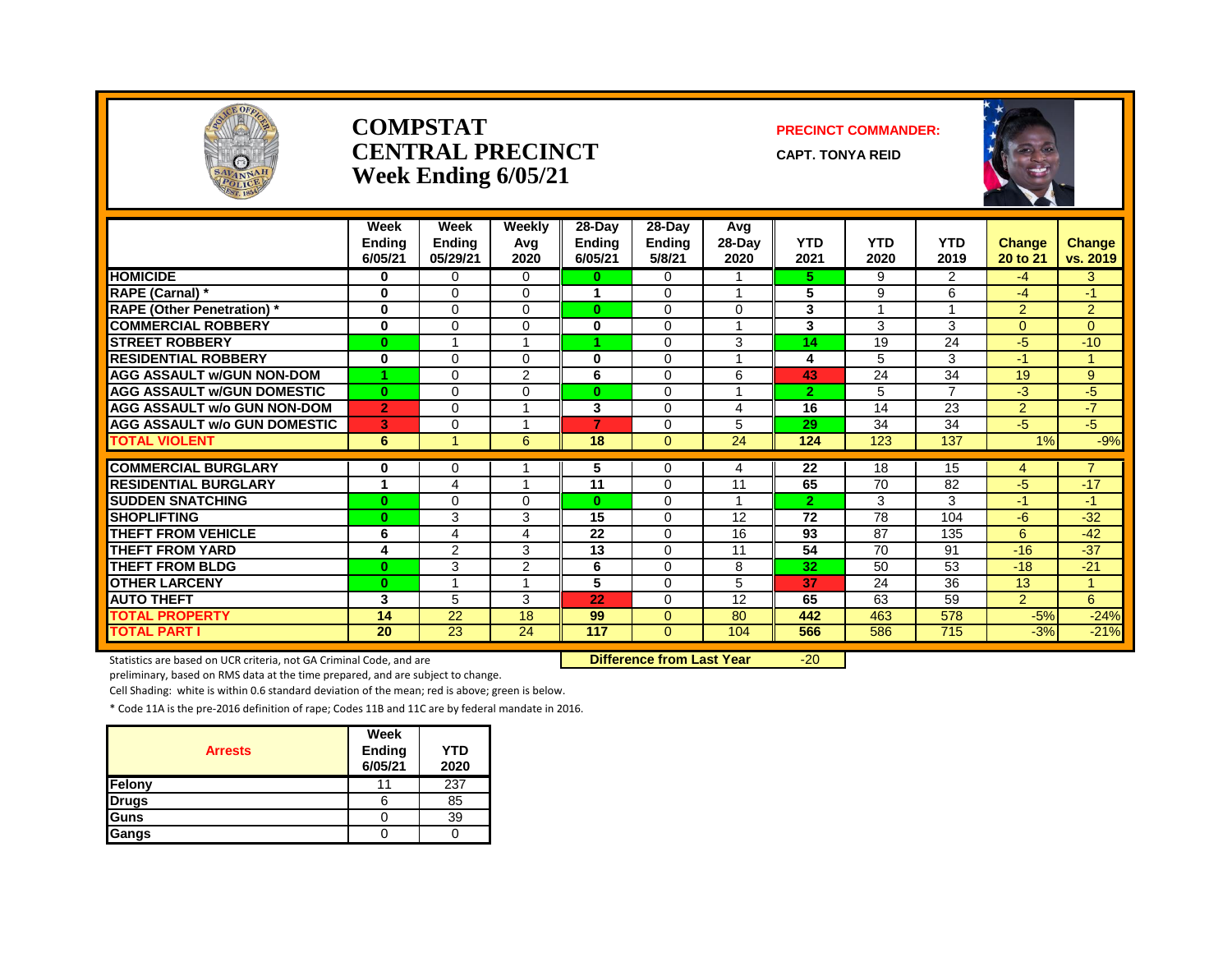

#### **COMPSTAT PRECINCT COMMANDER: SOUTH PRECINCT CAPT. ALEX TOBAR Week Ending 6/05/21**



|                                     | Week<br><b>Ending</b><br>6/05/21 | Week<br><b>Ending</b><br>05/29/21 | Weekly<br>Avg<br>2020   | 28-Day<br><b>Ending</b><br>6/05/21 | 28-Day<br><b>Ending</b><br>5/8/21 | Avg<br>$28$ -Day<br>2020 | <b>YTD</b><br>2021 | <b>YTD</b><br>2020 | <b>YTD</b><br>2019 | Change<br>20 to 21 | <b>Change</b><br>vs. 2019 |
|-------------------------------------|----------------------------------|-----------------------------------|-------------------------|------------------------------------|-----------------------------------|--------------------------|--------------------|--------------------|--------------------|--------------------|---------------------------|
| <b>HOMICIDE</b>                     | 0                                | $\Omega$                          | $\Omega$                |                                    | $\Omega$                          | $\Omega$                 | 4                  | 3                  | 5                  |                    | $-1$                      |
| RAPE (Carnal) *                     | 0                                |                                   | $\Omega$                | 4                                  | $\Omega$                          |                          | 4                  | 6                  | 6                  | $-2$               | $-2$                      |
| <b>RAPE (Other Penetration)*</b>    | $\bf{0}$                         | $\Omega$                          | 0                       | 4.                                 | $\Omega$                          | $\overline{A}$           | 4                  | 4                  | $\Omega$           | $\Omega$           | 4                         |
| <b>COMMERCIAL ROBBERY</b>           | 0                                | $\Omega$                          | $\Omega$                |                                    | $\Omega$                          |                          | 5                  | 12                 | 4                  | $-7$               |                           |
| <b>STREET ROBBERY</b>               |                                  | $\Omega$                          |                         | $\mathbf{2}$                       | $\Omega$                          | 2                        | 13                 | 15                 | 14                 | $-2$               | $-1$                      |
| <b>RESIDENTIAL ROBBERY</b>          | 0                                | $\Omega$                          | $\Omega$                | 0                                  | $\Omega$                          |                          | 7                  | 3                  | 3                  | 4                  | 4                         |
| <b>AGG ASSAULT w/GUN NON-DOM</b>    | 1                                |                                   |                         | 3                                  | $\Omega$                          | 3                        | 22                 | 18                 | 16                 | 4                  | 6                         |
| <b>AGG ASSAULT w/GUN DOMESTIC</b>   | $\bf{0}$                         | $\Omega$                          | $\Omega$                | 4.                                 | $\Omega$                          | $\Omega$                 | 3                  | 3                  | $\overline{7}$     | $\Omega$           | $-4$                      |
| <b>AGG ASSAULT w/o GUN NON-DOM</b>  | $\overline{2}$                   | $\Omega$                          |                         | $\mathbf{2}$                       | $\Omega$                          | 3                        | 21                 | 10                 | 15                 | 11                 | 6                         |
| <b>AGG ASSAULT w/o GUN DOMESTIC</b> | 3                                |                                   |                         | 4                                  | $\Omega$                          | 3                        | 42                 | 21                 | 22                 | 21                 | 20                        |
| <b>TOTAL VIOLENT</b>                | $\overline{7}$                   | 3                                 | 4                       | 16                                 | $\Omega$                          | 16                       | 125                | 95                 | 92                 | 32%                | 36%                       |
|                                     |                                  |                                   |                         |                                    |                                   |                          |                    |                    |                    |                    |                           |
| <b>COMMERCIAL BURGLARY</b>          | 1                                | 0                                 |                         |                                    | 0                                 | 2                        | 28                 | 12                 | $\overline{32}$    | 16                 | $-4$                      |
| <b>RESIDENTIAL BURGLARY</b>         | $\mathbf{2}$                     | $\overline{A}$                    | $\overline{\mathbf{A}}$ | 8                                  | $\Omega$                          | 6                        | 24                 | 39                 | 38                 | $-15$              | $-14$                     |
| <b>SUDDEN SNATCHING</b>             | $\bf{0}$                         | $\Omega$                          | $\Omega$                | $\mathbf{0}$                       | $\Omega$                          | 0                        | $\overline{2}$     | 3                  | 6                  | $-1$               | $-4$                      |
| <b>SHOPLIFTING</b>                  | 9                                | 11                                | 6                       | 32                                 | $\mathbf 0$                       | 25                       | 210                | 131                | 333                | 79                 | $-123$                    |
| THEFT FROM VEHICLE                  | 13                               | 10                                | 5                       | 30                                 | $\Omega$                          | 19                       | 133                | 128                | 136                | 5                  | $-3$                      |
| <b>THEFT FROM YARD</b>              | 3                                | 2                                 | 2                       | 9                                  | $\mathbf 0$                       | 6                        | 37                 | 40                 | 32                 | $-3$               | 5                         |
| <b>THEFT FROM BLDG</b>              | $\overline{2}$                   | 3                                 | 2                       | $\overline{7}$                     | $\Omega$                          | 9                        | $\overline{57}$    | 50                 | 68                 | $\overline{7}$     | $-11$                     |
| <b>OTHER LARCENY</b>                | 1                                |                                   |                         | 6                                  | $\Omega$                          | 3                        | 32                 | 16                 | 19                 | 16                 | 13                        |
| <b>AUTO THEFT</b>                   | $\mathbf{2}$                     | 4                                 | 2                       | 10                                 | $\Omega$                          | 8                        | 54                 | 43                 | 50                 | 11                 | 4                         |
| <b>TOTAL PROPERTY</b>               | 33                               | 32                                | 19                      | 103                                | $\Omega$                          | 79                       | 577                | 462                | 714                | 25%                | $-19%$                    |
| <b>TOTAL PART I</b>                 | 40                               | 35                                | 23                      | 119                                | $\Omega$                          | 95                       | 702                | 557                | 806                | 26%                | $-13%$                    |

Statistics are based on UCR criteria, not GA Criminal Code, and are **Difference from Last Year** 145

preliminary, based on RMS data at the time prepared, and are subject to change.

Cell Shading: white is within 0.6 standard deviation of the mean; red is above; green is below.

| <b>Arrests</b> | Week<br>Ending<br>6/05/21 | YTD<br>2020 |
|----------------|---------------------------|-------------|
| Felony         |                           | 118         |
| <b>Drugs</b>   |                           | 61          |
| Guns           |                           |             |
| Gangs          |                           |             |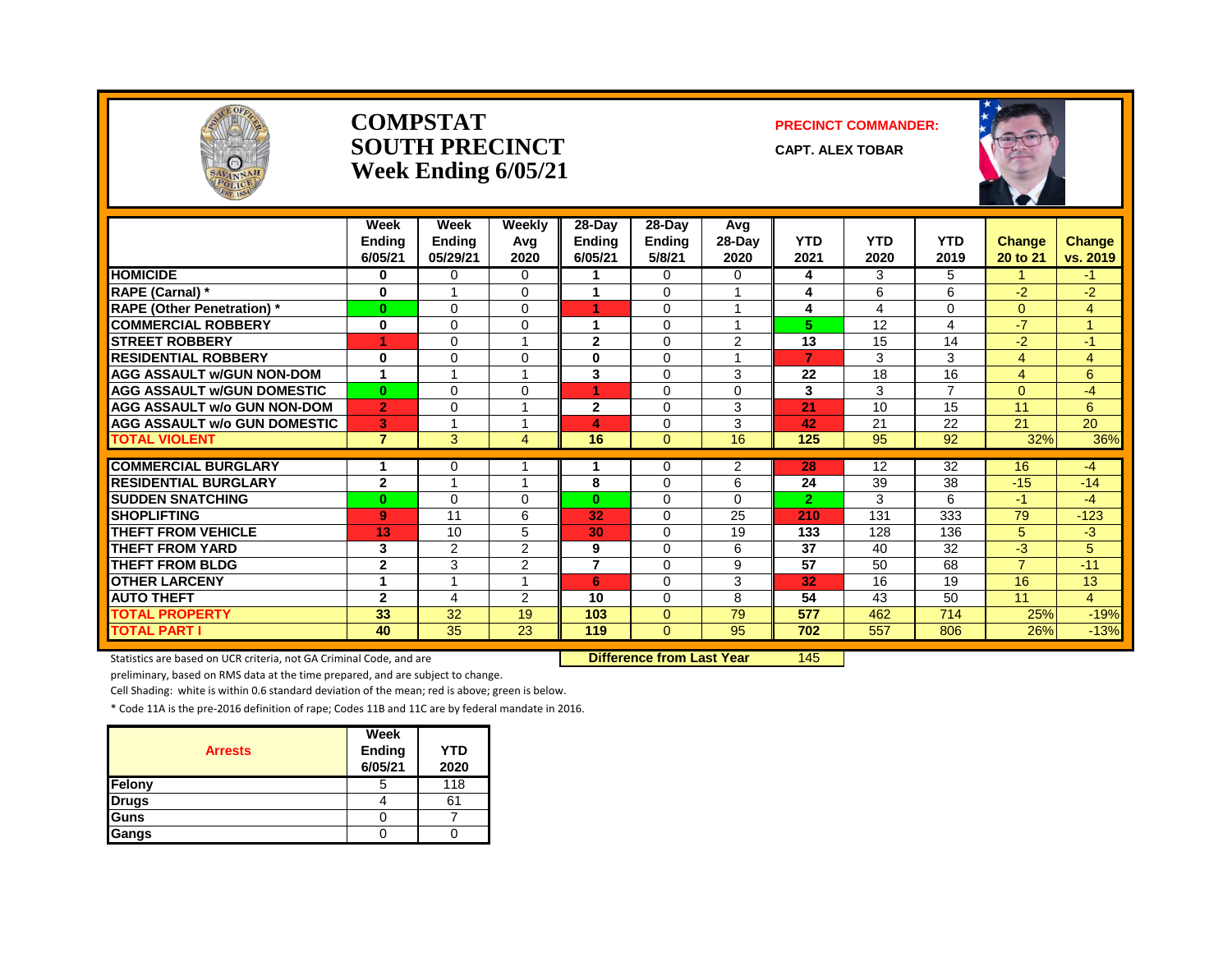

#### **COMPSTAT PRECINCT COMMANDER: EAST PRECINCT CAPT. SHINITA YOUNG Week Ending 6/05/21**



|                                                           | Week<br><b>Endina</b><br>6/05/21 | Week<br><b>Ending</b><br>05/29/21 | Weekly<br>Avg<br>2020 | 28-Day<br>Ending<br>6/05/21 | 28-Day<br><b>Ending</b><br>5/8/21 | Avg<br>$28-Day$<br>2020 | <b>YTD</b><br>2021 | <b>YTD</b><br>2020 | <b>YTD</b><br>2019      | Change<br>20 to 21 | <b>Change</b><br>vs. 2019 |
|-----------------------------------------------------------|----------------------------------|-----------------------------------|-----------------------|-----------------------------|-----------------------------------|-------------------------|--------------------|--------------------|-------------------------|--------------------|---------------------------|
| <b>HOMICIDE</b>                                           | 0                                | $\Omega$                          | $\Omega$              | 0                           | 0                                 | $\Omega$                | $\mathbf{2}$       | 3                  | 1                       | -1                 |                           |
| RAPE (Carnal) *                                           | $\bf{0}$                         | $\Omega$                          | $\Omega$              |                             | $\Omega$                          | $\Omega$                | 5                  | $\Omega$           | 6                       | 5                  | $-1$                      |
| <b>RAPE (Other Penetration)</b> *                         | $\bf{0}$                         | $\Omega$                          | $\Omega$              | 0                           | 0                                 | 1                       | 1                  | 3                  | $\overline{\mathbf{A}}$ | $-2$               | 0                         |
| <b>COMMERCIAL ROBBERY</b>                                 | $\bf{0}$                         |                                   | $\Omega$              |                             | $\Omega$                          | -1                      | 5                  | 4                  | $\overline{2}$          |                    | 3                         |
| <b>STREET ROBBERY</b>                                     | $\bf{0}$                         |                                   | $\Omega$              | $\overline{2}$              | $\Omega$                          | 2                       | 10                 | 9                  | 15                      |                    | $-5$                      |
| <b>RESIDENTIAL ROBBERY</b>                                | $\mathbf 0$                      | $\Omega$                          | $\Omega$              | 0                           | $\Omega$                          | $\Omega$                | 6                  |                    | $\overline{2}$          | 5                  | 4                         |
| <b>AGG ASSAULT w/GUN NON-DOM</b>                          | $\bf{0}$                         | $\Omega$                          | 2                     | 3.                          | $\Omega$                          | 6                       | 30                 | 25                 | 27                      | 5                  | 3 <sup>1</sup>            |
| <b>AGG ASSAULT w/GUN DOMESTIC</b>                         | 4                                | $\Omega$                          | $\Omega$              | 3                           | $\Omega$                          | $\overline{A}$          | 5                  | 8                  | $\overline{7}$          | $-3$               | $-2$                      |
| <b>AGG ASSAULT w/o GUN NON-DOM</b>                        | $\mathbf{0}$                     |                                   |                       | 5                           | $\Omega$                          | 4                       | 28                 | 24                 | 23                      | 4                  | 5                         |
| <b>AGG ASSAULT w/o GUN DOMESTIC</b>                       | 1                                | $\Omega$                          |                       | 3                           | $\Omega$                          | 5                       | 30                 | 37                 | 39                      | $-7$               | -9                        |
| <b>TOTAL VIOLENT</b>                                      | $\overline{2}$                   | 3                                 | 5                     | 18                          | $\mathbf{0}$                      | 20                      | 122                | 114                | 123                     | 7%                 | $-1%$                     |
|                                                           |                                  |                                   |                       |                             |                                   |                         |                    |                    | ⇁                       |                    |                           |
| <b>COMMERCIAL BURGLARY</b><br><b>RESIDENTIAL BURGLARY</b> | 0                                | $\Omega$                          | 0                     | 0                           | 0                                 | $\overline{2}$          | 9                  | 14                 |                         | -5                 | $\overline{2}$            |
|                                                           |                                  | 5                                 |                       | 11                          | 0                                 | 9                       | 55                 | 55                 | 100                     | $\Omega$           | $-45$                     |
| <b>SUDDEN SNATCHING</b>                                   | 0                                | $\Omega$                          | 0                     | $\mathbf{0}$                | $\Omega$                          | $\Omega$                | $\bf{0}$           | 2                  | 5                       | $-2$               | $-5$                      |
| <b>SHOPLIFTING</b>                                        | $\overline{7}$                   | $\overline{4}$<br>$\overline{7}$  | 4                     | 22                          | $\Omega$                          | 16                      | 121                | 129                | 130                     | -8                 | -9                        |
| <b>THEFT FROM VEHICLE</b>                                 | 3                                | -1                                | 4                     | 18                          | 0                                 | 15                      | 85                 | 117                | 150                     | $-32$              | $-65$                     |
| <b>THEFT FROM YARD</b>                                    | 3                                |                                   | 2                     | 5                           | $\Omega$                          | $\overline{7}$          | 34                 | 49                 | 50                      | $-15$              | $-16$                     |
| <b>THEFT FROM BLDG</b>                                    | $\overline{2}$                   | 2                                 | 2                     | 7                           | $\Omega$                          | 8                       | 44                 | 65                 | 58                      | $-21$              | $-14$                     |
| <b>OTHER LARCENY</b>                                      | 1                                | 4                                 |                       | 9                           | $\Omega$                          | 3                       | 38                 | 25                 | 28                      | 13                 | 10                        |
| <b>AUTO THEFT</b>                                         | 6                                | $\overline{2}$                    | $\overline{2}$        | 13                          | $\Omega$                          | 8                       | 59                 | 42                 | 55                      | 17                 | 4                         |
| <b>TOTAL PROPERTY</b>                                     | 23                               | 25                                | 15                    | 85                          | $\mathbf{0}$                      | 68                      | 445                | 498                | 583                     | $-11%$             | $-24%$                    |
| <b>TOTAL PART I</b>                                       | 25                               | 28                                | 20                    | 103                         | $\Omega$                          | 88                      | 567                | 612                | 706                     | $-7%$              | $-20%$                    |

Statistics are based on UCR criteria, not GA Criminal Code, and are **Difference from Last Year** -45

preliminary, based on RMS data at the time prepared, and are subject to change.

Cell Shading: white is within 0.6 standard deviation of the mean; red is above; green is below.

| <b>Arrests</b> | Week<br>Ending<br>6/05/21 | <b>YTD</b><br>2020 |
|----------------|---------------------------|--------------------|
| Felony         |                           |                    |
| <b>Drugs</b>   |                           |                    |
| Guns           |                           |                    |
| Gangs          |                           |                    |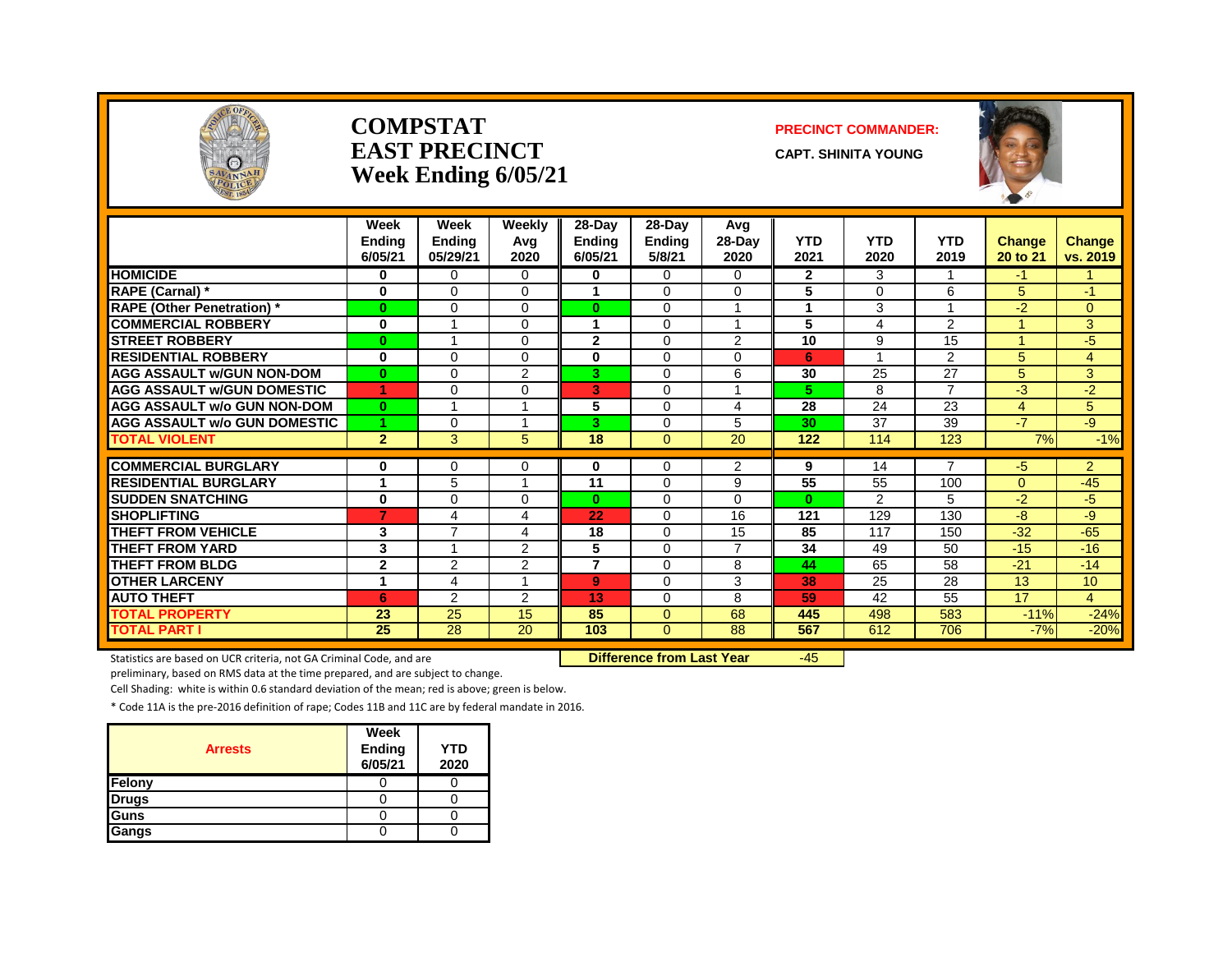# **BEAT 21 North Precinct Week Ending 6/05/21**

|                                     |                |                           | <b>Last 4 Weeks</b> |                | 28 Days        | 28 Day  |                |                |                |                |                |
|-------------------------------------|----------------|---------------------------|---------------------|----------------|----------------|---------|----------------|----------------|----------------|----------------|----------------|
|                                     | <b>Endina</b>  | <b>Endina</b>             | <b>Endina</b>       | <b>Endina</b>  | <b>Endina</b>  | Average | <b>YTD</b>     | <b>YTD</b>     | <b>YTD</b>     | Change         | <b>Change</b>  |
|                                     | 05/15/21       | 05/22/21                  | 05/29/21            | 6/05/21        | 6/05/21        | 2020    | 2021           | 2020           | 2019           | 20 to 21       | vs. 2019       |
| <b>HOMICIDE</b>                     | 0              | 0                         | 0                   | $\mathbf 0$    | $\mathbf{0}$   | 0.0     | $\mathbf{0}$   | $\Omega$       | $\mathbf{0}$   | $\overline{0}$ | $\overline{0}$ |
| RAPE (Carnal) *                     | 0              | $\Omega$                  | $\Omega$            | $\Omega$       | $\Omega$       | 0.2     | $\mathbf{1}$   | $\mathbf{1}$   | $\mathbf{1}$   | $\Omega$       | $\Omega$       |
| <b>RAPE (Other Penetration) *</b>   | 0              | 0                         | 0                   | $\mathbf{0}$   | $\Omega$       | 0.0     | $\Omega$       | $\mathbf{0}$   | 0              | $\Omega$       | $\mathbf{0}$   |
| <b>COMMERCIAL ROBBERY</b>           | $\Omega$       | $\mathbf{0}$              | $\Omega$            | $\mathbf{0}$   | $\mathbf{0}$   | 0.0     | $\Omega$       | $\Omega$       | $\Omega$       | $\Omega$       | $\mathbf{0}$   |
| <b>STREET ROBBERY</b>               | 0              | $\Omega$                  | $\Omega$            | $\Omega$       | $\Omega$       | 0.4     | $\mathbf{1}$   | $\overline{2}$ | $\Omega$       | $-1$           | $\mathbf{1}$   |
| <b>RESIDENTIAL ROBBERY</b>          | 0              | 0                         | 0                   | $\mathbf{0}$   | 0              | 0.0     | 0              | 0              | 0              | $\Omega$       | $\mathbf{0}$   |
| <b>AGG ASSAULT w/GUN NON-DOM</b>    | 0              | $\Omega$                  | $\Omega$            | $\Omega$       | $\Omega$       | 0.4     | $\Omega$       | $\overline{2}$ | $\mathbf{1}$   | $-2$           | $-1$           |
| <b>AGG ASSAULT w/GUN DOMESTIC</b>   | $\Omega$       | $\Omega$                  | $\Omega$            | $\mathbf{0}$   | $\Omega$       | 0.2     | $\Omega$       | $\overline{2}$ | $\Omega$       | $-2$           | $\overline{0}$ |
| <b>AGG ASSAULT w/o GUN NON-DOM</b>  | $\Omega$       | 0                         | 0                   | $\mathbf{0}$   | 0              | 0.1     | 0              | 0              | $\mathbf{1}$   | $\Omega$       | $-1$           |
| <b>AGG ASSAULT w/o GUN DOMESTIC</b> | 0              | $\mathbf{0}$              | 1                   | $\mathbf{0}$   | 1              | 1.2     | 4              | 4              | $\overline{2}$ | $\Omega$       | $\overline{2}$ |
| <b>TOTAL VIOLENT</b>                | $\Omega$       | $\mathbf{0}$              | $\mathbf{1}$        | $\mathbf{0}$   | $\mathbf{1}$   | 2.5     | 6              | 11             | 5              | $-45%$         | 20%            |
| <b>COMMERCIAL BURGLARY</b>          | 0              | $\Omega$                  | $\Omega$            | 0              | $\Omega$       | 0.2     | $\mathbf{1}$   | $\mathbf{1}$   | $\mathbf{1}$   | $\Omega$       | $\Omega$       |
| <b>RESIDENTIAL BURGLARY</b>         | 0              | $\Omega$                  | $\Omega$            | $\mathbf{1}$   | $\mathbf{1}$   | 0.8     | 4              | 3              | 8              | 1              | $-4$           |
| <b>SUDDEN SNATCHING</b>             | 0              | $\Omega$                  | $\Omega$            | 0              | $\Omega$       | 0.2     | $\mathbf{1}$   | $\Omega$       | $\Omega$       | $\mathbf{1}$   | $\mathbf{1}$   |
| <b>SHOPLIFTING</b>                  | $\Omega$       | $\Omega$                  | $\Omega$            | $\Omega$       | $\Omega$       | 0.2     | $\overline{2}$ | $\overline{2}$ | 5              | $\Omega$       | $-3$           |
| <b>THEFT FROM VEHICLE</b>           | 0              | $\Omega$                  | $\Omega$            | $\mathbf{1}$   | $\mathbf{1}$   | 1.0     | 12             | $\overline{2}$ | 19             | 10             | $-7$           |
| <b>THEFT FROM YARD</b>              | 1              | $\mathbf{0}$              | 3                   | $\mathbf{0}$   | 4              | 0.5     | 6              | 0              | 3              | 6              | 3              |
| <b>THEFT FROM BLDG</b>              | $\mathbf{1}$   | $\mathbf{1}$              | $\Omega$            | $\mathbf{0}$   | $\overline{2}$ | 0.7     | 9              | 4              | $\overline{2}$ | 5              | $\overline{7}$ |
| <b>OTHER LARCENY</b>                | 0              | $\mathbf 0$               | $\mathbf{1}$        | $\mathbf 0$    | $\mathbf{1}$   | 0.2     | $\mathbf{1}$   | 0              | $\mathbf{1}$   | $\mathbf{1}$   | $\mathbf{0}$   |
| <b>AUTO THEFT</b>                   | $\overline{2}$ | $\mathbf{0}$              | $\overline{2}$      | $\mathbf{0}$   | $\overline{4}$ | 0.6     | $\overline{7}$ | $\mathbf{1}$   | $\overline{7}$ | 6              | $\Omega$       |
| <b>TOTAL PROPERTY</b>               | 4              | $\mathbf{1}$              | 6                   | $\overline{2}$ | 13             | 4.4     | 43             | 13             | 46             | 231%           | $-7%$          |
| <b>TOTAL PART I</b>                 | 4              | $\mathbf{1}$              | $\overline{7}$      | $\overline{2}$ | 14             | 6.8     | 49             | 24             | 51             | 104%           | $-4%$          |
|                                     |                | Difference from Last Voor |                     | つに             |                |         |                |                |                |                |                |

**DIFFERENCE FROM LAST YEAR** 

Statistics are based on UCR criteria, not GA Criminal Code.

\* Rape Code 11A is the historical definition of rape (aka Legacy Rape); Rape Codes 11B and 11C are those moved from Part II to Part I in 2017.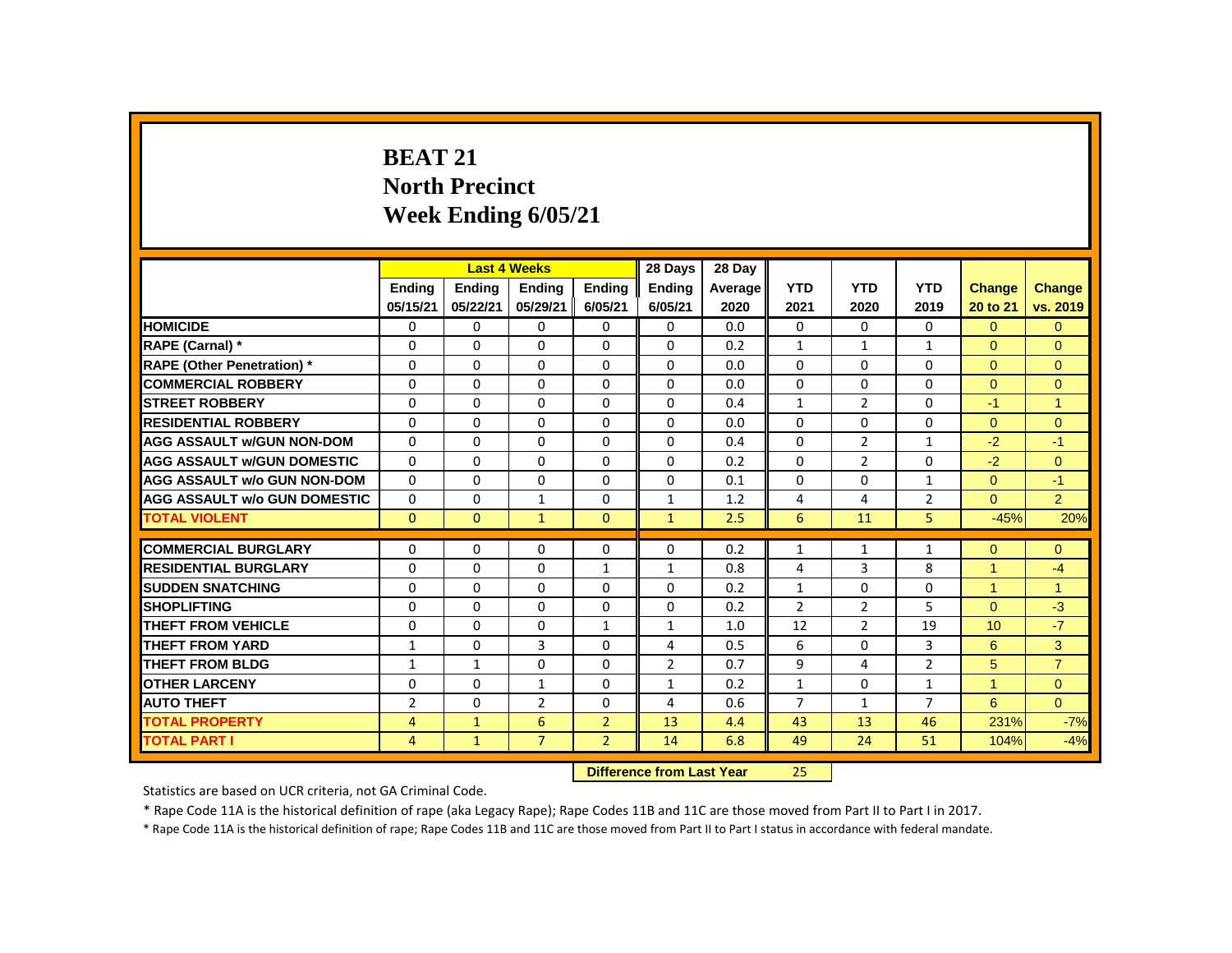# **BEAT 22 North Precinct Week Ending 6/05/21**

|                                     |                |                | <b>Last 4 Weeks</b> |                | 28 Days        | 28 Day  |                |                |                |                |                |
|-------------------------------------|----------------|----------------|---------------------|----------------|----------------|---------|----------------|----------------|----------------|----------------|----------------|
|                                     | <b>Ending</b>  | <b>Ending</b>  | <b>Ending</b>       | Ending         | Ending         | Average | <b>YTD</b>     | <b>YTD</b>     | <b>YTD</b>     | <b>Change</b>  | <b>Change</b>  |
|                                     | 05/15/21       | 05/22/21       | 05/29/21            | 6/05/21        | 6/05/21        | 2020    | 2021           | 2020           | 2019           | 20 to 21       | vs. 2019       |
| <b>HOMICIDE</b>                     | 0              | 0              | 0                   | 0              | 0              | 0.2     | 0              | $\mathbf{1}$   | $\mathbf{1}$   | $-1$           | $-1$           |
| RAPE (Carnal) *                     | 0              | $\Omega$       | $\Omega$            | $\Omega$       | 0              | 0.2     | $\Omega$       | $\overline{2}$ | $\mathbf{1}$   | $-2$           | $-1$           |
| <b>RAPE (Other Penetration)</b> *   | 0              | 0              | 0                   | 0              | 0              | 0.1     | 0              | $\mathbf{1}$   | 0              | $-1$           | $\mathbf{0}$   |
| <b>COMMERCIAL ROBBERY</b>           | $\Omega$       | $\Omega$       | $\Omega$            | $\Omega$       | $\Omega$       | 0.1     | $\Omega$       | $\Omega$       | $\Omega$       | $\Omega$       | $\Omega$       |
| <b>STREET ROBBERY</b>               | $\Omega$       | $\Omega$       | $\Omega$            | $\Omega$       | 0              | 0.5     | $\mathbf{1}$   | $\mathbf{1}$   | 4              | $\Omega$       | $-3$           |
| <b>RESIDENTIAL ROBBERY</b>          | 0              | 0              | 0                   | 0              | 0              | 0.1     | $\Omega$       | $\mathbf{1}$   | $\mathbf{1}$   | $-1$           | $-1$           |
| <b>AGG ASSAULT w/GUN NON-DOM</b>    | $\overline{2}$ | 3              | $\Omega$            | $\mathbf{1}$   | 6              | 2.6     | 10             | 12             | $\overline{7}$ | $-2$           | 3              |
| <b>AGG ASSAULT w/GUN DOMESTIC</b>   | $\Omega$       | $\Omega$       | $\Omega$            | $\Omega$       | $\Omega$       | 0.2     | $\overline{2}$ | $\overline{2}$ | $\Omega$       | $\Omega$       | $\overline{2}$ |
| <b>AGG ASSAULT w/o GUN NON-DOM</b>  | $\Omega$       | $\mathbf{1}$   | $\mathbf{1}$        | $\Omega$       | $\overline{2}$ | 0.5     | 4              | $\overline{2}$ | 5              | $\overline{2}$ | $-1$           |
| <b>AGG ASSAULT w/o GUN DOMESTIC</b> | $\Omega$       | 0              | 0                   | 0              | 0              | 0.7     | 3              | $\overline{2}$ | 15             | $\mathbf{1}$   | $-12$          |
| <b>TOTAL VIOLENT</b>                | $\overline{2}$ | $\overline{4}$ | $\mathbf{1}$        | $\mathbf{1}$   | 8              | 5.0     | 20             | 24             | 34             | $-17%$         | $-41%$         |
| <b>COMMERCIAL BURGLARY</b>          | 0              | 0              | 0                   | 0              | 0              | 0.3     | $\overline{7}$ | $\overline{2}$ | $\overline{2}$ | 5              | 5              |
| <b>RESIDENTIAL BURGLARY</b>         | $\mathbf{1}$   | $\Omega$       | $\mathbf{1}$        | $\Omega$       | $\overline{2}$ | 2.3     | 5              | 21             | 8              | $-16$          | $-3$           |
| <b>SUDDEN SNATCHING</b>             | $\Omega$       | $\Omega$       | $\Omega$            | $\Omega$       | 0              | 0.1     | $\Omega$       | $\mathbf{1}$   | $\mathbf{1}$   | $-1$           | $-1$           |
| <b>SHOPLIFTING</b>                  | $\Omega$       | $\Omega$       | $\Omega$            | $\Omega$       | $\Omega$       | 0.5     | $\overline{2}$ | 4              | 3              | $-2$           | $-1$           |
| THEFT FROM VEHICLE                  | 0              | 0              | $\mathbf{1}$        | $\mathbf{1}$   | $\overline{2}$ | 2.3     | 19             | 13             | 11             | 6              | 8              |
| THEFT FROM YARD                     | $\Omega$       | $\Omega$       | $\overline{2}$      | $\overline{2}$ | 4              | 0.9     | 10             | 9              | $\overline{7}$ | $\mathbf{1}$   | 3              |
| <b>THEFT FROM BLDG</b>              | $\mathbf{1}$   | $\mathbf{1}$   | $\Omega$            | $\Omega$       | $\overline{2}$ | 1.1     | 9              | $\overline{7}$ | 10             | $\overline{2}$ | $-1$           |
| <b>OTHER LARCENY</b>                | 0              | $\Omega$       | $\Omega$            | $\Omega$       | $\Omega$       | 0.6     | $\overline{2}$ | $\mathbf{1}$   | 0              | $\mathbf{1}$   | $\overline{2}$ |
| <b>AUTO THEFT</b>                   | $\Omega$       | 0              | $\Omega$            | $\Omega$       | $\Omega$       | 1.7     | 9              | 9              | 5              | $\overline{0}$ | $\overline{4}$ |
| <b>TOTAL PROPERTY</b>               | $\overline{2}$ | $\mathbf{1}$   | $\overline{4}$      | 3              | 10             | 9.8     | 63             | 67             | 47             | $-6%$          | 34%            |
| <b>TOTAL PART I</b>                 | $\overline{4}$ | 5              | 5                   | $\overline{4}$ | 18             | 14.8    | 83             | 91             | 81             | $-9%$          | 2%             |
|                                     |                |                |                     |                |                |         | $-8$           |                |                |                |                |

**Difference from Last Year** -8

Statistics are based on UCR criteria, not GA Criminal Code.

\* Rape Code 11A is the historical definition of rape (aka Legacy Rape); Rape Codes 11B and 11C are those moved from Part II to Part I in 2017.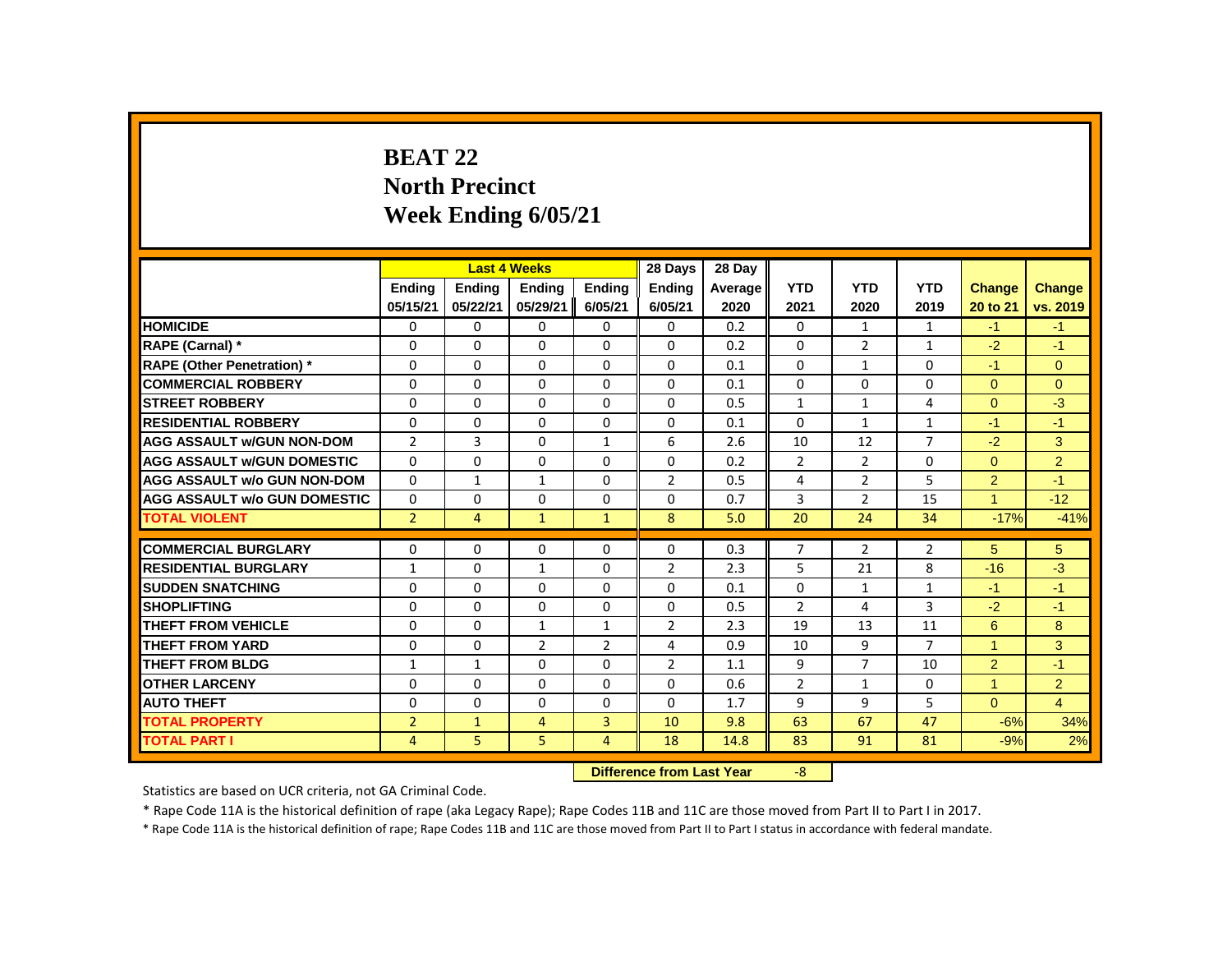# **BEAT 23 North Precinct Week Ending 6/05/21**

|                                     |                |                | <b>Last 4 Weeks</b> |                | 28 Days                   | 28 Day  |                |                |                |                      |                |
|-------------------------------------|----------------|----------------|---------------------|----------------|---------------------------|---------|----------------|----------------|----------------|----------------------|----------------|
|                                     | <b>Ending</b>  | <b>Ending</b>  | <b>Ending</b>       | <b>Ending</b>  | <b>Ending</b>             | Average | <b>YTD</b>     | <b>YTD</b>     | <b>YTD</b>     | <b>Change</b>        | Change         |
|                                     | 05/15/21       | 05/22/21       | 05/29/21            | 6/05/21        | 6/05/21                   | 2020    | 2021           | 2020           | 2019           | 20 to 21             | vs. 2019       |
| <b>HOMICIDE</b>                     | 0              | 0              | 0                   | 0              | $\mathbf{0}$              | 0.3     | 0              | $\mathbf{1}$   | $\overline{2}$ | $-1$                 | $-2$           |
| RAPE (Carnal) *                     | 0              | $\Omega$       | $\Omega$            | $\Omega$       | 0                         | 0.2     | $\mathbf{1}$   | $\Omega$       | $\mathbf{1}$   | $\blacktriangleleft$ | $\Omega$       |
| <b>RAPE (Other Penetration)</b> *   | $\Omega$       | $\Omega$       | $\Omega$            | $\Omega$       | 0                         | 0.2     | $\Omega$       | $\Omega$       | $\Omega$       | $\Omega$             | $\mathbf{0}$   |
| <b>COMMERCIAL ROBBERY</b>           | $\Omega$       | $\Omega$       | $\Omega$            | $\Omega$       | 0                         | 0.0     | $\Omega$       | $\Omega$       | $\Omega$       | $\Omega$             | $\Omega$       |
| <b>STREET ROBBERY</b>               | 0              | 0              | 0                   | 0              | 0                         | 0.3     | 6              | $\overline{7}$ | $\overline{2}$ | $-1$                 | $\overline{4}$ |
| <b>RESIDENTIAL ROBBERY</b>          | $\Omega$       | $\Omega$       | $\Omega$            | $\Omega$       | 0                         | 0.0     | $\mathbf{1}$   | $\mathbf{1}$   | $\Omega$       | $\Omega$             | $\overline{1}$ |
| <b>AGG ASSAULT w/GUN NON-DOM</b>    | $\mathbf{1}$   | $\Omega$       | $\Omega$            | $\Omega$       | $\mathbf{1}$              | 1.6     | 3              | $\overline{2}$ | $\overline{7}$ | $\blacktriangleleft$ | $-4$           |
| <b>AGG ASSAULT w/GUN DOMESTIC</b>   | $\Omega$       | $\Omega$       | $\mathbf{1}$        | $\Omega$       | $\mathbf{1}$              | 0.2     | $\mathbf{1}$   | $\overline{2}$ | $\Omega$       | $-1$                 | $\mathbf{1}$   |
| <b>AGG ASSAULT w/o GUN NON-DOM</b>  | $\mathbf{1}$   | $\Omega$       | $\Omega$            | $\Omega$       | $\mathbf{1}$              | 0.4     | 3              | $\mathbf{1}$   | 8              | $\overline{2}$       | $-5$           |
| <b>AGG ASSAULT w/o GUN DOMESTIC</b> | 0              | 1              | 1                   | $\mathbf{1}$   | 3                         | 0.8     | $\overline{7}$ | $\mathbf{1}$   | 4              | 6                    | 3              |
| <b>TOTAL VIOLENT</b>                | $\overline{2}$ | $\mathbf{1}$   | $\overline{2}$      | $\mathbf{1}$   | 6                         | 3.9     | 22             | 15             | 24             | 47%                  | $-8%$          |
| <b>COMMERCIAL BURGLARY</b>          | 0              | 0              | 0                   | 0              | 0                         | 0.7     | 6              | 5              | 3              | $\blacktriangleleft$ | 3              |
| <b>RESIDENTIAL BURGLARY</b>         | $\Omega$       | $\Omega$       | $\Omega$            | $\Omega$       | 0                         | 1.6     | 3              | 8              | 6              | $-5$                 | $-3$           |
| <b>SUDDEN SNATCHING</b>             | $\Omega$       | $\Omega$       | $\Omega$            | $\Omega$       | $\Omega$                  | 0.2     | 3              | $\overline{2}$ | $\mathbf{1}$   | $\blacktriangleleft$ | $\overline{2}$ |
| <b>SHOPLIFTING</b>                  | $\Omega$       | $\Omega$       | $\mathbf{1}$        | $\Omega$       | $\mathbf{1}$              | 1.2     | $\mathbf{1}$   | $\overline{7}$ | 4              | $-6$                 | $-3$           |
| <b>THEFT FROM VEHICLE</b>           | $\Omega$       | $\Omega$       | $\mathbf{1}$        | $\mathbf{1}$   | $\overline{2}$            | 2.5     | 15             | 13             | 16             | $\overline{2}$       | $-1$           |
| <b>THEFT FROM YARD</b>              | 0              | 0              | 0                   | 3              | 3                         | 2.3     | 9              | 15             | 4              | $-6$                 | 5              |
| <b>THEFT FROM BLDG</b>              | $\Omega$       | $\Omega$       | $\Omega$            | $\Omega$       | 0                         | 0.9     | 4              | 3              | 5              | $\blacktriangleleft$ | $-1$           |
| <b>OTHER LARCENY</b>                | $\Omega$       | $\Omega$       | 1                   | $\Omega$       | 1                         | 0.4     | 4              | $\mathbf{1}$   | $\overline{2}$ | 3                    | $\overline{2}$ |
| <b>AUTO THEFT</b>                   | $\mathbf{1}$   | $\mathbf{1}$   | $\mathbf{1}$        | $\Omega$       | 3                         | 1.5     | 12             | 5              | 6              | $\overline{7}$       | 6              |
| <b>TOTAL PROPERTY</b>               | 1              | 1              | $\overline{4}$      | $\overline{4}$ | 10                        | 11.4    | 57             | 59             | 47             | $-3%$                | 21%            |
| <b>TOTAL PART I</b>                 | $\overline{3}$ | $\overline{2}$ | 6                   | 5              | 16                        | 15.4    | 79             | 74             | 71             | 7%                   | 11%            |
|                                     |                |                |                     |                | Difference from Last Year |         | 5.             |                |                |                      |                |

**Difference from Last Year** 5

Statistics are based on UCR criteria, not GA Criminal Code.

\* Rape Code 11A is the historical definition of rape (aka Legacy Rape); Rape Codes 11B and 11C are those moved from Part II to Part I in 2017.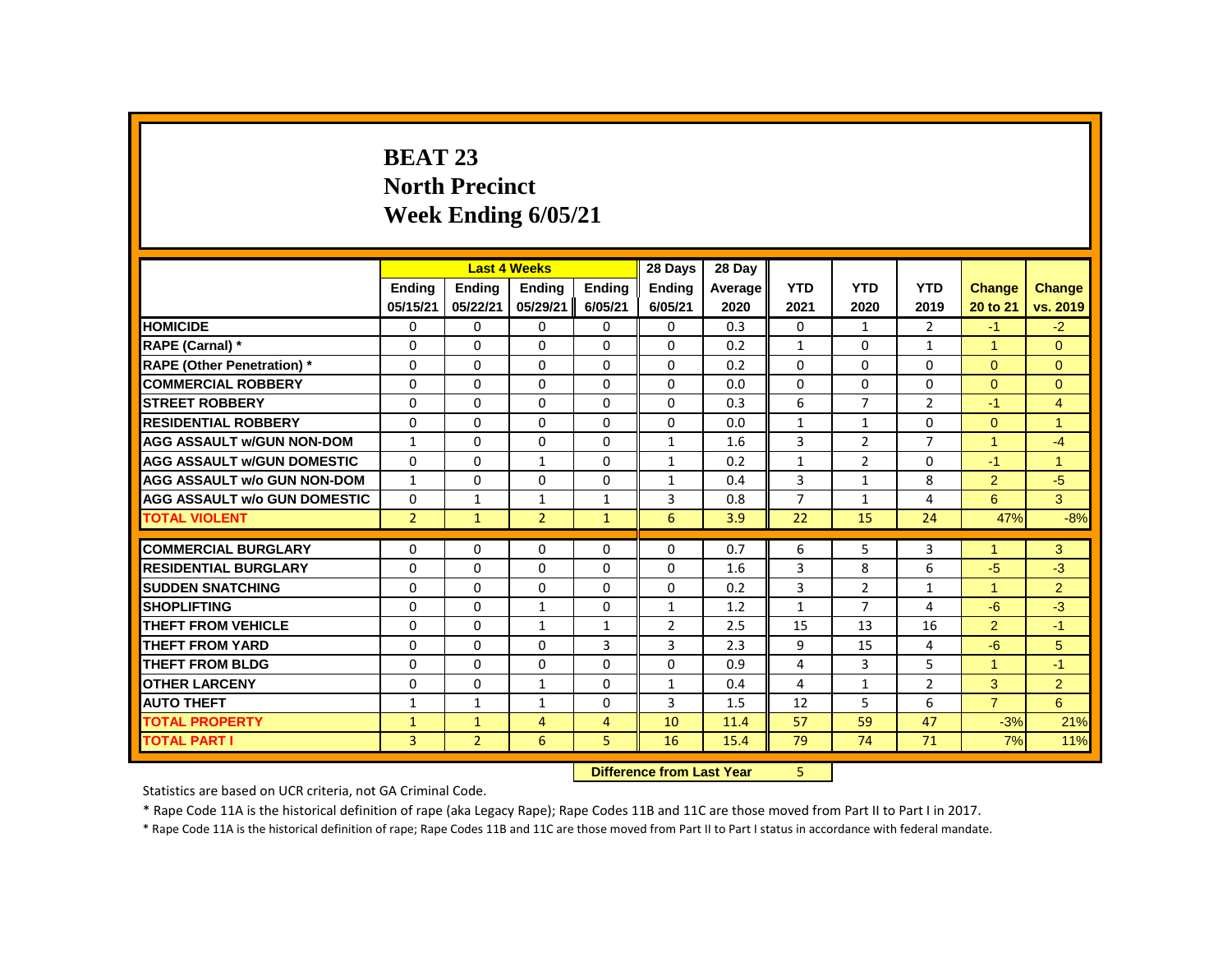# **BEAT 24 North Precinct Week Ending 6/05/21**

|                                     |                |                | <b>Last 4 Weeks</b> |                                         | 28 Days        | 28 Day  |                |                |                |                |                |
|-------------------------------------|----------------|----------------|---------------------|-----------------------------------------|----------------|---------|----------------|----------------|----------------|----------------|----------------|
|                                     | <b>Endina</b>  | <b>Ending</b>  | <b>Ending</b>       | <b>Ending</b>                           | <b>Ending</b>  | Average | <b>YTD</b>     | <b>YTD</b>     | <b>YTD</b>     | <b>Change</b>  | Change         |
|                                     | 05/15/21       | 05/22/21       | 05/29/21            | 6/05/21                                 | 6/05/21        | 2020    | 2021           | 2020           | 2019           | 20 to 21       | vs. 2019       |
| <b>HOMICIDE</b>                     | 0              | 0              | 0                   | 0                                       | 0              | 0.1     | 0              | $\mathbf{1}$   | $\mathbf{0}$   | $-1$           | $\mathbf{0}$   |
| RAPE (Carnal) *                     | 0              | $\Omega$       | $\Omega$            | $\Omega$                                | 0              | 0.2     | $\Omega$       | $\mathbf{1}$   | $\mathbf{1}$   | $-1$           | $-1$           |
| <b>RAPE (Other Penetration)</b> *   | 0              | 0              | 0                   | 0                                       | 0              | 0.0     | $\Omega$       | $\mathbf{0}$   | $\mathbf{1}$   | $\Omega$       | $-1$           |
| <b>COMMERCIAL ROBBERY</b>           | $\Omega$       | $\Omega$       | $\Omega$            | $\Omega$                                | $\Omega$       | 0.6     | $\Omega$       | $\mathbf{1}$   | $\Omega$       | $-1$           | $\Omega$       |
| <b>STREET ROBBERY</b>               | $\Omega$       | $\Omega$       | $\Omega$            | $\Omega$                                | $\Omega$       | 0.4     | 5              | 3              | $\mathbf{1}$   | $\overline{2}$ | $\overline{4}$ |
| <b>RESIDENTIAL ROBBERY</b>          | $\Omega$       | $\Omega$       | $\Omega$            | $\Omega$                                | 0              | 0.0     | $\Omega$       | $\Omega$       | $\mathbf{1}$   | $\Omega$       | $-1$           |
| <b>AGG ASSAULT w/GUN NON-DOM</b>    | $\Omega$       | $\Omega$       | $\Omega$            | $\Omega$                                | 0              | 0.6     | $\mathbf{1}$   | $\overline{2}$ | $\overline{2}$ | $-1$           | $-1$           |
| <b>AGG ASSAULT w/GUN DOMESTIC</b>   | $\Omega$       | 0              | 0                   | 0                                       | 0              | 0.0     | 0              | $\mathbf 0$    | 0              | $\overline{0}$ | $\mathbf{0}$   |
| <b>AGG ASSAULT w/o GUN NON-DOM</b>  | $\Omega$       | $\mathbf{1}$   | $\Omega$            | $\Omega$                                | $\mathbf{1}$   | 0.5     | $\overline{2}$ | $\overline{2}$ | $\overline{2}$ | $\Omega$       | $\Omega$       |
| <b>AGG ASSAULT w/o GUN DOMESTIC</b> | 0              | 1              | 0                   | 0                                       | 1              | 0.3     | 2              | $\overline{2}$ | 0              | $\Omega$       | $\overline{2}$ |
| <b>TOTAL VIOLENT</b>                | $\mathbf{0}$   | $\overline{2}$ | $\mathbf{0}$        | $\mathbf{0}$                            | $\overline{2}$ | 2.7     | 10             | 12             | 8              | $-17%$         | 25%            |
| <b>COMMERCIAL BURGLARY</b>          | $\Omega$       | $\Omega$       | $\Omega$            | $\Omega$                                | 0              | 0.2     | $\Omega$       | $\mathbf{1}$   | $\mathbf{1}$   | $-1$           | $-1$           |
| <b>RESIDENTIAL BURGLARY</b>         | $\Omega$       | 1              | $\Omega$            | $\Omega$                                | $\mathbf{1}$   | 0.8     | 8              | 5              | 6              | 3              | $\overline{2}$ |
| <b>SUDDEN SNATCHING</b>             | 0              | 0              | $\Omega$            | 0                                       | 0              | 0.1     | $\Omega$       | $\mathbf{1}$   | $\Omega$       | $-1$           | $\Omega$       |
| <b>SHOPLIFTING</b>                  | $\mathbf{1}$   | $\Omega$       | 1                   | $\mathbf{1}$                            | 3              | 2.2     | 11             | 13             | 17             | $-2$           | $-6$           |
| THEFT FROM VEHICLE                  | $\Omega$       | $\mathbf{1}$   | 3                   | $\Omega$                                | 4              | 3.5     | 16             | 13             | 22             | 3              | $-6$           |
| THEFT FROM YARD                     | 0              | 0              | $\Omega$            | 0                                       | 0              | 1.7     | 5              | 11             | 23             | $-6$           | $-18$          |
| <b>THEFT FROM BLDG</b>              | 0              | 0              | $\Omega$            | 0                                       | 0              | 0.8     | 3              | 5              | 4              | $-2$           | $-1$           |
| <b>OTHER LARCENY</b>                | $\mathbf{1}$   | $\Omega$       | $\Omega$            | $\Omega$                                | $\mathbf{1}$   | 1.2     | 6              | 8              | $\overline{7}$ | $-2$           | $-1$           |
| <b>AUTO THEFT</b>                   | $\Omega$       | $\overline{3}$ | $\Omega$            | $\mathbf{1}$                            | 4              | 1.3     | 10             | 6              | 4              | $\overline{4}$ | 6              |
| <b>TOTAL PROPERTY</b>               | $\overline{2}$ | 5              | $\overline{4}$      | $\overline{2}$                          | 13             | 11.8    | 59             | 63             | 84             | $-6%$          | $-30%$         |
| <b>TOTAL PART I</b>                 | $\overline{2}$ | $\overline{7}$ | $\overline{4}$      | $\overline{2}$                          | 15             | 14.5    | 69             | 75             | 92             | $-8%$          | $-25%$         |
|                                     |                |                |                     | Difference from Loot Vear<br>$\epsilon$ |                |         |                |                |                |                |                |

 **Difference from Last Year** -6

Statistics are based on UCR criteria, not GA Criminal Code.

\* Rape Code 11A is the historical definition of rape (aka Legacy Rape); Rape Codes 11B and 11C are those moved from Part II to Part I in 2017.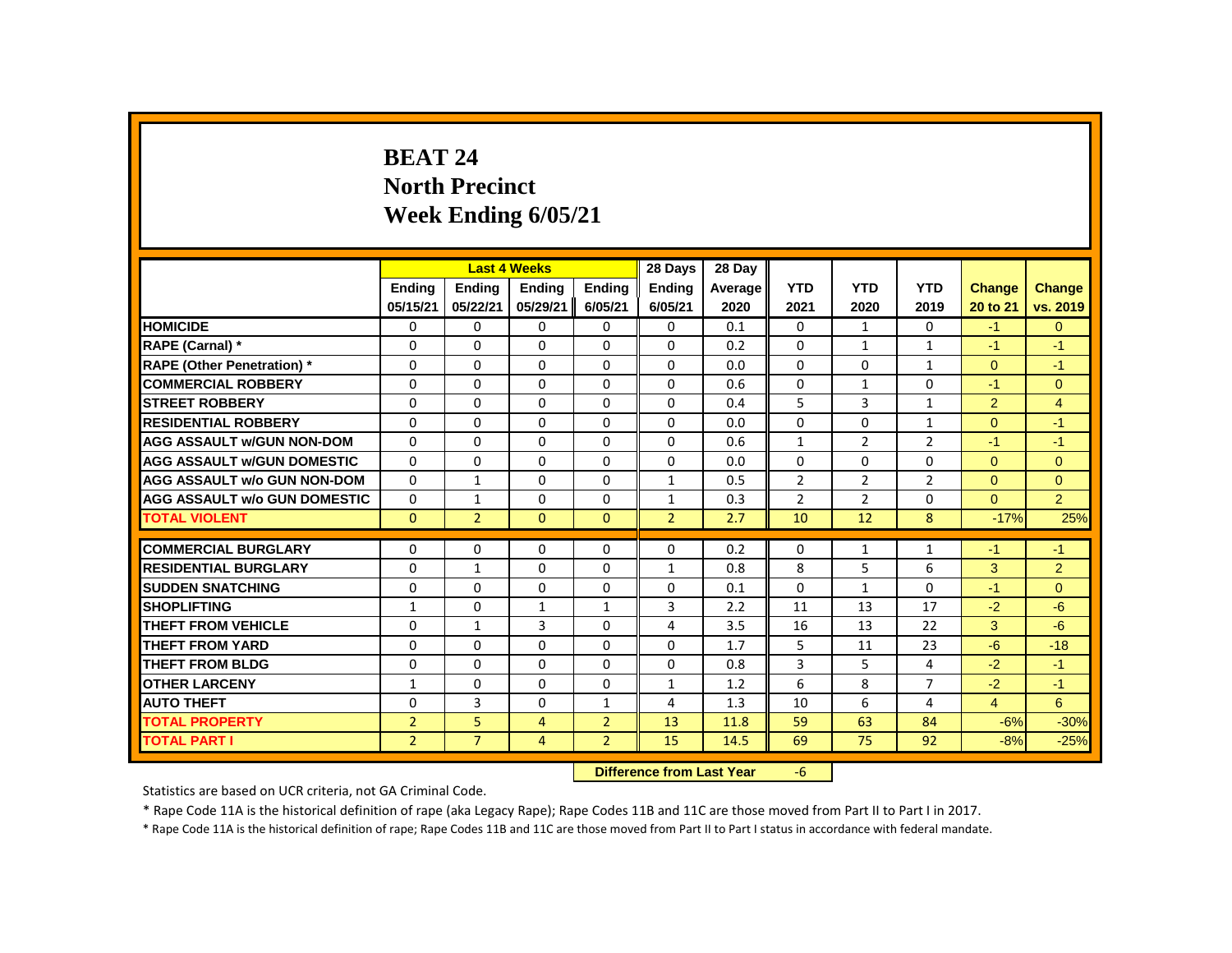# **BEAT 25 North Precinct Week Ending 6/05/21**

|                                     |                |                | <b>Last 4 Weeks</b>              |                | 28 Days       | 28 Dav  |              |                |                |                      |                |
|-------------------------------------|----------------|----------------|----------------------------------|----------------|---------------|---------|--------------|----------------|----------------|----------------------|----------------|
|                                     | <b>Ending</b>  | <b>Ending</b>  | <b>Ending</b>                    | <b>Ending</b>  | <b>Ending</b> | Average | <b>YTD</b>   | <b>YTD</b>     | <b>YTD</b>     | <b>Change</b>        | <b>Change</b>  |
|                                     | 05/15/21       | 05/22/21       | 05/29/21                         | 6/05/21        | 6/05/21       | 2020    | 2021         | 2020           | 2019           | 20 to 21             | vs. 2019       |
| <b>HOMICIDE</b>                     | 0              | $\Omega$       | 0                                | $\Omega$       | 0             | 0.1     | 0            | $\mathbf{0}$   | 0              | $\Omega$             | $\mathbf{0}$   |
| RAPE (Carnal) *                     | $\Omega$       | $\Omega$       | $\Omega$                         | $\Omega$       | $\Omega$      | 0.2     | $\mathbf{1}$ | $\overline{2}$ | $\mathbf{1}$   | $-1$                 | $\Omega$       |
| <b>RAPE (Other Penetration)</b> *   | $\Omega$       | $\Omega$       | $\Omega$                         | $\Omega$       | $\Omega$      | 0.0     | $\Omega$     | $\Omega$       | $\Omega$       | $\Omega$             | $\mathbf{0}$   |
| <b>COMMERCIAL ROBBERY</b>           | $\Omega$       | $\Omega$       | $\Omega$                         | $\Omega$       | $\Omega$      | 0.0     | $\Omega$     | $\Omega$       | $\mathbf{1}$   | $\Omega$             | $-1$           |
| <b>STREET ROBBERY</b>               | 0              | 0              | $\Omega$                         | $\Omega$       | $\mathbf{0}$  | 0.2     | 4            | $\Omega$       | $\overline{2}$ | $\overline{4}$       | 2              |
| <b>RESIDENTIAL ROBBERY</b>          | $\Omega$       | $\Omega$       | $\Omega$                         | $\Omega$       | $\Omega$      | 0.2     | $\mathbf{1}$ | $\mathbf{1}$   | $\Omega$       | $\Omega$             | $\overline{1}$ |
| <b>AGG ASSAULT W/GUN NON-DOM</b>    | $\Omega$       | $\Omega$       | $\Omega$                         | $\Omega$       | $\Omega$      | 0.0     | 3            | $\Omega$       | $\overline{2}$ | 3                    | $\overline{1}$ |
| <b>AGG ASSAULT W/GUN DOMESTIC</b>   | $\Omega$       | $\Omega$       | $\Omega$                         | $\Omega$       | $\Omega$      | 0.0     | $\Omega$     | $\Omega$       | 0              | $\Omega$             | $\mathbf{0}$   |
| <b>AGG ASSAULT w/o GUN NON-DOM</b>  | $\Omega$       | $\Omega$       | $\Omega$                         | $\Omega$       | $\Omega$      | 0.5     | $\mathbf{1}$ | 3              | $\mathbf{1}$   | $-2$                 | $\Omega$       |
| <b>AGG ASSAULT W/o GUN DOMESTIC</b> | 0              | 0              | $\mathbf{1}$                     | 0              | $\mathbf{1}$  | 0.5     | $\mathbf{1}$ | 4              | $\mathbf{1}$   | $-3$                 | $\overline{0}$ |
| <b>TOTAL VIOLENT</b>                | $\mathbf{0}$   | $\mathbf{0}$   | $\mathbf{1}$                     | $\mathbf{0}$   | $\mathbf{1}$  | 1.5     | 11           | 10             | 8              | 10%                  | 38%            |
| <b>COMMERCIAL BURGLARY</b>          |                |                | 0                                | $\Omega$       | $\mathbf{0}$  | 0.6     | 2            | 3              |                |                      | $\overline{1}$ |
| <b>RESIDENTIAL BURGLARY</b>         | 0              | 0<br>$\Omega$  | $\Omega$                         | $\Omega$       | $\Omega$      |         | 4            | 5              | 1              | $-1$<br>$-1$         |                |
|                                     | $\Omega$       |                |                                  |                |               | 0.8     |              |                | 9              |                      | $-5$           |
| <b>SUDDEN SNATCHING</b>             | 0              | 0              | 0                                | 0              | 0             | 0.2     | 2            | $\mathbf{1}$   | $\mathbf{1}$   | $\blacktriangleleft$ | $\overline{1}$ |
| <b>SHOPLIFTING</b>                  | $\Omega$       | $\Omega$       | $\Omega$                         | $\Omega$       | $\Omega$      | 1.5     | 14           | 13             | 10             | $\overline{1}$       | $\overline{4}$ |
| <b>THEFT FROM VEHICLE</b>           | $\mathbf{1}$   | $\overline{2}$ | 11                               | $\overline{2}$ | 16            | 3.1     | 38           | 10             | 28             | 28                   | 10             |
| <b>THEFT FROM YARD</b>              | $\Omega$       | $\mathbf{1}$   | $\Omega$                         | $\Omega$       | 1             | 1.3     | 14           | 10             | 10             | $\overline{4}$       | $\overline{4}$ |
| <b>THEFT FROM BLDG</b>              | $\overline{2}$ | $\Omega$       | $\overline{2}$                   | 1              | 5             | 0.8     | 16           | 5              | $\overline{7}$ | 11                   | 9              |
| <b>OTHER LARCENY</b>                | $\Omega$       | $\Omega$       | $\mathbf{1}$                     | $\Omega$       | $\mathbf{1}$  | 1.1     | 4            | 5              | $\overline{3}$ | $-1$                 | $\overline{1}$ |
| <b>AUTO THEFT</b>                   | $\overline{2}$ | $\Omega$       | $\Omega$                         | $\mathbf{1}$   | 3             | 0.8     | 12           | 5              | $\overline{2}$ | $\overline{7}$       | 10             |
| <b>TOTAL PROPERTY</b>               | 5              | $\overline{3}$ | 14                               | $\overline{4}$ | 26            | 10.0    | 106          | 57             | 71             | 86%                  | 49%            |
| <b>TOTAL PART I</b>                 | 5              | $\overline{3}$ | 15                               | $\overline{4}$ | 27            | 11.4    | 117          | 67             | 79             | 75%                  | 48%            |
|                                     |                |                | <b>Difference from Last Year</b> |                | 50            |         |              |                |                |                      |                |

Statistics are based on UCR criteria, not GA Criminal Code.

\* Rape Code 11A is the historical definition of rape (aka Legacy Rape); Rape Codes 11B and 11C are those moved from Part II to Part I in 2017.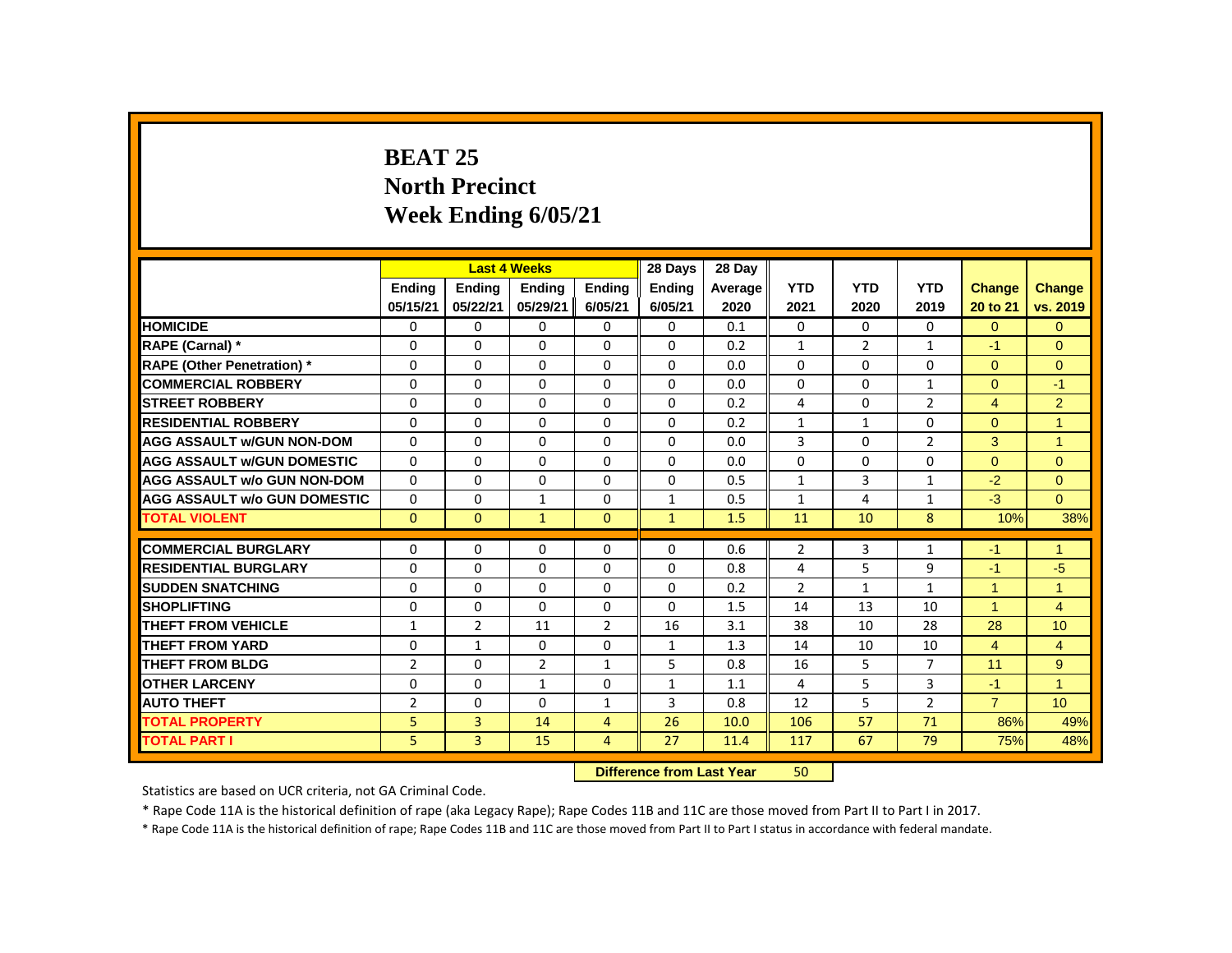# **BEAT 26 North Precinct Week Ending 6/05/21**

|                                     |                |                | <b>Last 4 Weeks</b> |                                  | 28 Days       | 28 Day  |                |                |                |                |                |
|-------------------------------------|----------------|----------------|---------------------|----------------------------------|---------------|---------|----------------|----------------|----------------|----------------|----------------|
|                                     | <b>Endina</b>  | <b>Ending</b>  | <b>Ending</b>       | <b>Endina</b>                    | <b>Endina</b> | Average | <b>YTD</b>     | <b>YTD</b>     | <b>YTD</b>     | <b>Change</b>  | <b>Change</b>  |
|                                     | 05/15/21       | 05/22/21       | 05/29/21            | 6/05/21                          | 6/05/21       | 2020    | 2021           | 2020           | 2019           | 20 to 21       | vs. 2019       |
| <b>HOMICIDE</b>                     | 0              | 0              | 0                   | 0                                | 0             | 0.0     | 0              | 0              | 0              | $\Omega$       | $\mathbf{0}$   |
| RAPE (Carnal) *                     | 0              | $\Omega$       | $\Omega$            | $\Omega$                         | 0             | 0.1     | $\Omega$       | 3              | $\mathbf{1}$   | $-3$           | $-1$           |
| <b>RAPE (Other Penetration)</b> *   | 0              | 0              | $\Omega$            | $\Omega$                         | 0             | 0.0     | $\Omega$       | $\Omega$       | 0              | $\Omega$       | $\mathbf{0}$   |
| <b>COMMERCIAL ROBBERY</b>           | $\mathbf{1}$   | 3              | $\Omega$            | $\Omega$                         | 4             | 0.0     | 4              | $\mathbf{1}$   | $\Omega$       | 3              | $\overline{4}$ |
| <b>STREET ROBBERY</b>               | 0              | $\Omega$       | $\Omega$            | $\Omega$                         | 0             | 0.1     | 2              | 4              | 5              | $-2$           | $-3$           |
| <b>RESIDENTIAL ROBBERY</b>          | $\Omega$       | $\Omega$       | $\Omega$            | $\Omega$                         | 0             | 0.0     | $\Omega$       | $\Omega$       | $\Omega$       | $\Omega$       | $\Omega$       |
| <b>AGG ASSAULT w/GUN NON-DOM</b>    | $\Omega$       | $\Omega$       | $\Omega$            | $\Omega$                         | 0             | 0.1     | $\Omega$       | $\Omega$       | $\overline{2}$ | $\Omega$       | $-2$           |
| <b>AGG ASSAULT w/GUN DOMESTIC</b>   | $\Omega$       | $\Omega$       | $\Omega$            | $\Omega$                         | $\Omega$      | 0.0     | $\Omega$       | $\Omega$       | $\Omega$       | $\Omega$       | $\mathbf{0}$   |
| <b>AGG ASSAULT w/o GUN NON-DOM</b>  | $\mathbf{1}$   | $\overline{2}$ | $\mathbf{1}$        | $\Omega$                         | 4             | 0.3     | 10             | $\overline{7}$ | $\overline{7}$ | 3              | 3              |
| <b>AGG ASSAULT w/o GUN DOMESTIC</b> | $\Omega$       | 0              | $\Omega$            | $\Omega$                         | 0             | 0.1     | 2              | $\overline{2}$ | $\overline{2}$ | $\Omega$       | $\Omega$       |
| <b>TOTAL VIOLENT</b>                | $\overline{2}$ | 5              | $\mathbf{1}$        | $\mathbf{0}$                     | 8             | 0.6     | 18             | 17             | 17             | 6%             | 6%             |
| <b>COMMERCIAL BURGLARY</b>          | $\Omega$       | $\Omega$       | $\Omega$            | $\Omega$                         | $\Omega$      | 0.1     | $\overline{2}$ | $\overline{7}$ | $\overline{2}$ | -5             | $\Omega$       |
| <b>RESIDENTIAL BURGLARY</b>         | 0              | $\Omega$       | 0                   | 0                                | 0             | 0.0     | 0              | 0              | $\mathbf{1}$   | $\mathbf{0}$   | $-1$           |
| <b>SUDDEN SNATCHING</b>             | $\Omega$       | $\mathbf{1}$   | $\Omega$            | $\Omega$                         | 1             | 0.1     | 6              | $\mathbf{1}$   | 4              | 5              | $\overline{2}$ |
| <b>SHOPLIFTING</b>                  | 0              | $\mathbf{1}$   | $\Omega$            | $\Omega$                         | 1             | 0.3     | 9              | 17             | 15             | $-8$           | $-6$           |
| <b>THEFT FROM VEHICLE</b>           | $\Omega$       | $\mathbf{1}$   | 4                   | 3                                | 8             | 0.4     | 44             | 8              | 11             | 36             | 33             |
| THEFT FROM YARD                     | 0              | 0              | $\mathbf{1}$        | 0                                | 1             | 0.2     | 5              | 8              | 9              | $-3$           | $-4$           |
| <b>THEFT FROM BLDG</b>              | $\overline{2}$ | $\Omega$       | $\mathbf{1}$        | $\Omega$                         | 3             | 0.2     | 12             | 3              | 9              | 9              | 3              |
| <b>OTHER LARCENY</b>                | 0              | $\Omega$       | 1                   | $\Omega$                         | 1             | 0.0     | 3              | $\mathbf{1}$   | $\overline{2}$ | $\overline{2}$ | $\overline{1}$ |
| <b>AUTO THEFT</b>                   | $\Omega$       | $\overline{2}$ | $\overline{2}$      | $\mathbf{1}$                     | 5             | 0.2     | 17             | $\overline{4}$ | $\mathbf{1}$   | 13             | 16             |
| <b>TOTAL PROPERTY</b>               | $\overline{2}$ | 5.             | $\overline{9}$      | $\overline{4}$                   | 20            | 1.6     | 98             | 49             | 54             | 100%           | 81%            |
| <b>TOTAL PART I</b>                 | 4              | 10             | 10                  | $\overline{4}$                   | 28            | 2.2     | 116            | 66             | 71             | 76%            | 63%            |
|                                     |                |                |                     | Difference from Loot Vear<br>En. |               |         |                |                |                |                |                |

 **Difference from Last Year** 50

Statistics are based on UCR criteria, not GA Criminal Code.

\* Rape Code 11A is the historical definition of rape (aka Legacy Rape); Rape Codes 11B and 11C are those moved from Part II to Part I in 2017.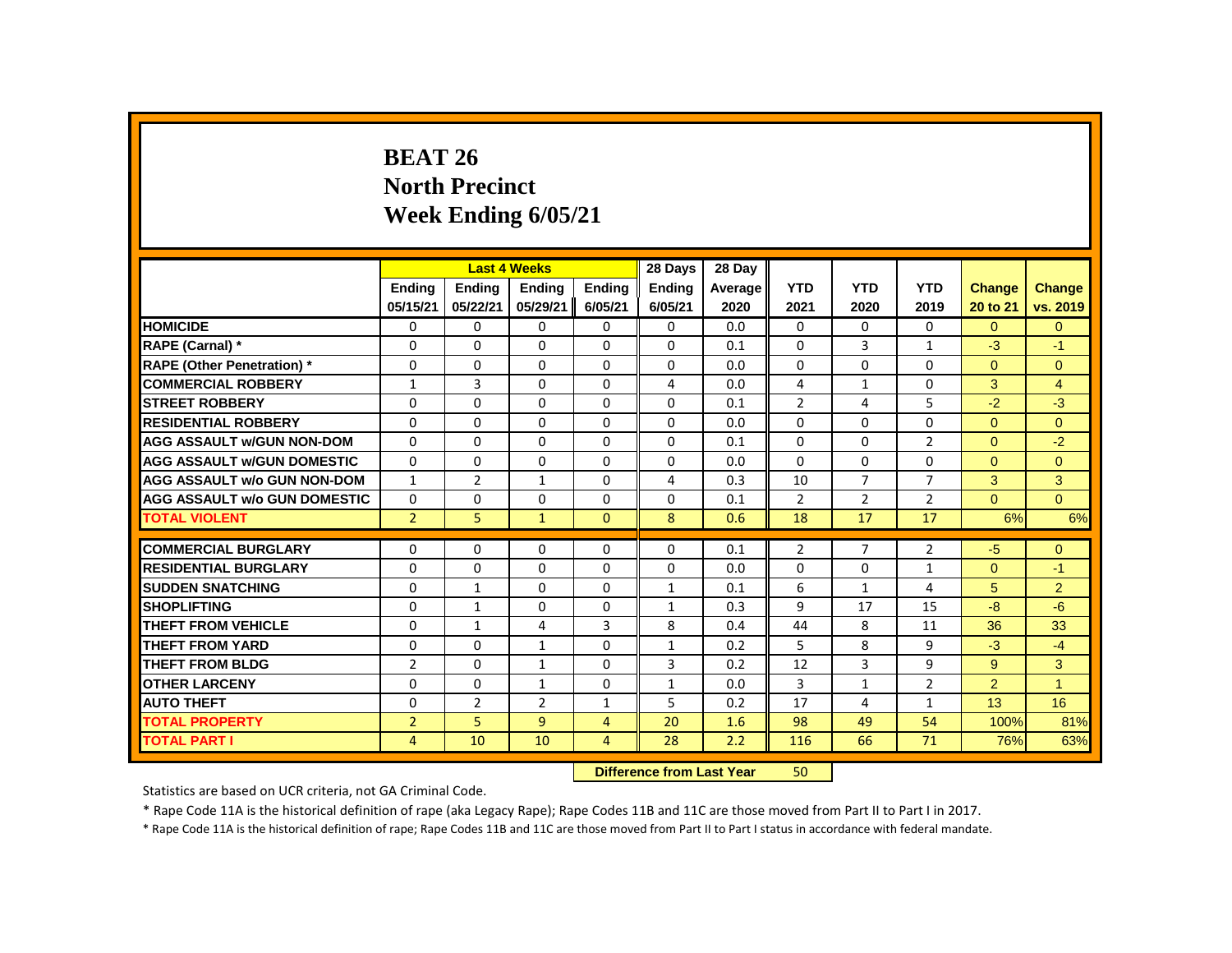# **BEAT 27 North Precinct Week Ending 6/05/21**

|                                     | <b>Last 4 Weeks</b><br><b>Endina</b><br><b>Ending</b><br><b>Ending</b> |                |                |                                  | 28 Days        | 28 Day  |                |                |                |                      |                |
|-------------------------------------|------------------------------------------------------------------------|----------------|----------------|----------------------------------|----------------|---------|----------------|----------------|----------------|----------------------|----------------|
|                                     |                                                                        |                |                | <b>Ending</b>                    | <b>Endina</b>  | Average | <b>YTD</b>     | <b>YTD</b>     | <b>YTD</b>     | Change               | Change         |
|                                     | 05/15/21                                                               | 05/22/21       | 05/29/21       | 6/05/21                          | 6/05/21        | 2020    | 2021           | 2020           | 2019           | 20 to 21             | vs. 2019       |
| <b>HOMICIDE</b>                     | 0                                                                      | 0              | 0              | 0                                | 0              | 0.0     | $\mathbf{1}$   | $\Omega$       | $\mathbf{0}$   | $\mathbf{1}$         | $\mathbf{1}$   |
| RAPE (Carnal) *                     | 0                                                                      | $\mathbf{1}$   | 1              | 0                                | $\overline{2}$ | 0.3     | $\overline{2}$ | $\overline{2}$ | 0              | $\Omega$             | $\overline{2}$ |
| <b>RAPE (Other Penetration) *</b>   | 0                                                                      | 0              | 0              | 0                                | $\mathbf 0$    | 0.1     | 1              | 0              | 0              | $\mathbf{1}$         | $\mathbf{1}$   |
| <b>COMMERCIAL ROBBERY</b>           | $\mathbf{0}$                                                           | $\mathbf{0}$   | $\Omega$       | $\Omega$                         | $\Omega$       | 0.1     | $\Omega$       | $\Omega$       | $\Omega$       | $\Omega$             | $\Omega$       |
| <b>STREET ROBBERY</b>               | 1                                                                      | $\mathbf{1}$   | $\Omega$       | $\Omega$                         | $\overline{2}$ | 1.2     | 6              | 3              | 4              | 3                    | $\overline{2}$ |
| <b>RESIDENTIAL ROBBERY</b>          | $\mathbf{0}$                                                           | $\Omega$       | $\Omega$       | $\Omega$                         | $\Omega$       | 0.0     | $\Omega$       | $\Omega$       | 0              | $\Omega$             | $\Omega$       |
| <b>AGG ASSAULT w/GUN NON-GUN</b>    | $\mathbf{1}$                                                           | 0              | $\Omega$       | 0                                | $\mathbf{1}$   | 1.3     | 3              | $\overline{7}$ | $\overline{7}$ | $-4$                 | $-4$           |
| <b>AGG ASSAULT w/GUN DOMESTIC</b>   | 0                                                                      | 0              | 0              | $\mathbf 0$                      | 0              | 0.1     | $\mathbf{1}$   | $\mathbf{1}$   | $\mathbf{1}$   | $\overline{0}$       | $\overline{0}$ |
| <b>AGG ASSAULT w/o GUN NON-DOM</b>  | $\Omega$                                                               | $\overline{2}$ | $\Omega$       | $\Omega$                         | $\overline{2}$ | 1.8     | 15             | 4              | 8              | 11                   | $\overline{7}$ |
| <b>AGG ASSAULT w/o GUN DOMESTIC</b> | 0                                                                      | 0              | 0              | 0                                | 0              | 0.6     | 5              | $\overline{2}$ | 8              | 3                    | $-3$           |
| <b>TOTAL VIOLENT</b>                | $\overline{2}$                                                         | 4              | $\mathbf{1}$   | $\mathbf{0}$                     | $\overline{7}$ | 5.4     | 34             | 19             | 28             | 79%                  | 21%            |
| <b>COMMERCIAL BURGLARY</b>          | 0                                                                      | 0              | $\Omega$       | $\Omega$                         | 0              | 0.3     | $\overline{2}$ | 1              | 3              | $\blacktriangleleft$ | $-1$           |
| <b>RESIDENTIAL BURGLARY</b>         | 0                                                                      | 0              | $\Omega$       | $\Omega$                         | 0              | 0.4     | 1              | 4              | 3              | $-3$                 | $-2$           |
| <b>SUDDEN SNATCHING</b>             | 0                                                                      | 0              | 0              | 0                                | $\Omega$       | 0.5     | 3              | 4              | $\overline{2}$ | $-1$                 | $\mathbf{1}$   |
| <b>SHOPLIFTING</b>                  | 0                                                                      | $\mathbf{0}$   | $\overline{2}$ | $\mathbf 0$                      | $\overline{2}$ | 1.8     | 6              | 13             | 14             | $-7$                 | $-8$           |
| <b>THEFT FROM VEHICLE</b>           | 4                                                                      | 3              | 6              | 4                                | 17             | 1.9     | 55             | 11             | 17             | 44                   | 38             |
| <b>THEFT FROM YARD</b>              | 0                                                                      | $\mathbf{0}$   | 0              | 0                                | 0              | 1.6     | 4              | 4              | $\overline{2}$ | $\Omega$             | $\overline{2}$ |
| <b>THEFT FROM BLDG</b>              | $\mathbf{1}$                                                           | $\mathbf{1}$   | $\overline{2}$ | 0                                | 4              | 2.1     | 6              | 9              | 15             | $-3$                 | $-9$           |
| <b>OTHER LARCENY</b>                | $\Omega$                                                               | $\mathbf{0}$   | $\Omega$       | $\mathbf{1}$                     | $\mathbf{1}$   | 0.0     | $\mathbf{1}$   | $\Omega$       | $\overline{2}$ | $\mathbf{1}$         | $-1$           |
| <b>AUTO THEFT</b>                   | 1                                                                      | $\mathbf{1}$   | $\mathbf{1}$   | $\mathbf{1}$                     | 4              | 1.4     | 17             | 9              | $\overline{2}$ | 8                    | 15             |
| <b>TOTAL PROPERTY</b>               | 6                                                                      | 5              | 11             | 6                                | 28             | 10.0    | 95             | 55             | 60             | 73%                  | 58%            |
| <b>TOTAL PART I</b>                 | 8                                                                      | 9              | 12             | 6                                | 35             | 15.5    | 129            | 74             | 88             | 74%                  | 47%            |
|                                     |                                                                        |                |                | Difference from Lost Vesr<br>EE. |                |         |                |                |                |                      |                |

 **Difference from Last Year** 55

Statistics are based on UCR criteria, not GA Criminal Code.

\* Rape Code 11A is the historical definition of rape (aka Legacy Rape); Rape Codes 11B and 11C are those moved from Part II to Part I in 2017.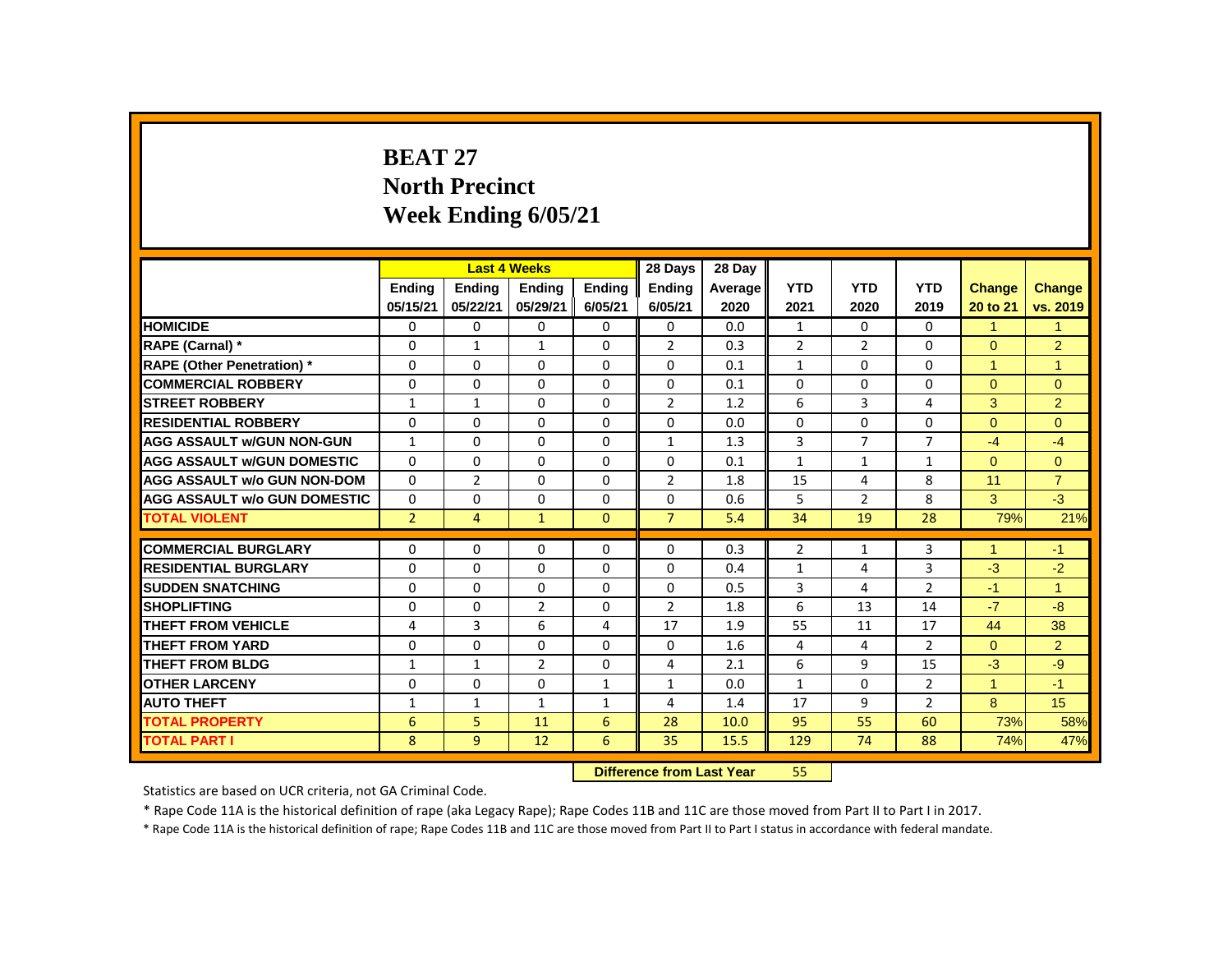# **BEAT 31 Central Precinct Week Ending 6/05/21**

|                                     |                |                | <b>Last 4 Weeks</b> |                                           | 28 Days        | 28 Day  |                |              |                |                |                |
|-------------------------------------|----------------|----------------|---------------------|-------------------------------------------|----------------|---------|----------------|--------------|----------------|----------------|----------------|
|                                     | <b>Endina</b>  | <b>Endina</b>  | <b>Ending</b>       | <b>Endina</b>                             | <b>Endina</b>  | Average | <b>YTD</b>     | <b>YTD</b>   | <b>YTD</b>     | <b>Change</b>  | <b>Change</b>  |
|                                     | 05/15/21       | 05/22/21       | 05/29/21            | 6/05/21                                   | 6/05/21        | 2020    | 2021           | 2020         | 2019           | 20 to 21       | vs. 2019       |
| <b>HOMICIDE</b>                     | 0              | $\mathbf{0}$   | 0                   | $\Omega$                                  | $\mathbf{0}$   | 0.1     | $\mathbf{0}$   | $\mathbf{1}$ | $\mathbf{1}$   | $-1$           | $-1$           |
| RAPE (Carnal) *                     | 0              | $\Omega$       | $\Omega$            | $\Omega$                                  | $\Omega$       | 0.3     | $\overline{2}$ | 3            | 3              | $-1$           | $-1$           |
| <b>RAPE (Other Penetration) *</b>   | 0              | 0              | 0                   | $\mathbf{0}$                              | $\Omega$       | 0.1     | $\Omega$       | $\mathbf{0}$ | 0              | $\Omega$       | $\mathbf{0}$   |
| <b>COMMERCIAL ROBBERY</b>           | $\Omega$       | $\mathbf{0}$   | $\Omega$            | $\mathbf{0}$                              | $\mathbf{0}$   | 0.1     | $\Omega$       | $\Omega$     | $\Omega$       | $\Omega$       | $\Omega$       |
| <b>STREET ROBBERY</b>               | $\Omega$       | $\Omega$       | $\mathbf{1}$        | $\Omega$                                  | $\mathbf{1}$   | 0.3     | 4              | 3            | $\overline{2}$ | $\mathbf{1}$   | 2              |
| <b>RESIDENTIAL ROBBERY</b>          | 0              | 0              | $\Omega$            | $\mathbf{0}$                              | 0              | 0.3     | $\mathbf{1}$   | $\mathbf{1}$ | $\Omega$       | $\overline{0}$ | 1              |
| <b>AGG ASSAULT w/GUN NON-DOM</b>    | $\overline{2}$ | $\mathbf{1}$   | 0                   | $\mathbf{0}$                              | 3              | 1.2     | 9              | 6            | 6              | 3              | 3              |
| <b>AGG ASSAULT w/GUN DOMESTIC</b>   | $\Omega$       | $\mathbf{0}$   | 0                   | $\mathbf{0}$                              | 0              | 0.2     | $\Omega$       | $\mathbf{1}$ | 0              | $-1$           | $\mathbf{0}$   |
| <b>AGG ASSAULT w/o GUN NON-DOM</b>  | $\mathbf{0}$   | $\mathbf{0}$   | $\Omega$            | $\mathbf{0}$                              | $\mathbf{0}$   | 0.5     | $\Omega$       | $\mathbf{1}$ | $\overline{4}$ | $-1$           | $-4$           |
| <b>AGG ASSAULT W/o GUN DOMESTIC</b> | $\Omega$       | 0              | $\Omega$            | $\mathbf{0}$                              | $\Omega$       | 0.8     | 3              | 4            | $\overline{7}$ | $-1$           | $-4$           |
| <b>TOTAL VIOLENT</b>                | $\overline{2}$ | $\mathbf{1}$   | $\mathbf{1}$        | $\mathbf{0}$                              | 4              | 3.7     | 19             | 20           | 23             | $-5%$          | $-17%$         |
| <b>COMMERCIAL BURGLARY</b>          | $\mathbf{1}$   | $\mathbf{1}$   | $\Omega$            | $\Omega$                                  | $\overline{2}$ | 0.6     | 3              | 3            | 4              | $\Omega$       | $-1$           |
| <b>RESIDENTIAL BURGLARY</b>         | 0              | 3              | $\Omega$            | $\Omega$                                  | 3              | 2.6     | 16             | 18           | 16             | $-2$           | $\mathbf{0}$   |
| <b>SUDDEN SNATCHING</b>             | 0              | $\Omega$       | 0                   | $\mathbf{0}$                              | $\Omega$       | 0.1     | $\Omega$       | 0            | $\overline{2}$ | $\Omega$       | $-2$           |
| <b>SHOPLIFTING</b>                  | 0              | $\mathbf{0}$   | 0                   | $\mathbf{0}$                              | 0              | 0.5     | $\mathbf{0}$   | 5            | $\mathbf{1}$   | $-5$           | $-1$           |
| <b>THEFT FROM VEHICLE</b>           | 0              | $\mathbf{1}$   | $\Omega$            | $\mathbf{1}$                              | $\overline{2}$ | 2.8     | 19             | 12           | 25             | $\overline{7}$ | $-6$           |
| <b>THEFT FROM YARD</b>              | $\mathbf{1}$   | $\mathbf{1}$   | $\mathbf{1}$        | $\mathbf{1}$                              | 4              | 2.7     | 9              | 18           | 26             | $-9$           | $-17$          |
| <b>THEFT FROM BLDG</b>              | 0              | $\mathbf{0}$   | $\mathbf{1}$        | $\Omega$                                  | $\mathbf{1}$   | 1.4     | 6              | 5            | 10             | $\overline{1}$ | $-4$           |
| <b>OTHER LARCENY</b>                | $\mathbf{1}$   | $\mathbf{0}$   | $\Omega$            | $\Omega$                                  | $\mathbf{1}$   | 1.5     | 11             | 6            | 9              | 5              | $\overline{2}$ |
| <b>AUTO THEFT</b>                   | 1              | $\overline{2}$ | $\mathbf{1}$        | $\mathbf{1}$                              | 5              | 2.0     | 13             | 12           | 6              | $\mathbf{1}$   | $\overline{7}$ |
| <b>TOTAL PROPERTY</b>               | $\overline{4}$ | 8              | 3                   | 3                                         | 18             | 14.1    | 77             | 79           | 99             | $-3%$          | $-22%$         |
| <b>TOTAL PART I</b>                 | 6              | 9              | 4                   | 3                                         | 22             | 17.8    | 96             | 99           | 122            | $-3%$          | $-21%$         |
|                                     |                |                |                     | Difference from Loot Vear<br>$\mathbf{P}$ |                |         |                |              |                |                |                |

 **Difference from Last Year** -3

Statistics are based on UCR criteria, not GA Criminal Code.

\* Rape Code 11A is the historical definition of rape (aka Legacy Rape); Rape Codes 11B and 11C are those moved from Part II to Part I in 2017.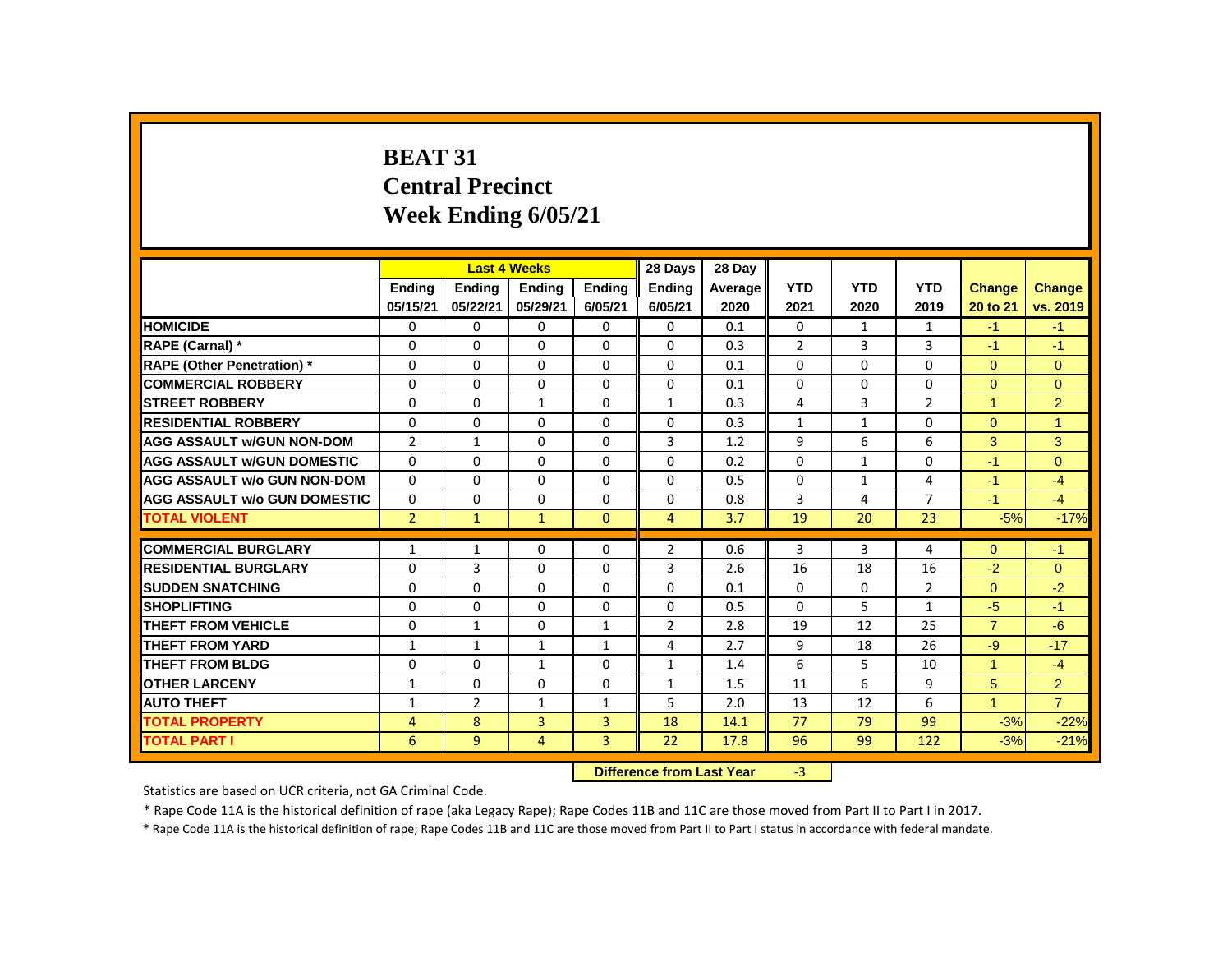# **BEAT 32 Central Precinct Week Ending 6/05/21**

|                                     |                |                | <b>Last 4 Weeks</b> |                                           | 28 Days        | 28 Day  |                |                |                |                      |                |
|-------------------------------------|----------------|----------------|---------------------|-------------------------------------------|----------------|---------|----------------|----------------|----------------|----------------------|----------------|
|                                     | <b>Endina</b>  | <b>Ending</b>  | <b>Ending</b>       | <b>Endina</b>                             | <b>Endina</b>  | Average | <b>YTD</b>     | <b>YTD</b>     | <b>YTD</b>     | <b>Change</b>        | Change         |
|                                     | 05/15/21       | 05/22/21       | 05/29/21            | 6/05/21                                   | 6/05/21        | 2020    | 2021           | 2020           | 2019           | 20 to 21             | vs. 2019       |
| <b>HOMICIDE</b>                     | 0              | 0              | 0                   | 0                                         | 0              | 0.0     | 0              | 0              | $\mathbf{0}$   | $\overline{0}$       | $\overline{0}$ |
| RAPE (Carnal) *                     | 0              | $\Omega$       | $\Omega$            | $\Omega$                                  | 0              | 0.1     | $\Omega$       | $\mathbf{0}$   | $\Omega$       | $\Omega$             | $\Omega$       |
| <b>RAPE (Other Penetration)</b> *   | 0              | $\Omega$       | $\Omega$            | $\Omega$                                  | 0              | 0.0     | $\overline{2}$ | $\mathbf{0}$   | 0              | $\overline{2}$       | $\overline{2}$ |
| <b>COMMERCIAL ROBBERY</b>           | $\Omega$       | $\Omega$       | $\Omega$            | $\Omega$                                  | $\Omega$       | 0.5     | $\Omega$       | $\overline{2}$ | $\mathbf{1}$   | $-2$                 | $-1$           |
| <b>STREET ROBBERY</b>               | 0              | $\Omega$       | $\Omega$            | $\Omega$                                  | 0              | 0.2     | $\Omega$       | 0              | $\mathbf{1}$   | $\Omega$             | $-1$           |
| <b>RESIDENTIAL ROBBERY</b>          | $\Omega$       | $\Omega$       | $\Omega$            | $\Omega$                                  | 0              | 0.0     | $\mathbf{1}$   | $\Omega$       | $\Omega$       | $\mathbf{1}$         | $\overline{1}$ |
| <b>AGG ASSAULT w/GUN NON-DOM</b>    | $\Omega$       | $\Omega$       | $\Omega$            | $\Omega$                                  | 0              | 0.5     | $\overline{2}$ | $\overline{2}$ | $\overline{2}$ | $\Omega$             | $\Omega$       |
| <b>AGG ASSAULT w/GUN DOMESTIC</b>   | $\Omega$       | $\Omega$       | $\Omega$            | $\Omega$                                  | $\Omega$       | 0.1     | $\Omega$       | $\mathbf{1}$   | $\Omega$       | $-1$                 | $\mathbf{0}$   |
| <b>AGG ASSAULT w/o GUN NON-DOM</b>  | $\Omega$       | $\Omega$       | $\Omega$            | $\Omega$                                  | 0              | 0.4     | $\overline{2}$ | $\Omega$       | 3              | $\overline{2}$       | $-1$           |
| <b>AGG ASSAULT w/o GUN DOMESTIC</b> | $\mathbf{1}$   | 0              | $\Omega$            | $\Omega$                                  | $\mathbf{1}$   | 0.3     | $\overline{2}$ | $\overline{2}$ | 3              | $\Omega$             | $-1$           |
| <b>TOTAL VIOLENT</b>                | $\mathbf{1}$   | $\mathbf{0}$   | $\mathbf{0}$        | $\mathbf{0}$                              | $\mathbf{1}$   | 2.1     | 9 <sup>°</sup> | $\overline{7}$ | 10             | 29%                  | $-10%$         |
| <b>COMMERCIAL BURGLARY</b>          | $\overline{2}$ | $\Omega$       | $\Omega$            | $\Omega$                                  | $\overline{2}$ | 0.6     | 5              | 5              | $\overline{2}$ | $\Omega$             | 3              |
| <b>RESIDENTIAL BURGLARY</b>         | 0              | 0              | $\mathbf{1}$        | 0                                         | $\mathbf{1}$   | 1.9     | 9              | 8              | 10             | $\blacktriangleleft$ | $-1$           |
| <b>SUDDEN SNATCHING</b>             | $\Omega$       | $\Omega$       | $\Omega$            | $\Omega$                                  | 0              | 0.0     | $\Omega$       | $\Omega$       | $\Omega$       | $\Omega$             | $\Omega$       |
| <b>SHOPLIFTING</b>                  | $\overline{2}$ | $\mathbf{1}$   | 3                   | $\Omega$                                  | 6              | 2.4     | 20             | 15             | 17             | 5                    | 3              |
| <b>THEFT FROM VEHICLE</b>           | $\overline{2}$ | $\overline{3}$ | $\Omega$            | $\mathbf{1}$                              | 6              | 2.5     | 18             | 20             | 23             | $-2$                 | $-5$           |
| THEFT FROM YARD                     | $\mathbf{1}$   | 0              | $\mathbf{1}$        | 0                                         | $\overline{2}$ | 2.1     | 9              | 11             | 13             | $-2$                 | $-4$           |
| <b>THEFT FROM BLDG</b>              | 0              | $\Omega$       | $\Omega$            | $\Omega$                                  | 0              | 1.2     | 4              | 9              | 10             | $-5$                 | $-6$           |
| <b>OTHER LARCENY</b>                | 0              | $\mathbf{1}$   | 1                   | $\Omega$                                  | $\overline{2}$ | 1.5     | 6              | 10             | $\overline{2}$ | $-4$                 | $\overline{4}$ |
| <b>AUTO THEFT</b>                   | $\Omega$       | $\Omega$       | $\Omega$            | $\Omega$                                  | $\Omega$       | 1.1     | 8              | 6              | 8              | 2 <sup>1</sup>       | $\overline{0}$ |
| <b>TOTAL PROPERTY</b>               | $\overline{7}$ | 5              | 6                   | $\mathbf{1}$                              | 19             | 13.4    | 79             | 84             | 85             | $-6%$                | $-7%$          |
| <b>TOTAL PART I</b>                 | 8              | 5              | 6                   | $\mathbf{1}$                              | 20             | 15.6    | 88             | 91             | 95             | $-3%$                | $-7%$          |
|                                     |                |                |                     | Difference from Loot Vear<br>$\mathbf{P}$ |                |         |                |                |                |                      |                |

 **Difference from Last Year** -3

Statistics are based on UCR criteria, not GA Criminal Code.

\* Rape Code 11A is the historical definition of rape (aka Legacy Rape); Rape Codes 11B and 11C are those moved from Part II to Part I in 2017.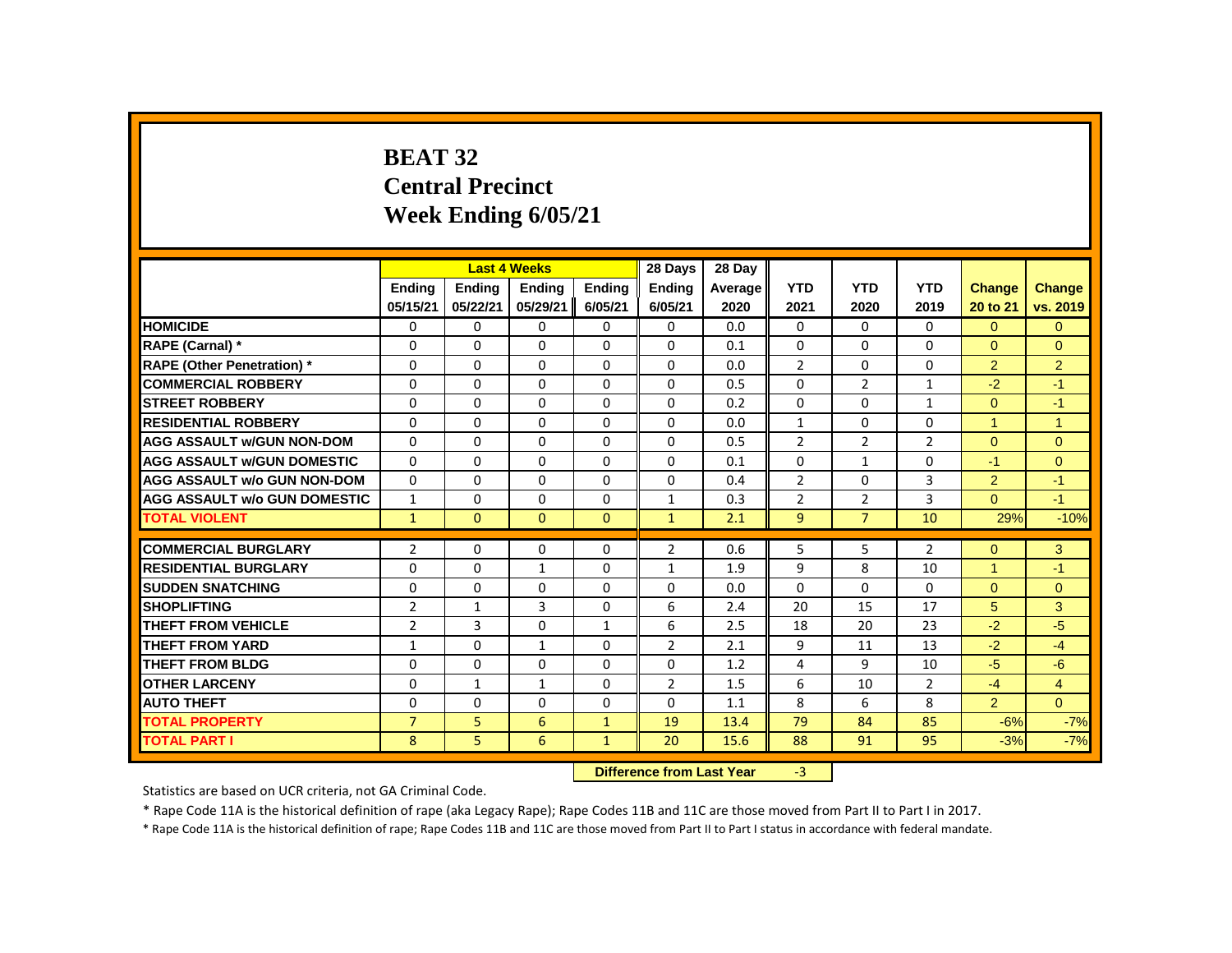# **BEAT 33 Central Precinct Week Ending 6/05/21**

|                                     |                |                | <b>Last 4 Weeks</b> |               | 28 Days                   | 28 Day  |                |                |                |                      |                |
|-------------------------------------|----------------|----------------|---------------------|---------------|---------------------------|---------|----------------|----------------|----------------|----------------------|----------------|
|                                     | <b>Endina</b>  | <b>Endina</b>  | <b>Ending</b>       | <b>Endina</b> | <b>Endina</b>             | Average | <b>YTD</b>     | <b>YTD</b>     | <b>YTD</b>     | Change               | <b>Change</b>  |
|                                     | 05/15/21       | 05/22/21       | 05/29/21            | 6/05/21       | 6/05/21                   | 2020    | 2021           | 2020           | 2019           | 20 to 21             | vs. 2019       |
| <b>HOMICIDE</b>                     | 0              | $\mathbf{0}$   | 0                   | $\Omega$      | 0                         | 0.2     | $\mathbf{1}$   | $\mathbf{1}$   | $\mathbf{1}$   | $\overline{0}$       | $\overline{0}$ |
| RAPE (Carnal) *                     | 0              | 1              | $\Omega$            | $\Omega$      | $\mathbf{1}$              | 0.2     | $\mathbf{1}$   | $\Omega$       | 0              | 1                    | $\overline{1}$ |
| <b>RAPE (Other Penetration) *</b>   | 0              | 0              | 0                   | $\mathbf{0}$  | 0                         | 0.0     | $\Omega$       | 0              | 0              | $\Omega$             | $\mathbf{0}$   |
| <b>COMMERCIAL ROBBERY</b>           | $\Omega$       | $\Omega$       | $\Omega$            | $\mathbf{0}$  | $\Omega$                  | 0.3     | $\Omega$       | $\Omega$       | $\overline{2}$ | $\Omega$             | $-2$           |
| <b>STREET ROBBERY</b>               | $\Omega$       | 0              | $\Omega$            | $\Omega$      | $\Omega$                  | 1.0     | 3              | 4              | 5              | $-1$                 | $-2$           |
| <b>RESIDENTIAL ROBBERY</b>          | 0              | 0              | $\Omega$            | $\Omega$      | 0                         | 0.0     | 0              | 0              | 0              | $\overline{0}$       | $\mathbf{0}$   |
| <b>AGG ASSAULT w/GUN NON-DOM</b>    | $\Omega$       | $\Omega$       | $\Omega$            | $\mathbf{1}$  | $\mathbf{1}$              | 0.7     | 6              | 3              | 5              | 3                    | $\overline{1}$ |
| <b>AGG ASSAULT W/GUN DOMESTIC</b>   | $\Omega$       | 0              | 0                   | $\mathbf{0}$  | $\Omega$                  | 0.1     | 2              | $\mathbf{1}$   | $\mathbf{1}$   | $\mathbf{1}$         | 1              |
| <b>AGG ASSAULT w/o GUN NON-DOM</b>  | $\Omega$       | $\mathbf{0}$   | $\Omega$            | $\mathbf{0}$  | $\Omega$                  | 0.6     | $\overline{2}$ | 3              | 8              | $-1$                 | $-6$           |
| <b>AGG ASSAULT W/o GUN DOMESTIC</b> | $\Omega$       | $\mathbf{1}$   | $\Omega$            | $\mathbf{0}$  | $\mathbf{1}$              | 0.8     | $\overline{2}$ | 4              | $\overline{7}$ | $-2$                 | $-5$           |
| <b>TOTAL VIOLENT</b>                | $\mathbf{0}$   | $\overline{2}$ | $\Omega$            | $\mathbf{1}$  | $\overline{3}$            | 3.8     | 17             | 16             | 29             | 6%                   | $-41%$         |
| <b>COMMERCIAL BURGLARY</b>          | 0              | 0              | $\Omega$            | $\Omega$      | $\Omega$                  | 0.8     | 4              | 6              | $\overline{2}$ | $-2$                 | $\overline{2}$ |
| <b>RESIDENTIAL BURGLARY</b>         | $\overline{2}$ | 0              | 0                   | $\mathbf{0}$  | $\overline{2}$            | 1.2     | 8              | $\overline{7}$ | 14             | $\blacktriangleleft$ | $-6$           |
| <b>SUDDEN SNATCHING</b>             | 0              | 0              | 0                   | $\mathbf{0}$  | 0                         | 0.2     | $\Omega$       | $\mathbf{1}$   | 0              | $-1$                 | $\Omega$       |
| <b>SHOPLIFTING</b>                  | 0              | $\overline{2}$ | $\Omega$            | $\mathbf{0}$  | $\overline{2}$            | 2.4     | 11             | 17             | 42             | $-6$                 | $-31$          |
| <b>THEFT FROM VEHICLE</b>           | $\mathbf{1}$   | $\Omega$       | $\Omega$            | $\mathbf{1}$  | $\overline{2}$            | 2.9     | 10             | 12             | 22             | $-2$                 | $-12$          |
| <b>THEFT FROM YARD</b>              | $\Omega$       | $\overline{2}$ | $\Omega$            | $\mathbf{1}$  | 3                         | 3.3     | 13             | 23             | 29             | $-10$                | $-16$          |
| <b>THEFT FROM BLDG</b>              | 0              | $\Omega$       | $\mathbf{1}$        | $\Omega$      | $\mathbf{1}$              | 1.2     | 4              | 9              | 9              | $-5$                 | $-5$           |
| <b>OTHER LARCENY</b>                | $\mathbf{1}$   | $\mathbf{1}$   | $\Omega$            | $\Omega$      | $\overline{2}$            | 1.0     | $\overline{7}$ | $\overline{2}$ | 17             | 5                    | $-10$          |
| <b>AUTO THEFT</b>                   | $\overline{2}$ | $\mathbf 0$    | $\Omega$            | $\mathbf{1}$  | 3                         | 1.5     | 11             | 9              | 9              | $\overline{2}$       | 2 <sup>1</sup> |
| <b>TOTAL PROPERTY</b>               | 6              | 5              | $\mathbf{1}$        | 3             | 15                        | 14.4    | 68             | 86             | 144            | $-21%$               | $-53%$         |
| <b>TOTAL PART I</b>                 | 6              | $\overline{7}$ | $\mathbf{1}$        | 4             | 18                        | 18.3    | 85             | 102            | 173            | $-17%$               | $-51%$         |
|                                     |                |                |                     |               | Difference from Loot Vear |         | 17             |                |                |                      |                |

**Difference from Last Year** 

Statistics are based on UCR criteria, not GA Criminal Code.

\* Rape Code 11A is the historical definition of rape (aka Legacy Rape); Rape Codes 11B and 11C are those moved from Part II to Part I in 2017.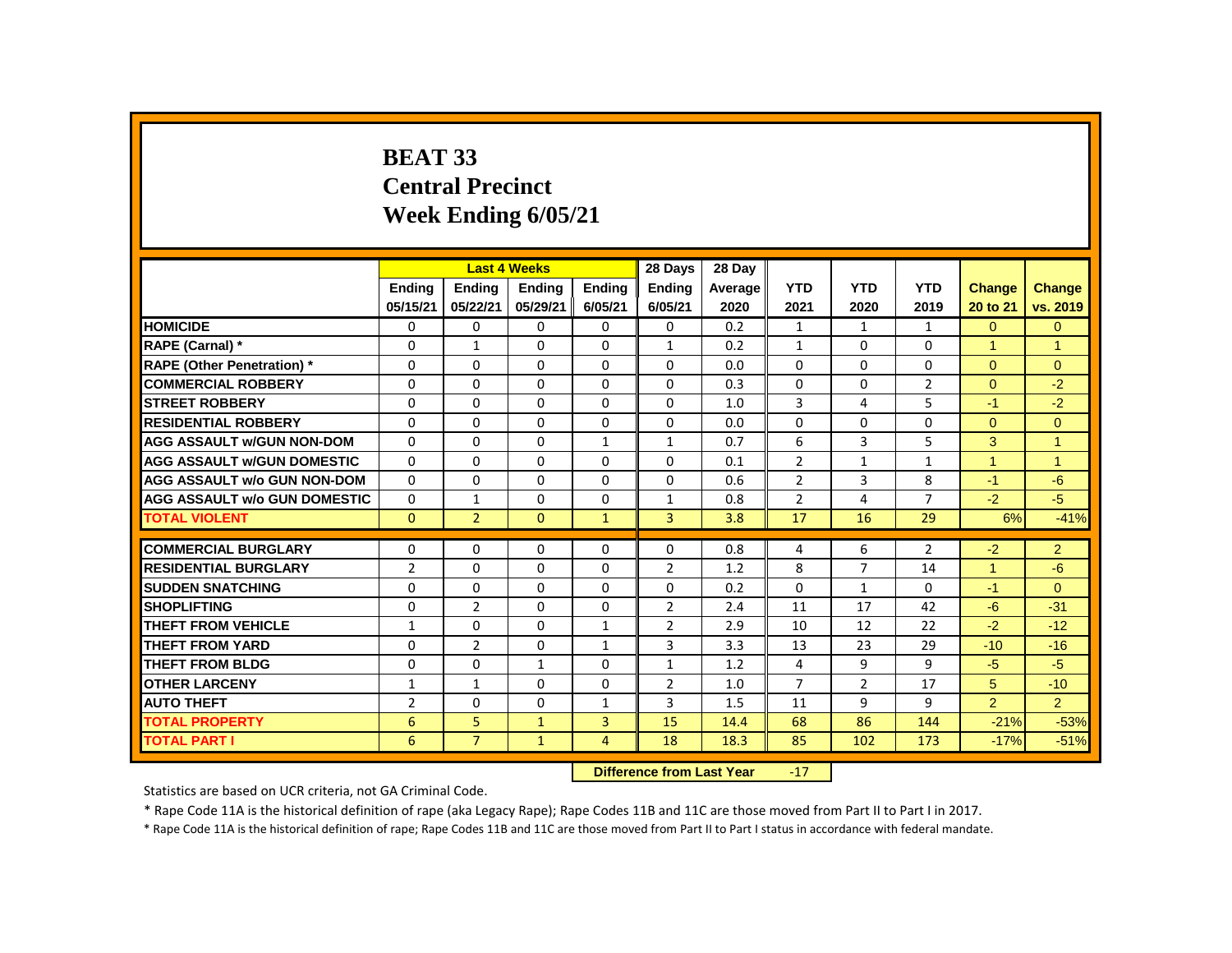# **BEAT 34 Central Precinct Week Ending 6/05/21**

|                                     |                |                | <b>Last 4 Weeks</b> |                                         | 28 Days        | 28 Day  |                |              |                |                |               |
|-------------------------------------|----------------|----------------|---------------------|-----------------------------------------|----------------|---------|----------------|--------------|----------------|----------------|---------------|
|                                     | <b>Endina</b>  | <b>Endina</b>  | <b>Ending</b>       | <b>Endina</b>                           | <b>Ending</b>  | Average | <b>YTD</b>     | <b>YTD</b>   | <b>YTD</b>     | <b>Change</b>  | <b>Change</b> |
|                                     | 05/15/21       | 05/22/21       | 05/29/21            | 6/05/21                                 | 6/05/21        | 2020    | 2021           | 2020         | 2019           | 20 to 21       | vs. 2019      |
| <b>HOMICIDE</b>                     | 0              | 0              | 0                   | $\Omega$                                | $\mathbf{0}$   | 0.2     | $\mathbf{1}$   | 2            | 0              | $-1$           | $\mathbf{1}$  |
| RAPE (Carnal) *                     | 0              | $\Omega$       | $\Omega$            | $\Omega$                                | $\Omega$       | 0.4     | $\overline{2}$ | 2            | $\overline{2}$ | $\Omega$       | $\Omega$      |
| <b>RAPE (Other Penetration) *</b>   | 0              | 0              | 0                   | $\mathbf{0}$                            | 0              | 0.2     | $\Omega$       | $\mathbf{1}$ | $\mathbf{1}$   | $-1$           | $-1$          |
| <b>COMMERCIAL ROBBERY</b>           | $\Omega$       | $\mathbf{0}$   | $\Omega$            | $\mathbf{0}$                            | $\mathbf{0}$   | 0.1     | $\Omega$       | $\Omega$     | $\Omega$       | $\Omega$       | $\Omega$      |
| <b>STREET ROBBERY</b>               | $\Omega$       | $\Omega$       | $\Omega$            | $\Omega$                                | $\Omega$       | 1.1     | 3              | 9            | $\overline{7}$ | $-6$           | $-4$          |
| <b>RESIDENTIAL ROBBERY</b>          | 0              | 0              | $\Omega$            | $\mathbf{0}$                            | $\Omega$       | 0.0     | $\Omega$       | 0            | $\overline{2}$ | $\overline{0}$ | $-2$          |
| <b>AGG ASSAULT w/GUN NON-DOM</b>    | 0              | $\Omega$       | $\Omega$            | $\mathbf{0}$                            | 0              | 1.8     | 9              | 7            | 5              | $\overline{2}$ | 4             |
| <b>AGG ASSAULT w/GUN DOMESTIC</b>   | $\Omega$       | $\mathbf{0}$   | 0                   | 0                                       | 0              | 0.0     | $\Omega$       | $\mathbf{0}$ | 4              | $\Omega$       | $-4$          |
| <b>AGG ASSAULT w/o GUN NON-DOM</b>  | $\Omega$       | $\mathbf{0}$   | $\Omega$            | $\mathbf{1}$                            | $\mathbf{1}$   | 1.1     | 4              | 8            | 5              | $-4$           | $-1$          |
| <b>AGG ASSAULT w/o GUN DOMESTIC</b> | $\Omega$       | $\mathbf{0}$   | $\Omega$            | $\Omega$                                | $\Omega$       | 1.4     | 8              | 10           | 9              | $-2$           | $-1$          |
| <b>TOTAL VIOLENT</b>                | $\mathbf{0}$   | $\mathbf{0}$   | $\mathbf{0}$        | $\mathbf{1}$                            | $\mathbf{1}$   | 6.1     | 27             | 39           | 35             | $-31%$         | $-23%$        |
| <b>COMMERCIAL BURGLARY</b>          | 0              | $\Omega$       | $\Omega$            | $\Omega$                                | $\Omega$       | 0.5     | $\overline{2}$ | 0            | $\mathbf{1}$   | $\overline{2}$ | 1             |
| <b>RESIDENTIAL BURGLARY</b>         | 0              | $\Omega$       | 1                   | $\Omega$                                | 1              | 2.0     | 15             | 14           | 18             | 1              | $-3$          |
| <b>SUDDEN SNATCHING</b>             | 0              | 0              | $\Omega$            | $\mathbf{0}$                            | $\Omega$       | 0.1     | $\mathbf{1}$   | $\mathbf{1}$ | $\mathbf{1}$   | $\Omega$       | $\Omega$      |
| <b>SHOPLIFTING</b>                  | 0              | $\mathbf{0}$   | $\Omega$            | $\mathbf{0}$                            | 0              | 0.6     | 2              | 3            | 5              | $-1$           | $-3$          |
| <b>THEFT FROM VEHICLE</b>           | $\mathbf{1}$   | $\mathbf{0}$   | $\mathbf{1}$        | $\mathbf{0}$                            | $\overline{2}$ | 2.3     | 11             | 11           | 10             | $\Omega$       | $\mathbf{1}$  |
| <b>THEFT FROM YARD</b>              | 0              | $\mathbf{0}$   | $\Omega$            | $\mathbf{1}$                            | $\mathbf{1}$   | 1.3     | $\overline{7}$ | 8            | 15             | $-1$           | $-8$          |
| <b>THEFT FROM BLDG</b>              | 1              | $\Omega$       | $\mathbf{1}$        | $\Omega$                                | $\overline{2}$ | 1.4     | 9              | 10           | 4              | $-1$           | 5             |
| <b>OTHER LARCENY</b>                | $\Omega$       | $\mathbf{0}$   | $\Omega$            | $\mathbf{0}$                            | $\Omega$       | 0.4     | $\overline{7}$ | $\mathbf{1}$ | $\overline{2}$ | 6              | 5             |
| <b>AUTO THEFT</b>                   | $\overline{2}$ | $\overline{2}$ | $\mathbf{1}$        | $\mathbf{0}$                            | 5              | 2.1     | 10             | 8            | 9              | $\overline{2}$ | $\mathbf{1}$  |
| <b>TOTAL PROPERTY</b>               | $\overline{4}$ | $\overline{2}$ | $\overline{4}$      | $\mathbf{1}$                            | 11             | 10.7    | 64             | 56           | 65             | 14%            | $-2%$         |
| <b>TOTAL PART I</b>                 | 4              | $\overline{2}$ | 4                   | $\overline{2}$                          | 12             | 16.8    | 91             | 95           | 100            | $-4%$          | $-9%$         |
|                                     |                |                |                     | Difference from Loot Vear<br>$\sqrt{ }$ |                |         |                |              |                |                |               |

 **Difference from Last Year** -4

Statistics are based on UCR criteria, not GA Criminal Code.

\* Rape Code 11A is the historical definition of rape (aka Legacy Rape); Rape Codes 11B and 11C are those moved from Part II to Part I in 2017.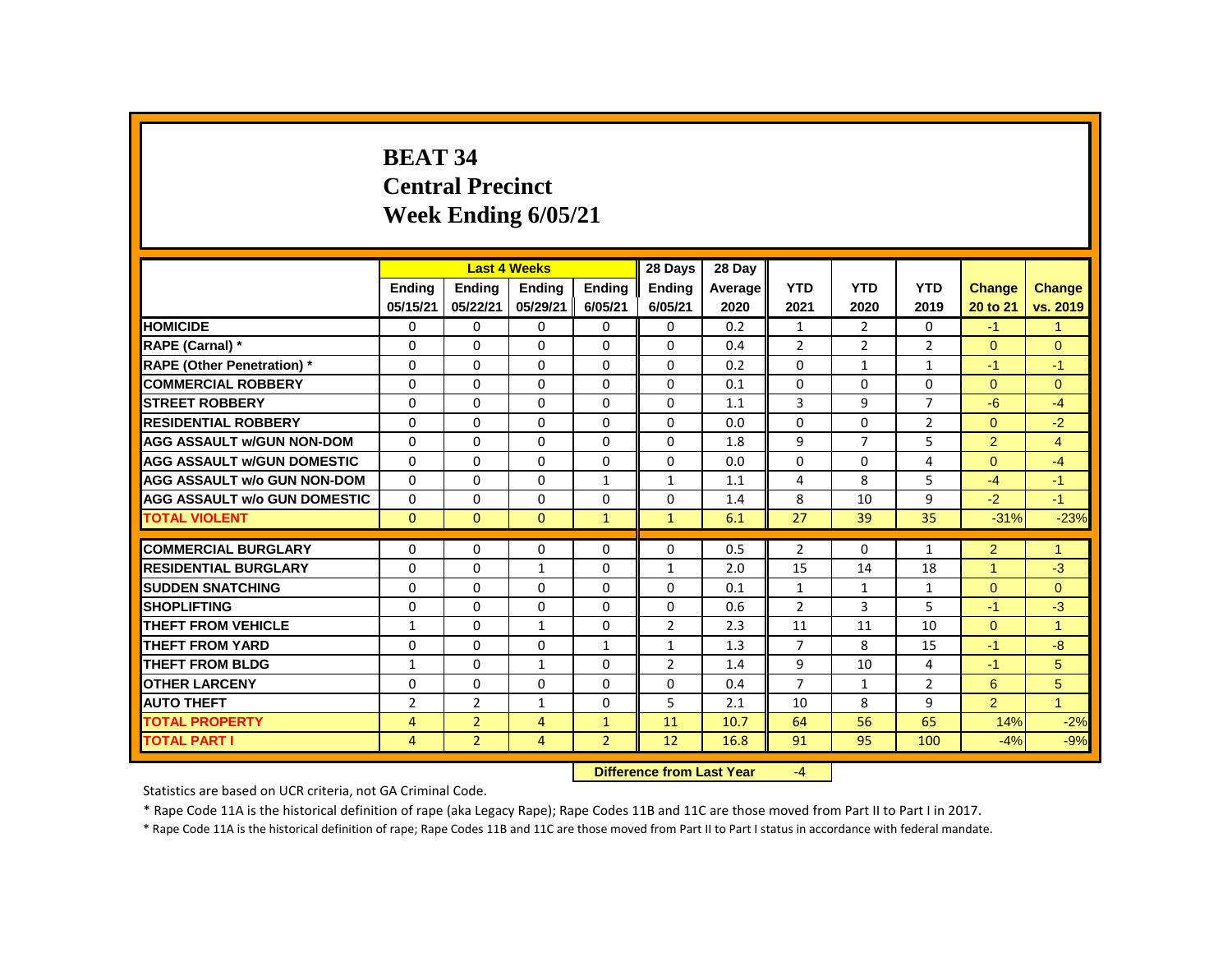# **BEAT 35 Central Precinct Week Ending 6/05/21**

|                                     |                |                | <b>Last 4 Weeks</b> |                | 28 Days                   | 28 Day  |                |              |                |                |                |
|-------------------------------------|----------------|----------------|---------------------|----------------|---------------------------|---------|----------------|--------------|----------------|----------------|----------------|
|                                     | <b>Endina</b>  | <b>Ending</b>  | <b>Ending</b>       | <b>Ending</b>  | <b>Ending</b>             | Average | <b>YTD</b>     | <b>YTD</b>   | <b>YTD</b>     | <b>Change</b>  | <b>Change</b>  |
|                                     | 05/15/21       | 05/22/21       | 05/29/21            | 6/05/21        | 6/05/21                   | 2020    | 2021           | 2020         | 2019           | 20 to 21       | vs. 2019       |
| <b>HOMICIDE</b>                     | 0              | 0              | 0                   | $\mathbf{0}$   | $\mathbf{0}$              | 0.5     | $\overline{2}$ | 4            | 0              | $-2$           | 2 <sup>2</sup> |
| RAPE (Carnal) *                     | 0              | $\mathbf{0}$   | $\Omega$            | $\mathbf{0}$   | 0                         | 0.2     | $\Omega$       | 2            | $\Omega$       | $-2$           | $\Omega$       |
| <b>RAPE (Other Penetration) *</b>   | 0              | $\mathbf{0}$   | $\Omega$            | $\Omega$       | $\Omega$                  | 0.1     | $\Omega$       | $\Omega$     | $\Omega$       | $\Omega$       | $\Omega$       |
| <b>COMMERCIAL ROBBERY</b>           | $\Omega$       | $\Omega$       | $\Omega$            | $\Omega$       | $\mathbf{0}$              | 0.3     | $\overline{2}$ | $\mathbf{1}$ | $\Omega$       | $\mathbf{1}$   | 2              |
| <b>STREET ROBBERY</b>               | $\Omega$       | $\Omega$       | $\Omega$            | $\Omega$       | $\Omega$                  | 0.5     | 3              | 3            | 5              | $\Omega$       | $-2$           |
| <b>RESIDENTIAL ROBBERY</b>          | 0              | $\mathbf{0}$   | 0                   | $\mathbf{0}$   | 0                         | 0.1     | 0              | $\mathbf{1}$ | 0              | $-1$           | $\mathbf{0}$   |
| <b>AGG ASSAULT w/GUN NON-DOM</b>    | $\overline{2}$ | $\Omega$       | $\Omega$            | $\mathbf{0}$   | $\overline{2}$            | 1.7     | 8              | 6            | 12             | 2              | $-4$           |
| <b>AGG ASSAULT w/GUN DOMESTIC</b>   | $\Omega$       | $\mathbf{0}$   | $\Omega$            | $\Omega$       | $\Omega$                  | 0.2     | $\Omega$       | $\mathbf{1}$ | 1              | $-1$           | $-1$           |
| <b>AGG ASSAULT w/o GUN NON-DOM</b>  | $\Omega$       | $\mathbf{1}$   | $\Omega$            | $\mathbf{0}$   | $\mathbf{1}$              | 0.5     | 4              | $\mathbf{1}$ | $\overline{2}$ | 3              | 2              |
| <b>AGG ASSAULT W/o GUN DOMESTIC</b> | $\mathbf{1}$   | $\mathbf{1}$   | $\Omega$            | $\mathbf{1}$   | 3                         | 1.1     | 8              | 5            | 6              | 3              | $\overline{2}$ |
| <b>TOTAL VIOLENT</b>                | 3              | $\overline{2}$ | $\mathbf{0}$        | $\mathbf{1}$   | 6                         | 5.1     | 27             | 24           | 26             | 13%            | 4%             |
| <b>COMMERCIAL BURGLARY</b>          | $\mathbf{1}$   | $\Omega$       | $\Omega$            | $\Omega$       | $\mathbf{1}$              | 0.5     | 3              | 3            | 3              | $\Omega$       | $\mathbf{0}$   |
| <b>RESIDENTIAL BURGLARY</b>         | 1              | 0              | $\overline{2}$      | $\mathbf{0}$   | 3                         | 2.3     | 12             | 15           | 14             | $-3$           | $-2$           |
| <b>SUDDEN SNATCHING</b>             | 0              | 0              | 0                   | $\mathbf{0}$   | $\Omega$                  | 0.0     | 0              | 0            | 0              | $\Omega$       | $\overline{0}$ |
| <b>SHOPLIFTING</b>                  | $\overline{2}$ | $\mathbf{1}$   | $\Omega$            | $\mathbf{0}$   | 3                         | 2.5     | 17             | 15           | 18             | 2              | $-1$           |
| <b>THEFT FROM VEHICLE</b>           | 1              | $\mathbf{1}$   | $\mathbf{1}$        | $\overline{2}$ | 5                         | 3.0     | 18             | 12           | 39             | 6              | $-21$          |
| <b>THEFT FROM YARD</b>              | $\mathbf{1}$   | $\Omega$       | $\Omega$            | $\mathbf{1}$   | $\overline{2}$            | 0.5     | 10             | 3            | 3              | $\overline{7}$ | $\overline{7}$ |
| <b>THEFT FROM BLDG</b>              | 1              | $\mathbf{0}$   | $\Omega$            | $\Omega$       | $\mathbf{1}$              | 1.2     | 5              | 9            | 8              | $-4$           | $-3$           |
| <b>OTHER LARCENY</b>                | 0              | $\Omega$       | $\Omega$            | $\Omega$       | $\Omega$                  | 0.3     | 3              | 3            | 6              | $\Omega$       | $-3$           |
| <b>AUTO THEFT</b>                   | $\mathbf{1}$   | $\mathbf{1}$   | 1                   | $\mathbf{0}$   | $\overline{3}$            | 2.8     | 12             | 16           | 11             | $-4$           | $\overline{1}$ |
| <b>TOTAL PROPERTY</b>               | 8              | $\overline{3}$ | $\overline{4}$      | 3              | 18                        | 13.1    | 80             | 76           | 102            | 5%             | $-22%$         |
| <b>TOTAL PART I</b>                 | 11             | 5              | 4                   | 4              | 24                        | 18.3    | 107            | 100          | 128            | 7%             | $-16%$         |
|                                     |                |                |                     |                | Difference from Loot Vear |         | $\overline{ }$ |              |                |                |                |

**Difference from Last Year** 

Statistics are based on UCR criteria, not GA Criminal Code.

\* Rape Code 11A is the historical definition of rape (aka Legacy Rape); Rape Codes 11B and 11C are those moved from Part II to Part I in 2017.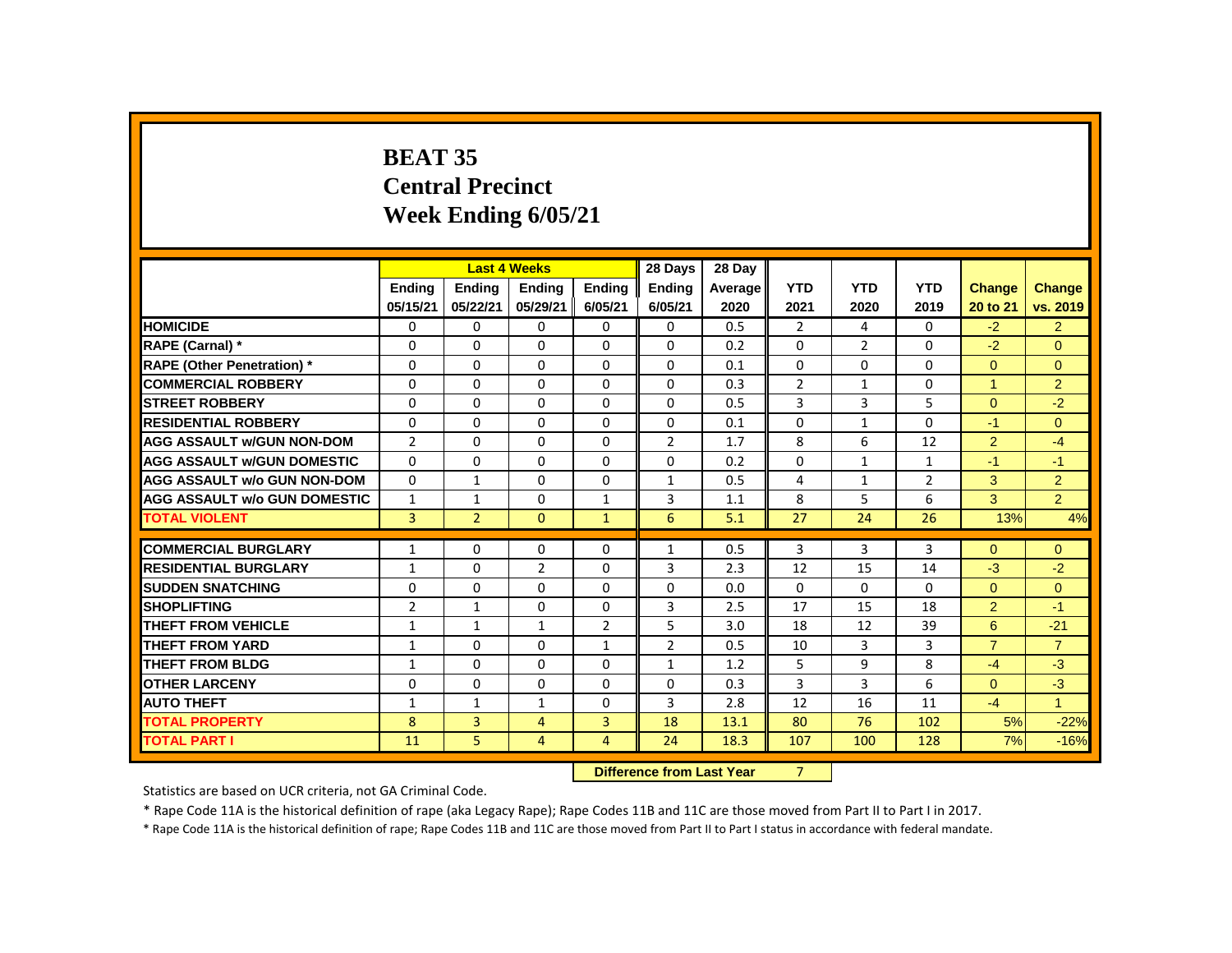# **BEAT 36 Central Precinct Week Ending 6/05/21**

|                                     |                | <b>Last 4 Weeks</b> |                |                   | 28 Days        | 28 Day  |                |                |                |                      |                |
|-------------------------------------|----------------|---------------------|----------------|-------------------|----------------|---------|----------------|----------------|----------------|----------------------|----------------|
|                                     | <b>Endina</b>  | <b>Endina</b>       | <b>Endina</b>  | <b>Endina</b>     | <b>Endina</b>  | Average | <b>YTD</b>     | <b>YTD</b>     | <b>YTD</b>     | <b>Change</b>        | <b>Change</b>  |
|                                     | 05/15/21       | 05/22/21            | 05/29/21       | 6/05/21           | 6/05/21        | 2020    | 2021           | 2020           | 2019           | 20 to 21             | vs. 2019       |
| <b>HOMICIDE</b>                     | 0              | $\mathbf{0}$        | 0              | $\mathbf{0}$      | 0              | 0.2     | $\mathbf{1}$   | $\mathbf{1}$   | 0              | $\Omega$             | $\mathbf{1}$   |
| RAPE (Carnal) *                     | $\Omega$       | $\Omega$            | $\Omega$       | $\Omega$          | $\Omega$       | 0.4     | $\Omega$       | $\overline{2}$ | $\mathbf{1}$   | $-2$                 | $-1$           |
| <b>RAPE (Other Penetration)</b> *   | $\Omega$       | 0                   | $\Omega$       | 0                 | $\Omega$       | 0.0     | 1              | 0              | $\Omega$       | $\mathbf{1}$         | $\overline{1}$ |
| <b>COMMERCIAL ROBBERY</b>           | 0              | 0                   | 0              | 0                 | 0              | 0.0     | 1              | 0              | 0              | $\blacktriangleleft$ | $\overline{1}$ |
| <b>STREET ROBBERY</b>               | $\Omega$       | $\Omega$            | $\Omega$       | $\Omega$          | $\Omega$       | 0.2     | $\mathbf{1}$   | $\Omega$       | 4              | $\mathbf{1}$         | $-3$           |
| <b>RESIDENTIAL ROBBERY</b>          | $\Omega$       | $\Omega$            | $\Omega$       | $\Omega$          | $\Omega$       | 0.3     | $\overline{2}$ | 3              | $\mathbf{1}$   | $-1$                 | $\overline{1}$ |
| <b>AGG ASSAULT W/GUN NON-DOM</b>    | $\Omega$       | 0                   | 0              | 0                 | $\Omega$       | 0.4     | 9              | 0              | 4              | $9^{\circ}$          | 5              |
| <b>AGG ASSAULT W/GUN DOMESTIC</b>   | $\Omega$       | 0                   | $\Omega$       | $\Omega$          | $\Omega$       | 0.2     | $\Omega$       | $\mathbf{1}$   | $\mathbf{1}$   | $-1$                 | $-1$           |
| <b>AGG ASSAULT w/o GUN NON-DOM</b>  | $\Omega$       | 0                   | 0              | $\mathbf{1}$      | $\mathbf{1}$   | 0.5     | 4              | $\mathbf{1}$   | $\mathbf{1}$   | 3                    | 3              |
| <b>AGG ASSAULT W/o GUN DOMESTIC</b> | $\Omega$       | $\Omega$            | $\Omega$       | $\overline{2}$    | $\overline{2}$ | 1.0     | 6              | 9              | $\overline{2}$ | $-3$                 | $\overline{4}$ |
| <b>TOTAL VIOLENT</b>                | $\Omega$       | $\mathbf{0}$        | $\mathbf{0}$   | 3                 | 3              | 3.0     | 25             | 17             | 14             | 47%                  | 79%            |
| <b>COMMERCIAL BURGLARY</b>          | 0              | $\Omega$            | $\Omega$       | $\Omega$          | $\Omega$       | 0.6     | 5              | $\mathbf{1}$   | 3              | $\overline{4}$       | $\overline{2}$ |
| <b>RESIDENTIAL BURGLARY</b>         | $\Omega$       | $\Omega$            | $\Omega$       | $\mathbf{1}$      | $\mathbf{1}$   | 1.0     | 5              | 8              | 10             | $-3$                 | $-5$           |
| <b>SUDDEN SNATCHING</b>             | 0              | 0                   | 0              | 0                 | 0              | 0.2     | $\mathbf{1}$   | $\mathbf{1}$   | 0              | $\Omega$             | 1              |
| <b>SHOPLIFTING</b>                  | 3              | $\mathbf{1}$        | 0              | 0                 | 4              | 3.9     | 22             | 23             | 21             | $-1$                 | $\overline{1}$ |
| <b>THEFT FROM VEHICLE</b>           | $\mathbf{1}$   | $\mathbf{1}$        | $\overline{2}$ | $\mathbf{1}$      | 5              | 2.8     | 17             | 20             | 16             | $-3$                 | $\overline{1}$ |
| <b>THEFT FROM YARD</b>              | $\mathbf{1}$   | $\Omega$            | $\Omega$       | $\Omega$          | $\mathbf{1}$   | 1.4     | 6              | $\overline{7}$ | 5              | $-1$                 | $\overline{1}$ |
| <b>THEFT FROM BLDG</b>              | $\mathbf{1}$   | $\Omega$            | $\Omega$       | $\Omega$          | $\mathbf{1}$   | 1.5     | 4              | 8              | 12             | $-4$                 | $-8$           |
| <b>OTHER LARCENY</b>                | 0              | 0                   | 0              | 0                 | 0              | 0.2     | 3              | $\overline{2}$ | 0              | $\mathbf{1}$         | 3              |
| <b>AUTO THEFT</b>                   | $\overline{2}$ | $\mathbf{1}$        | $\overline{2}$ | $\mathbf{1}$      | 6              | 2.5     | 11             | 12             | 16             | $-1$                 | $-5$           |
| <b>TOTAL PROPERTY</b>               | 8              | 3                   | $\overline{4}$ | 3                 | 18             | 14.0    | 74             | 82             | 83             | $-10%$               | $-11%$         |
| <b>TOTAL PART I</b>                 | 8              | 3                   | 4              | 6                 | 21             | 17.0    | 99             | 99             | 97             | 0%                   | 2%             |
|                                     |                |                     |                | <b>CONTRACTOR</b> |                |         |                |                |                |                      |                |

**Difference from Last Year** 0

Statistics are based on UCR criteria, not GA Criminal Code.

\* Rape Code 11A is the historical definition of rape (aka Legacy Rape); Rape Codes 11B and 11C are those moved from Part II to Part I in 2017.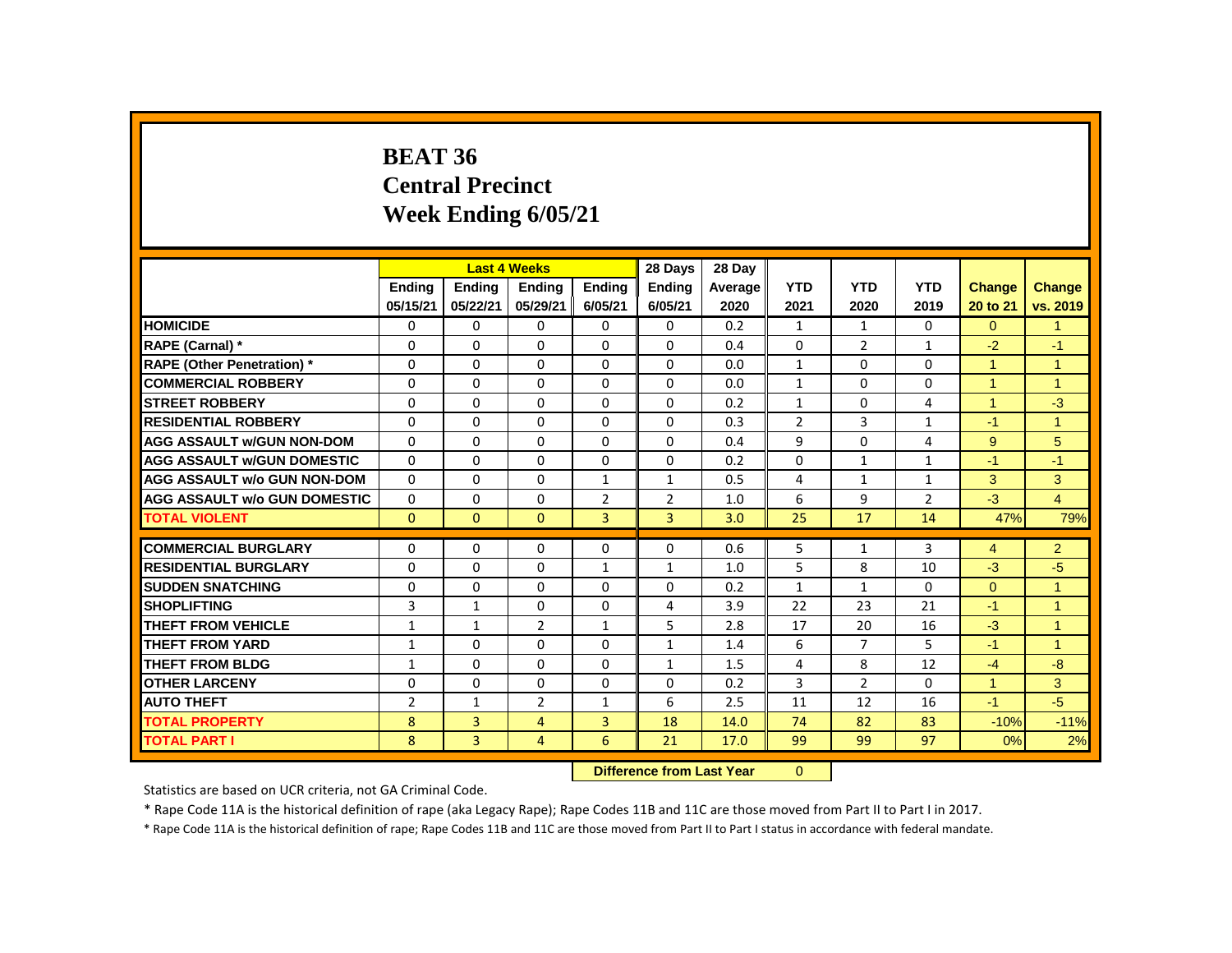# **BEAT 41 South Precinct Week Ending 6/05/21**

|                                   |                |              | <b>Last 4 Weeks</b>              |                | 28 Days        | 28 Dav  |                |                |                |                      |                |
|-----------------------------------|----------------|--------------|----------------------------------|----------------|----------------|---------|----------------|----------------|----------------|----------------------|----------------|
|                                   | <b>Ending</b>  | Ending       | <b>Ending</b>                    | <b>Ending</b>  | <b>Ending</b>  | Average | <b>YTD</b>     | <b>YTD</b>     | <b>YTD</b>     | <b>Change</b>        | <b>Change</b>  |
|                                   | 05/15/21       | 05/22/21     | 05/29/21                         | 6/05/21        | 6/05/21        | 2020    | 2021           | 2020           | 2019           | 20 to 21             | vs. 2019       |
| <b>HOMICIDE</b>                   | 0              | $\Omega$     | 0                                | $\Omega$       | 0              | 0.0     | 0              | 0              | 1              | $\Omega$             | $-1$           |
| RAPE (Carnal) *                   | $\Omega$       | $\Omega$     | $\Omega$                         | $\Omega$       | $\Omega$       | 0.1     | $\Omega$       | $\mathbf{1}$   | $\overline{2}$ | $-1$                 | $-2$           |
| <b>RAPE (Other Penetration) *</b> | $\mathbf{1}$   | $\Omega$     | $\Omega$                         | $\Omega$       | $\mathbf{1}$   | 0.1     | 3              | $\Omega$       | $\Omega$       | 3                    | 3              |
| <b>COMMERCIAL ROBBERY</b>         | $\Omega$       | $\Omega$     | $\Omega$                         | $\Omega$       | $\Omega$       | 0.2     | $\mathbf{1}$   | $\Omega$       | $\mathbf{1}$   | $\mathbf{1}$         | $\Omega$       |
| <b>STREET ROBBERY</b>             | 0              | 0            | $\Omega$                         | $\mathbf{1}$   | $\mathbf{1}$   | 0.6     | 3              | 4              | 4              | $-1$                 | $-1$           |
| <b>RESIDENTIAL ROBBERY</b>        | $\Omega$       | $\Omega$     | $\Omega$                         | $\mathbf{0}$   | $\Omega$       | 0.1     | $\Omega$       | $\Omega$       | $\mathbf{1}$   | $\Omega$             | $-1$           |
| <b>AGG ASSAULT w/GUN NON-DOM</b>  | $\mathbf{0}$   | $\Omega$     | $\Omega$                         | $\Omega$       | $\Omega$       | 0.5     | 5              | $\mathbf{1}$   | $\mathbf{1}$   | $\overline{4}$       | $\overline{4}$ |
| <b>AGG ASSAULT W/GUN DOMESTIC</b> | 0              | 0            | 0                                | $\Omega$       | $\Omega$       | 0.1     | $\Omega$       | $\Omega$       | $\Omega$       | $\overline{0}$       | $\overline{0}$ |
| AGG ASSAULT w/o GUN NON-DOM       | $\Omega$       | $\Omega$     | $\Omega$                         | $\mathbf{1}$   | $\mathbf{1}$   | 0.5     | $\overline{2}$ | $\mathbf{1}$   | $\overline{2}$ | $\mathbf{1}$         | $\Omega$       |
| AGG ASSAULT w/o GUN DOMESTIC      | 0              | 0            | 0                                | 0              | 0              | 0.6     | $\mathbf{1}$   | $\overline{3}$ | 3              | $-2$                 | $-2$           |
| <b>TOTAL VIOLENT</b>              | $\mathbf{1}$   | $\mathbf{0}$ | $\mathbf{0}$                     | $\overline{2}$ | $\overline{3}$ | 2.6     | 15             | 10             | 15             | 50%                  | 0%             |
|                                   |                |              |                                  |                |                |         |                |                |                |                      |                |
| <b>COMMERCIAL BURGLARY</b>        | 0              | 0            | 0                                | $\mathbf 0$    | $\mathbf{0}$   | 0.5     | 9              | 3              | $\overline{7}$ | 6                    | $\overline{2}$ |
| <b>RESIDENTIAL BURGLARY</b>       | $\Omega$       | $\Omega$     | $\mathbf{1}$                     | $\Omega$       | $\mathbf{1}$   | 0.9     | $\overline{2}$ | $\overline{2}$ | 3              | $\Omega$             | $-1$           |
| <b>ISUDDEN SNATCHING</b>          | 0              | 0            | 0                                | 0              | $\mathbf{0}$   | 0.1     | $\mathbf{1}$   | 0              | 0              | $\blacktriangleleft$ | $\overline{1}$ |
| <b>SHOPLIFTING</b>                | $\mathbf{1}$   | $\mathbf{1}$ | $\mathbf{1}$                     | 3              | 6              | 0.9     | 16             | 3              | 16             | 13                   | $\Omega$       |
| <b>THEFT FROM VEHICLE</b>         | 0              | $\Omega$     | $\Omega$                         | $\Omega$       | $\Omega$       | 3.5     | 15             | 11             | 36             | $\overline{4}$       | $-21$          |
| <b>THEFT FROM YARD</b>            | $\Omega$       | $\Omega$     | $\mathbf{1}$                     | $\mathbf{1}$   | $\overline{2}$ | 0.8     | 5              | 5              | 5              | $\Omega$             | $\Omega$       |
| <b>THEFT FROM BLDG</b>            | 0              | 0            | 0                                | $\Omega$       | 0              | 2.3     | 5              | 8              | 20             | $-3$                 | $-15$          |
| <b>OTHER LARCENY</b>              | $\Omega$       | $\Omega$     | $\Omega$                         | $\Omega$       | $\Omega$       | 0.4     | 4              | 3              | $\mathbf{1}$   | $\mathbf{1}$         | 3              |
| <b>AUTO THEFT</b>                 | $\Omega$       | $\Omega$     | $\Omega$                         | $\Omega$       | $\Omega$       | 1.7     | $\overline{7}$ | 8              | 9              | $-1$                 | $-2$           |
| <b>TOTAL PROPERTY</b>             | $\mathbf{1}$   | $\mathbf{1}$ | $\overline{3}$                   | 4              | $\overline{9}$ | 11.1    | 64             | 43             | 97             | 49%                  | $-34%$         |
| <b>TOTAL PART I</b>               | 2 <sup>1</sup> | $\mathbf{1}$ | $\overline{3}$                   | 6              | 12             | 13.7    | 79             | 53             | 112            | 49%                  | $-29%$         |
|                                   |                |              | <b>Difference from Last Year</b> |                | 26             |         |                |                |                |                      |                |

Statistics are based on UCR criteria, not GA Criminal Code.

\* Rape Code 11A is the historical definition of rape (aka Legacy Rape); Rape Codes 11B and 11C are those moved from Part II to Part I in 2017.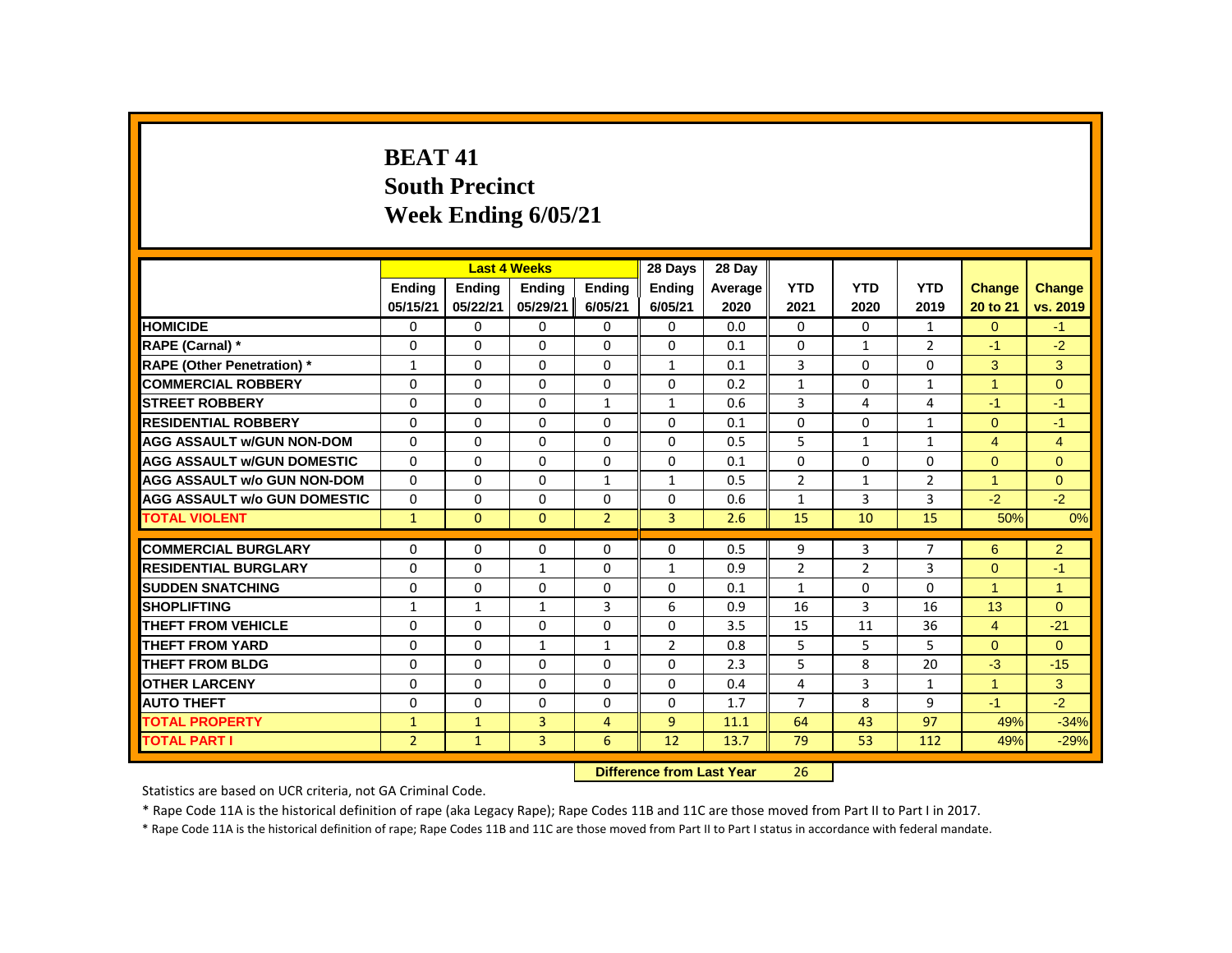# **BEAT 42 South Precinct Week Ending 6/05/21**

|                                     |                |                | <b>Last 4 Weeks</b> |              | 28 Days                   | 28 Day  |                |              |                |                |                |
|-------------------------------------|----------------|----------------|---------------------|--------------|---------------------------|---------|----------------|--------------|----------------|----------------|----------------|
|                                     | Ending         | <b>Ending</b>  | <b>Ending</b>       | Ending       | Ending                    | Average | <b>YTD</b>     | <b>YTD</b>   | <b>YTD</b>     | <b>Change</b>  | Change         |
|                                     | 05/15/21       | 05/22/21       | 05/29/21            | 6/05/21      | 6/05/21                   | 2020    | 2021           | 2020         | 2019           | 20 to 21       | vs. 2019       |
| <b>HOMICIDE</b>                     | 0              | $\Omega$       | 0                   | 0            | $\mathbf{0}$              | 0.0     | 0              | $\mathbf{0}$ | $\mathbf{0}$   | $\Omega$       | $\mathbf{0}$   |
| RAPE (Carnal) *                     | 0              | $\Omega$       | $\Omega$            | 0            | 0                         | 0.3     | $\Omega$       | 0            | $\Omega$       | $\Omega$       | $\Omega$       |
| <b>RAPE (Other Penetration)</b> *   | 0              | $\Omega$       | $\Omega$            | 0            | 0                         | 0.2     | 0              | $\mathbf{1}$ | 0              | $-1$           | $\mathbf{0}$   |
| <b>COMMERCIAL ROBBERY</b>           | $\mathbf{1}$   | $\Omega$       | $\Omega$            | $\Omega$     | $\mathbf{1}$              | 0.5     | $\mathbf{1}$   | 5            | $\overline{2}$ | $-4$           | $-1$           |
| <b>STREET ROBBERY</b>               | 0              | $\Omega$       | $\Omega$            | 0            | 0                         | 0.2     | $\overline{2}$ | 0            | $\overline{2}$ | $\overline{2}$ | $\mathbf{0}$   |
| <b>RESIDENTIAL ROBBERY</b>          | $\Omega$       | $\Omega$       | $\Omega$            | $\Omega$     | 0                         | 0.2     | $\mathbf{1}$   | $\mathbf{1}$ | $\mathbf{1}$   | $\Omega$       | $\Omega$       |
| <b>AGG ASSAULT w/GUN NON-DOM</b>    | $\Omega$       | $\Omega$       | $\Omega$            | $\mathbf{1}$ | $\mathbf{1}$              | 0.3     | 3              | $\Omega$     | $\overline{2}$ | 3              | $\overline{1}$ |
| <b>AGG ASSAULT w/GUN DOMESTIC</b>   | $\Omega$       | $\Omega$       | $\Omega$            | $\Omega$     | $\Omega$                  | 0.0     | $\Omega$       | $\Omega$     | $\mathbf{1}$   | $\Omega$       | $-1$           |
| <b>AGG ASSAULT w/o GUN NON-DOM</b>  | $\Omega$       | $\Omega$       | $\Omega$            | $\Omega$     | $\Omega$                  | 0.6     | 4              | $\Omega$     | 3              | $\overline{4}$ | $\mathbf{1}$   |
| <b>AGG ASSAULT w/o GUN DOMESTIC</b> | $\Omega$       | 0              | $\Omega$            | $\Omega$     | 0                         | 0.2     | 3              | $\mathbf{1}$ | $\mathbf{1}$   | $\overline{2}$ | $\overline{2}$ |
| <b>TOTAL VIOLENT</b>                | $\mathbf{1}$   | $\Omega$       | $\Omega$            | $\mathbf{1}$ | $\overline{2}$            | 2.5     | 14             | 8            | 12             | 75%            | 17%            |
| <b>COMMERCIAL BURGLARY</b>          | 0              | 0              | 0                   | 0            | 0                         | 0.7     | $\overline{7}$ | $\mathbf{1}$ | 5              | 6              | $\overline{2}$ |
| <b>RESIDENTIAL BURGLARY</b>         | $\Omega$       | $\mathbf{1}$   | $\Omega$            | $\Omega$     | $\mathbf{1}$              | 0.2     | $\overline{2}$ | $\Omega$     | 3              | $\overline{2}$ | $-1$           |
| <b>SUDDEN SNATCHING</b>             | $\Omega$       | $\Omega$       | $\Omega$            | $\Omega$     | $\Omega$                  | 0.2     | $\mathbf{1}$   | $\Omega$     | $\overline{2}$ | $\mathbf{1}$   | $-1$           |
| <b>SHOPLIFTING</b>                  | 3              | $\Omega$       | 6                   | 3            | 12                        | 13.3    | 71             | 65           | 134            | 6              | $-63$          |
| THEFT FROM VEHICLE                  | $\overline{2}$ | 1              | $\Omega$            | 6            | 9                         | 3.8     | 26             | 23           | 19             | 3              | $\overline{7}$ |
| THEFT FROM YARD                     | $\mathbf{1}$   | $\mathbf{1}$   | $\mathbf{1}$        | $\Omega$     | 3                         | 1.4     | 10             | 9            | 3              | $\mathbf{1}$   | $\overline{7}$ |
| <b>THEFT FROM BLDG</b>              | 0              | $\mathbf{1}$   | $\mathbf{1}$        | $\mathbf{1}$ | 3                         | 2.1     | $\overline{7}$ | 14           | 11             | $-7$           | $-4$           |
| <b>OTHER LARCENY</b>                | $\mathbf{1}$   | $\Omega$       | $\Omega$            | $\Omega$     | $\mathbf{1}$              | 0.6     | 5              | $\Omega$     | 6              | 5              | $-1$           |
| <b>AUTO THEFT</b>                   | $\Omega$       | 0              | $\mathbf{1}$        | $\Omega$     | $\mathbf{1}$              | 1.8     | 9              | 6            | $\overline{7}$ | 3              | $\overline{2}$ |
| <b>TOTAL PROPERTY</b>               | $\overline{7}$ | $\overline{4}$ | $\overline{9}$      | 10           | 30                        | 24.1    | 138            | 118          | 190            | 17%            | $-27%$         |
| <b>TOTAL PART I</b>                 | 8              | $\overline{4}$ | 9                   | 11           | 32                        | 26.5    | 152            | 126          | 202            | 21%            | $-25%$         |
|                                     |                |                |                     |              | Difference from Last Year |         | 26.            |              |                |                |                |

**Difference from Last Year** 26

Statistics are based on UCR criteria, not GA Criminal Code.

\* Rape Code 11A is the historical definition of rape (aka Legacy Rape); Rape Codes 11B and 11C are those moved from Part II to Part I in 2017.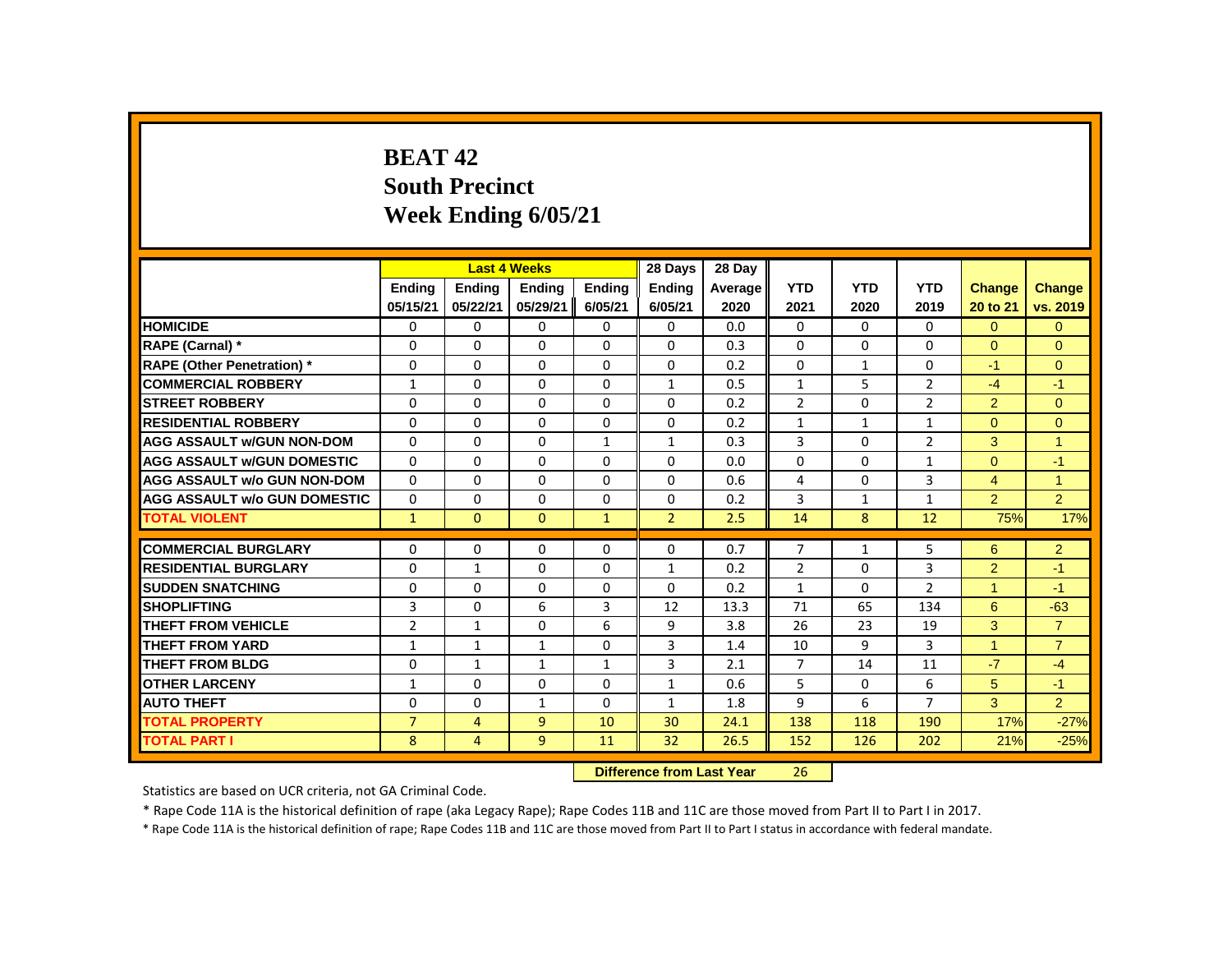# **BEAT 43 South Precinct Week Ending 6/05/21**

|                                     |                |                | <b>Last 4 Weeks</b> |                | 28 Days        | 28 Day                    |                |                |                |                |                |
|-------------------------------------|----------------|----------------|---------------------|----------------|----------------|---------------------------|----------------|----------------|----------------|----------------|----------------|
|                                     | <b>Endina</b>  | <b>Ending</b>  | <b>Ending</b>       | <b>Ending</b>  | <b>Ending</b>  | Average                   | <b>YTD</b>     | <b>YTD</b>     | <b>YTD</b>     | <b>Change</b>  | Change         |
|                                     | 05/15/21       | 05/22/21       | 05/29/21            | 6/05/21        | 6/05/21        | 2020                      | 2021           | 2020           | 2019           | 20 to 21       | vs. 2019       |
| <b>HOMICIDE</b>                     | 0              | 0              | 0                   | $\mathbf 0$    | 0              | 0.0                       | $\mathbf{1}$   | $\Omega$       | $\mathbf{1}$   | $\mathbf{1}$   | $\overline{0}$ |
| RAPE (Carnal) *                     | 0              | $\mathbf{0}$   | $\Omega$            | $\Omega$       | $\Omega$       | 0.0                       | $\Omega$       | 0              | $\overline{2}$ | $\Omega$       | $-2$           |
| <b>RAPE (Other Penetration)</b> *   | 0              | 0              | 0                   | 0              | $\Omega$       | 0.0                       | 0              | $\mathbf{0}$   | 0              | $\Omega$       | $\mathbf{0}$   |
| <b>COMMERCIAL ROBBERY</b>           | $\Omega$       | $\mathbf{0}$   | $\Omega$            | $\mathbf{0}$   | $\Omega$       | 0.1                       | $\mathbf{1}$   | 3              | $\Omega$       | $-2$           | $\overline{1}$ |
| <b>STREET ROBBERY</b>               | $\Omega$       | $\mathbf{1}$   | $\Omega$            | $\Omega$       | $\mathbf{1}$   | 0.1                       | 3              | $\overline{2}$ | $\overline{2}$ | $\mathbf{1}$   | $\mathbf{1}$   |
| <b>RESIDENTIAL ROBBERY</b>          | 0              | $\Omega$       | 0                   | $\Omega$       | 0              | 0.0                       | $\Omega$       | 0              | 0              | $\Omega$       | $\Omega$       |
| <b>AGG ASSAULT w/GUN ON-DOM</b>     | 0              | $\Omega$       | 0                   | $\mathbf{0}$   | 0              | 0.2                       | 4              | 9              | 3              | $-5$           | 1              |
| <b>AGG ASSAULT w/GUN DOMESTIC</b>   | 0              | $\mathbf 0$    | $\Omega$            | $\Omega$       | $\Omega$       | 0.0                       | 0              | $\Omega$       | $\mathbf{1}$   | $\mathbf{0}$   | $-1$           |
| <b>AGG ASSAULT w/o GUN NON-DOM</b>  | $\Omega$       | $\Omega$       | $\Omega$            | $\Omega$       | $\Omega$       | 0.1                       | 2              | $\mathcal{P}$  | 3              | $\Omega$       | $-1$           |
| <b>AGG ASSAULT w/o GUN DOMESTIC</b> | 0              | 0              | 1                   | $\mathbf{1}$   | $\overline{2}$ | 0.2                       | 8              | 10             | 3              | $-2$           | 5              |
| <b>TOTAL VIOLENT</b>                | $\mathbf{0}$   | $\mathbf{1}$   | $\mathbf{1}$        | $\mathbf{1}$   | $\overline{3}$ | 0.7                       | 19             | 26             | 15             | $-27%$         | 27%            |
| <b>COMMERCIAL BURGLARY</b>          | 0              | $\Omega$       | $\Omega$            | $\mathbf{1}$   | $\mathbf{1}$   | 0.1                       | 4              | $\overline{2}$ | $\overline{4}$ | $\overline{2}$ | $\mathbf{0}$   |
| <b>RESIDENTIAL BURGLARY</b>         | 0              | $\Omega$       | $\Omega$            | $\Omega$       | $\Omega$       | 0.3                       | 3              | 10             | 8              | $-7$           | $-5$           |
| <b>SUDDEN SNATCHING</b>             | 0              | 0              | $\Omega$            | $\mathbf{0}$   | $\Omega$       | 0.0                       | $\Omega$       | $\mathbf{1}$   | $\mathbf{1}$   | $-1$           | $-1$           |
| <b>SHOPLIFTING</b>                  | $\Omega$       | $\mathbf{1}$   | $\Omega$            | $\mathbf{1}$   | $\overline{2}$ | 0.4                       | 28             | 16             | 45             | 12             | $-17$          |
| <b>THEFT FROM VEHICLE</b>           | 0              | $\Omega$       | $\mathbf{1}$        | $\overline{2}$ | 3              | 0.6                       | 20             | 18             | 14             | $\overline{2}$ | 6              |
| <b>THEFT FROM YARD</b>              | $\mathbf{1}$   | $\mathbf{0}$   | 0                   | $\mathbf{0}$   | $\mathbf{1}$   | 0.2                       | 5              | 5              | 4              | $\Omega$       | $\mathbf{1}$   |
| <b>THEFT FROM BLDG</b>              | 0              | $\mathbf{0}$   | 0                   | $\mathbf{0}$   | 0              | 0.2                       | 10             | 5              | 14             | 5              | $-4$           |
| <b>OTHER LARCENY</b>                | $\mathbf{1}$   | $\Omega$       | $\mathbf{1}$        | $\mathbf{1}$   | 3              | 0.1                       | 5              | 4              | $\mathbf{1}$   | $\mathbf{1}$   | $\overline{4}$ |
| <b>AUTO THEFT</b>                   | 0              | $\Omega$       | $\Omega$            | $\mathbf{0}$   | $\Omega$       | 0.3                       | 5              | 5              | $\overline{7}$ | $\Omega$       | $-2$           |
| <b>TOTAL PROPERTY</b>               | $\overline{2}$ | $\mathbf{1}$   | $\overline{2}$      | 5              | 10             | 2.2                       | 80             | 66             | 98             | 21%            | $-18%$         |
| <b>TOTAL PART I</b>                 | $\overline{2}$ | $\overline{2}$ | 3                   | 6              | 13             | 2.9                       | 99             | 92             | 113            | 8%             | $-12%$         |
|                                     |                |                |                     |                |                | Difference from Loot Vear | $\overline{ }$ |                |                |                |                |

**Difference from Last Year** 

Statistics are based on UCR criteria, not GA Criminal Code.

\* Rape Code 11A is the historical definition of rape (aka Legacy Rape); Rape Codes 11B and 11C are those moved from Part II to Part I in 2017.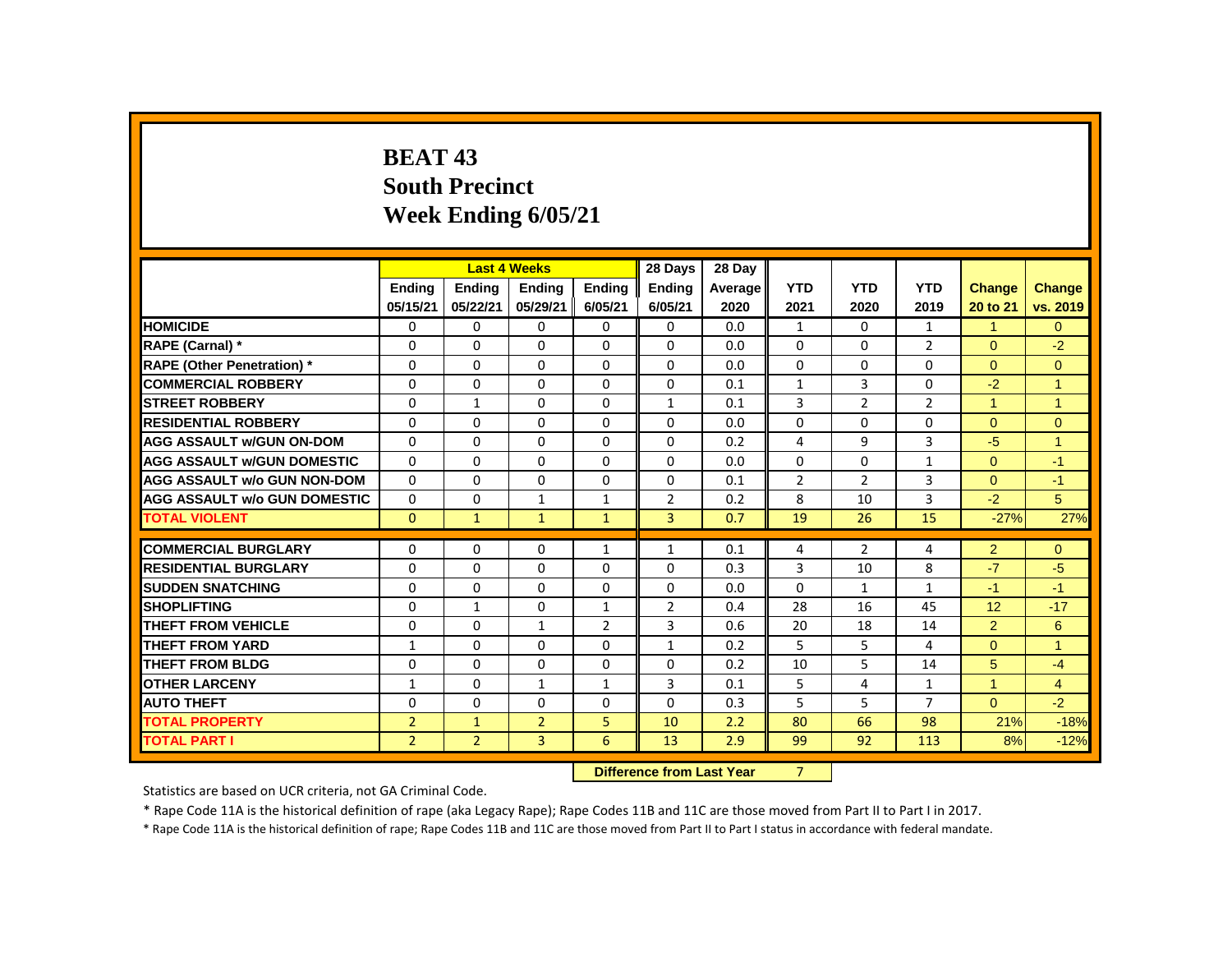# **BEAT 44 South Precinct Week Ending 6/05/21**

|                                     |               |               | <b>Last 4 Weeks</b> |                | 28 Days                   | 28 Day  |                |                |                |                      |                |
|-------------------------------------|---------------|---------------|---------------------|----------------|---------------------------|---------|----------------|----------------|----------------|----------------------|----------------|
|                                     | <b>Endina</b> | <b>Endina</b> | <b>Ending</b>       | <b>Ending</b>  | <b>Ending</b>             | Average | <b>YTD</b>     | <b>YTD</b>     | <b>YTD</b>     | <b>Change</b>        | <b>Change</b>  |
|                                     | 05/15/21      | 05/22/21      | 05/29/21            | 6/05/21        | 6/05/21                   | 2020    | 2021           | 2020           | 2019           | 20 to 21             | vs. 2019       |
| <b>HOMICIDE</b>                     | 0             | 0             | $\Omega$            | 0              | 0                         | 0.1     | $\overline{2}$ | $\mathbf{1}$   | $\mathbf{1}$   | $\mathbf{1}$         | $\mathbf{1}$   |
| RAPE (Carnal) *                     | 0             | $\Omega$      | 1                   | 0              | $\mathbf{1}$              | 0.2     | 1              | 1              | 1              | $\Omega$             | $\Omega$       |
| <b>RAPE (Other Penetration) *</b>   | 0             | $\Omega$      | $\Omega$            | 0              | 0                         | 0.2     | $\Omega$       | $\overline{2}$ | 0              | $-2$                 | $\mathbf{0}$   |
| <b>COMMERCIAL ROBBERY</b>           | $\Omega$      | $\Omega$      | $\Omega$            | $\Omega$       | $\Omega$                  | 0.1     | $\mathbf{1}$   | $\mathbf{1}$   | $\Omega$       | $\Omega$             | $\mathbf{1}$   |
| <b>STREET ROBBERY</b>               | $\Omega$      | $\Omega$      | $\Omega$            | $\Omega$       | $\Omega$                  | 0.5     | $\Omega$       | 4              | 4              | $-4$                 | $-4$           |
| <b>RESIDENTIAL ROBBERY</b>          | $\Omega$      | 0             | $\Omega$            | $\Omega$       | 0                         | 0.2     | 5              | $\mathbf{1}$   | $\Omega$       | $\overline{4}$       | 5              |
| <b>AGG ASSAULT w/GUN NON-DOM</b>    | $\Omega$      | $\Omega$      | $\mathbf{1}$        | 0              | $\mathbf{1}$              | 0.9     | $\overline{7}$ | 4              | 6              | 3                    | $\overline{1}$ |
| <b>AGG ASSAULT W/GUN DOMESTIC</b>   | $\Omega$      | $\Omega$      | 0                   | 0              | 0                         | 0.1     | 0              | $\mathbf{1}$   | $\overline{2}$ | $-1$                 | $-2$           |
| <b>AGG ASSAULT w/o GUN NON-DOM</b>  | $\Omega$      | $\Omega$      | $\Omega$            | $\Omega$       | $\Omega$                  | 0.5     | 2              | 3              | 3              | $-1$                 | $-1$           |
| <b>AGG ASSAULT w/o GUN DOMESTIC</b> | $\Omega$      | $\Omega$      | $\Omega$            | $\Omega$       | $\Omega$                  | 1.1     | 9              | 4              | 6              | 5                    | 3              |
| <b>TOTAL VIOLENT</b>                | $\Omega$      | $\mathbf{0}$  | $\overline{2}$      | $\Omega$       | $\overline{2}$            | 3.6     | 27             | 22             | 23             | 23%                  | 17%            |
| <b>COMMERCIAL BURGLARY</b>          | $\Omega$      | $\Omega$      | $\Omega$            | 0              | $\Omega$                  | 0.2     | 4              | $\overline{2}$ | 8              | 2                    | $-4$           |
| <b>RESIDENTIAL BURGLARY</b>         | $\Omega$      | $\Omega$      | $\Omega$            | $\Omega$       | $\Omega$                  | 2.1     | $\overline{2}$ | 16             | 6              | $-14$                | $-4$           |
| <b>SUDDEN SNATCHING</b>             | $\Omega$      | $\Omega$      | $\Omega$            | $\Omega$       | $\Omega$                  | 0.0     | $\Omega$       | $\Omega$       | $\overline{2}$ | $\Omega$             | $-2$           |
| <b>SHOPLIFTING</b>                  | $\mathbf{1}$  | $\Omega$      | $\Omega$            | $\Omega$       | $\mathbf{1}$              | 1.8     | 10             | 9              | 14             | $\blacktriangleleft$ | $-4$           |
| <b>THEFT FROM VEHICLE</b>           | $\Omega$      | $\mathbf{1}$  | $\overline{2}$      | $\mathbf{1}$   | $\overline{4}$            | 3.8     | 19             | 25             | 28             | $-6$                 | $-9$           |
| <b>THEFT FROM YARD</b>              | 0             | 0             | 0                   | 0              | 0                         | 1.0     | $\overline{7}$ | 5              | 6              | 2                    | $\mathbf{1}$   |
| <b>THEFT FROM BLDG</b>              | 0             | $\mathbf{1}$  | $\Omega$            | $\mathbf{1}$   | $\overline{2}$            | 2.1     | 16             | $\overline{7}$ | $\overline{7}$ | 9                    | 9              |
| <b>OTHER LARCENY</b>                | $\Omega$      | $\Omega$      | $\Omega$            | $\Omega$       | $\Omega$                  | 0.7     | 4              | 4              | $\overline{4}$ | $\Omega$             | $\Omega$       |
| <b>AUTO THEFT</b>                   | 0             | $\mathbf{1}$  | $\mathbf{1}$        | $\Omega$       | $\overline{2}$            | 1.7     | 12             | 11             | 10             | $\mathbf{1}$         | $\overline{2}$ |
| <b>TOTAL PROPERTY</b>               | $\mathbf{1}$  | 3             | 3                   | $\overline{2}$ | $\overline{9}$            | 13.2    | 74             | 79             | 85             | $-6%$                | $-13%$         |
| <b>TOTAL PART I</b>                 | $\mathbf{1}$  | 3             | 5                   | $\overline{2}$ | 11                        | 16.8    | 101            | 101            | 108            | 0%                   | $-6%$          |
|                                     |               |               |                     |                | Difference from Loot Vear |         | $\cap$         |                |                |                      |                |

 **Difference from Last Year** 0

Statistics are based on UCR criteria, not GA Criminal Code.

\* Rape Code 11A is the historical definition of rape (aka Legacy Rape); Rape Codes 11B and 11C are those moved from Part II to Part I in 2017.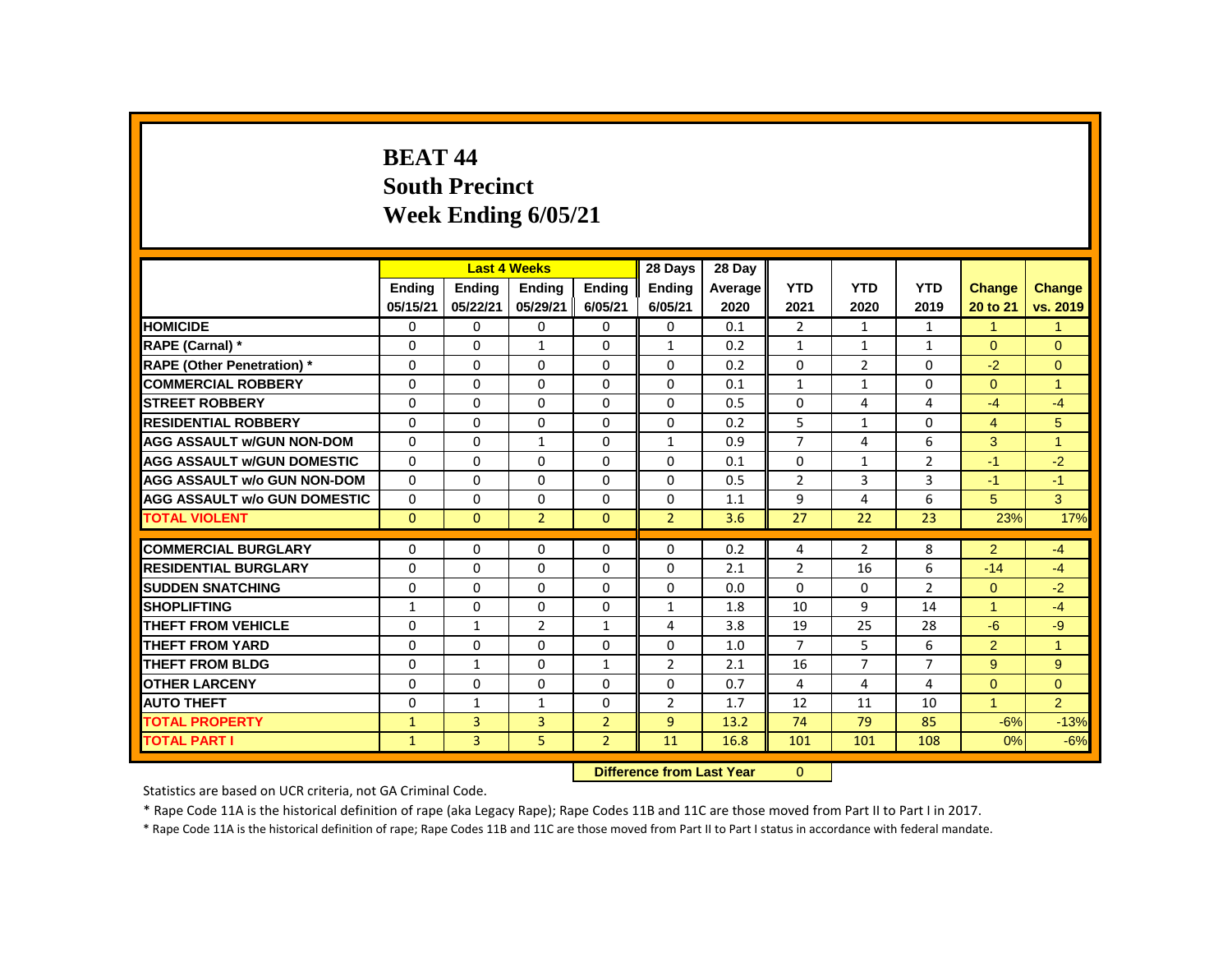# **BEAT 45 South Precinct Week Ending 6/05/21**

|                                     |                |                | <b>Last 4 Weeks</b> |                | 28 Days                   | 28 Day  |                |                |                |                |                |
|-------------------------------------|----------------|----------------|---------------------|----------------|---------------------------|---------|----------------|----------------|----------------|----------------|----------------|
|                                     | <b>Endina</b>  | <b>Ending</b>  | <b>Endina</b>       | <b>Endina</b>  | <b>Endina</b>             | Average | <b>YTD</b>     | <b>YTD</b>     | <b>YTD</b>     | <b>Change</b>  | Change         |
|                                     | 05/15/21       | 05/22/21       | 05/29/21            | 6/05/21        | 6/05/21                   | 2020    | 2021           | 2020           | 2019           | 20 to 21       | vs. 2019       |
| <b>HOMICIDE</b>                     | 0              | 0              | 0                   | 0              | 0                         | 0.1     | 0              | $\mathbf{1}$   | 0              | $-1$           | $\overline{0}$ |
| RAPE (Carnal) *                     | 0              | $\mathbf{0}$   | $\Omega$            | $\Omega$       | $\Omega$                  | 0.2     | $\overline{2}$ | $\overline{2}$ | $\Omega$       | $\Omega$       | $\overline{2}$ |
| <b>RAPE (Other Penetration)</b> *   | 0              | 0              | 0                   | 0              | $\Omega$                  | 0.1     | $\Omega$       | $\mathbf{1}$   | 0              | $-1$           | $\mathbf{0}$   |
| <b>COMMERCIAL ROBBERY</b>           | $\Omega$       | $\mathbf{0}$   | $\Omega$            | $\mathbf{0}$   | $\Omega$                  | 0.3     | $\Omega$       | $\overline{2}$ | $\Omega$       | $-2$           | $\Omega$       |
| <b>STREET ROBBERY</b>               | 0              | $\Omega$       | $\Omega$            | $\Omega$       | $\Omega$                  | 0.2     | 4              | $\overline{2}$ | $\overline{2}$ | $\overline{2}$ | 2              |
| <b>RESIDENTIAL ROBBERY</b>          | 0              | $\Omega$       | 0                   | $\Omega$       | 0                         | 0.1     | $\Omega$       | 0              | $\mathbf{1}$   | $\Omega$       | $-1$           |
| <b>AGG ASSAULT w/GUN NON-DOM</b>    | 0              | $\Omega$       | 0                   | $\mathbf{0}$   | 0                         | 0.6     | $\Omega$       | $\mathbf{1}$   | $\overline{2}$ | $-1$           | $-2$           |
| <b>AGG ASSAULT w/GUN DOMESTIC</b>   | $\mathbf{1}$   | $\mathbf 0$    | $\Omega$            | $\mathbf 0$    | $\mathbf{1}$              | 0.2     | $\overline{2}$ | $\mathbf{1}$   | $\mathbf{1}$   | $\mathbf{1}$   | $\mathbf{1}$   |
| <b>AGG ASSAULT w/o GUN NON-DOM</b>  | $\Omega$       | $\Omega$       | $\Omega$            | $\mathbf{1}$   | $\mathbf{1}$              | 0.6     | $\overline{7}$ | $\Omega$       | $\mathbf{1}$   | $\overline{7}$ | 6              |
| <b>AGG ASSAULT w/o GUN DOMESTIC</b> | 0              | $\mathbf{0}$   | 0                   | $\mathbf{1}$   | 1                         | 0.5     | 10             | $\overline{2}$ | $\overline{2}$ | 8              | 8              |
| <b>TOTAL VIOLENT</b>                | $\mathbf{1}$   | $\mathbf{0}$   | $\mathbf{0}$        | $\overline{2}$ | $\overline{3}$            | 2.9     | 25             | 12             | 9              | 108%           | 178%           |
| <b>COMMERCIAL BURGLARY</b>          | 0              | $\Omega$       | $\Omega$            | 0              | $\Omega$                  | 0.2     | 0              | $\mathbf{1}$   | $\mathbf{1}$   | $-1$           | $-1$           |
| <b>RESIDENTIAL BURGLARY</b>         | 1              | $\overline{2}$ | $\Omega$            | 1              | 4                         | 0.8     | $\overline{7}$ | 4              | 6              | 3              | 1              |
| <b>SUDDEN SNATCHING</b>             | 0              | 0              | $\Omega$            | $\mathbf{0}$   | $\Omega$                  | 0.1     | $\Omega$       | $\Omega$       | $\Omega$       | $\Omega$       | $\Omega$       |
| <b>SHOPLIFTING</b>                  | $\mathbf{1}$   | $\mathbf{1}$   | $\overline{2}$      | $\mathbf{1}$   | 5                         | 2.5     | 36             | 13             | 65             | 23             | $-29$          |
| <b>THEFT FROM VEHICLE</b>           | $\overline{2}$ | $\mathbf{1}$   | 4                   | $\mathbf{1}$   | 8                         | 3.7     | 25             | 30             | 12             | $-5$           | 13             |
| <b>THEFT FROM YARD</b>              | $\mathbf{1}$   | $\mathbf{0}$   | 0                   | $\mathbf{1}$   | $\overline{2}$            | 1.2     | 4              | 6              | 9              | $-2$           | $-5$           |
| <b>THEFT FROM BLDG</b>              | 0              | $\mathbf{0}$   | $\overline{2}$      | $\mathbf{0}$   | $\overline{2}$            | 1.0     | 9              | 8              | 9              | 1              | $\Omega$       |
| <b>OTHER LARCENY</b>                | $\Omega$       | $\mathbf{1}$   | $\Omega$            | $\Omega$       | $\mathbf{1}$              | 0.7     | 6              | 3              | $\Omega$       | 3              | 6              |
| <b>AUTO THEFT</b>                   | 0              | $\overline{2}$ | $\Omega$            | $\mathbf{0}$   | $\overline{2}$            | 1.7     | $\overline{7}$ | $\overline{7}$ | 3              | $\Omega$       | $\overline{4}$ |
| <b>TOTAL PROPERTY</b>               | 5              | $\overline{7}$ | 8                   | $\overline{4}$ | 24                        | 11.9    | 94             | 72             | 105            | 31%            | $-10%$         |
| <b>TOTAL PART I</b>                 | 6              | $\overline{7}$ | 8                   | 6              | 27                        | 14.8    | 119            | 84             | 114            | 42%            | 4%             |
|                                     |                |                |                     |                | Difference from Loot Vear |         | D.C.           |                |                |                |                |

 **Difference from Last Year** 35

Statistics are based on UCR criteria, not GA Criminal Code.

\* Rape Code 11A is the historical definition of rape (aka Legacy Rape); Rape Codes 11B and 11C are those moved from Part II to Part I in 2017.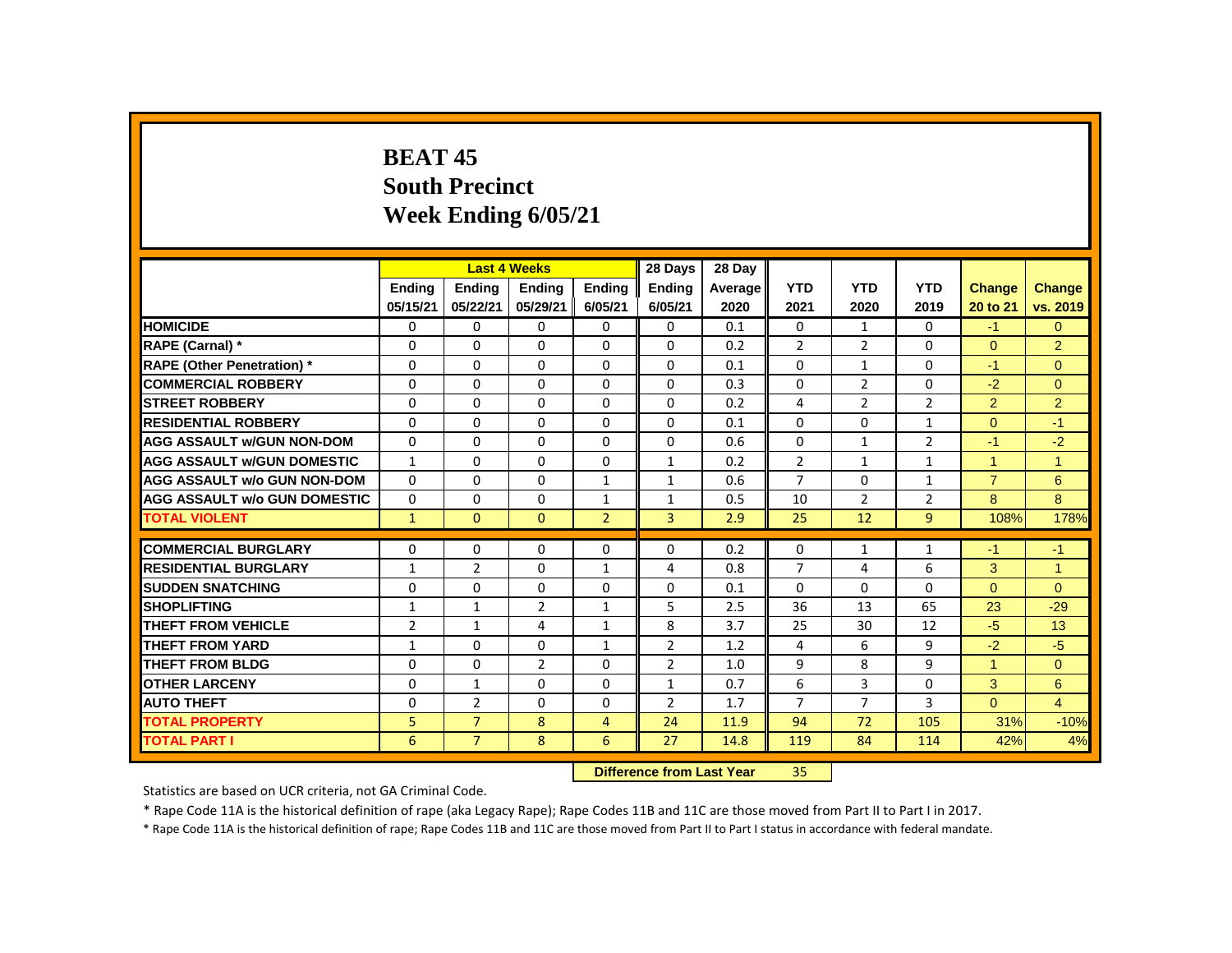# **BEAT 46 South Precinct Week Ending 6/05/21**

|                                     |               |                | <b>Last 4 Weeks</b> |                | 28 Days                   | 28 Day  |              |                |                |                      |                |
|-------------------------------------|---------------|----------------|---------------------|----------------|---------------------------|---------|--------------|----------------|----------------|----------------------|----------------|
|                                     | <b>Endina</b> | <b>Ending</b>  | <b>Ending</b>       | <b>Ending</b>  | <b>Ending</b>             | Average | <b>YTD</b>   | <b>YTD</b>     | <b>YTD</b>     | <b>Change</b>        | Change         |
|                                     | 05/15/21      | 05/22/21       | 05/29/21            | 6/05/21        | 6/05/21                   | 2020    | 2021         | 2020           | 2019           | 20 to 21             | vs. 2020       |
| <b>HOMICIDE</b>                     | 1             | 0              | 0                   | 0              | $\mathbf{1}$              | 0.0     | $\mathbf{1}$ | 0              | $\overline{2}$ | $\mathbf{1}$         | $-1$           |
| RAPE (Carnal) *                     | 0             | $\Omega$       | $\Omega$            | $\Omega$       | 0                         | 0.4     | $\mathbf{1}$ | $\overline{2}$ | $\mathbf{1}$   | $-1$                 | $\Omega$       |
| <b>RAPE (Other Penetration)</b> *   | 0             | 0              | 0                   | 0              | 0                         | 0.1     | $\mathbf{1}$ | $\mathbf{0}$   | 0              | $\mathbf{1}$         | $\mathbf{1}$   |
| <b>COMMERCIAL ROBBERY</b>           | $\Omega$      | $\Omega$       | $\Omega$            | $\Omega$       | $\Omega$                  | 0.1     | $\mathbf{1}$ | $\mathbf{1}$   | $\mathbf{1}$   | $\Omega$             | $\Omega$       |
| <b>STREET ROBBERY</b>               | $\Omega$      | $\Omega$       | $\Omega$            | $\Omega$       | $\Omega$                  | 0.5     | $\mathbf{1}$ | 3              | $\Omega$       | $-2$                 | $\overline{1}$ |
| <b>RESIDENTIAL ROBBERY</b>          | $\Omega$      | $\Omega$       | $\Omega$            | $\Omega$       | 0                         | 0.0     | $\mathbf{1}$ | $\Omega$       | $\Omega$       | $\mathbf{1}$         | $\overline{1}$ |
| <b>AGG ASSAULT w/GUN NON-DOM</b>    | $\Omega$      | $\mathbf{1}$   | $\Omega$            | $\Omega$       | $\mathbf{1}$              | 0.8     | 3            | 3              | $\overline{2}$ | $\Omega$             | $\overline{1}$ |
| <b>AGG ASSAULT w/GUN DOMESTIC</b>   | $\Omega$      | 0              | 0                   | 0              | 0                         | 0.2     | $\mathbf{1}$ | $\mathbf{1}$   | $\overline{2}$ | $\overline{0}$       | $-1$           |
| <b>AGG ASSAULT w/o GUN NON-DOM</b>  | $\Omega$      | $\Omega$       | $\Omega$            | $\Omega$       | 0                         | 0.5     | 4            | 4              | $\overline{2}$ | $\Omega$             | $\overline{2}$ |
| <b>AGG ASSAULT w/o GUN DOMESTIC</b> | 0             | 0              | 0                   | $\mathbf{1}$   | 1                         | 0.7     | 9            | $\mathbf{1}$   | 5              | 8                    | $\overline{4}$ |
| <b>TOTAL VIOLENT</b>                | $\mathbf{1}$  | $\mathbf{1}$   | $\mathbf{0}$        | $\mathbf{1}$   | 3                         | 3.1     | 23           | 15             | 15             | 53%                  | 53%            |
| <b>COMMERCIAL BURGLARY</b>          | $\Omega$      | $\Omega$       | $\Omega$            | $\Omega$       | 0                         | 0.3     | 4            | 3              | 6              | $\blacktriangleleft$ | $-2$           |
| <b>RESIDENTIAL BURGLARY</b>         | $\Omega$      | $\mathbf{1}$   | $\Omega$            | $\Omega$       | 1                         | 1.6     | 4            | 5              | 11             | $-1$                 | $-7$           |
| <b>SUDDEN SNATCHING</b>             | 0             | 0              | $\Omega$            | 0              | 0                         | 0.2     | $\Omega$     | $\overline{2}$ | $\mathbf{1}$   | $-2$                 | $-1$           |
| <b>SHOPLIFTING</b>                  | 3             | $\Omega$       | $\overline{2}$      | $\mathbf{1}$   | 6                         | 5.6     | 49           | 25             | 59             | 24                   | $-10$          |
| THEFT FROM VEHICLE                  | $\Omega$      | $\Omega$       | 3                   | 3              | 6                         | 2.5     | 24           | 15             | 19             | 9                    | 5              |
| THEFT FROM YARD                     | 0             | 0              | $\Omega$            | $\mathbf{1}$   | $\mathbf{1}$              | 0.9     | 3            | 5              | $\mathbf{1}$   | $-2$                 | $\overline{2}$ |
| <b>THEFT FROM BLDG</b>              | 0             | 0              | $\Omega$            | $\Omega$       | 0                         | 1.5     | 5            | $\overline{7}$ | $\overline{7}$ | $-2$                 | $-2$           |
| <b>OTHER LARCENY</b>                | $\Omega$      | $\mathbf{1}$   | $\Omega$            | $\Omega$       | $\mathbf{1}$              | 0.4     | 5            | $\mathbf{1}$   | 3              | $\overline{4}$       | $\overline{2}$ |
| <b>AUTO THEFT</b>                   | $\Omega$      | $\mathbf{1}$   | $\mathbf{1}$        | $\overline{2}$ | 4                         | 0.7     | 12           | 3              | 11             | 9 <sup>°</sup>       | $\mathbf{1}$   |
| <b>TOTAL PROPERTY</b>               | 3             | 3              | 6                   | $\overline{7}$ | 19                        | 13.7    | 106          | 66             | 118            | 61%                  | $-10%$         |
| <b>TOTAL PART I</b>                 | 4             | $\overline{4}$ | 6                   | 8              | 22                        | 16.8    | 129          | 81             | 133            | 59%                  | $-3%$          |
|                                     |               |                |                     |                | Difference from Loot Vear |         | $\Lambda$ O  |                |                |                      |                |

 **Difference from Last Year** 48

Statistics are based on UCR criteria, not GA Criminal Code.

\* Rape Code 11A is the historical definition of rape (aka Legacy Rape); Rape Codes 11B and 11C are those moved from Part II to Part I in 2017.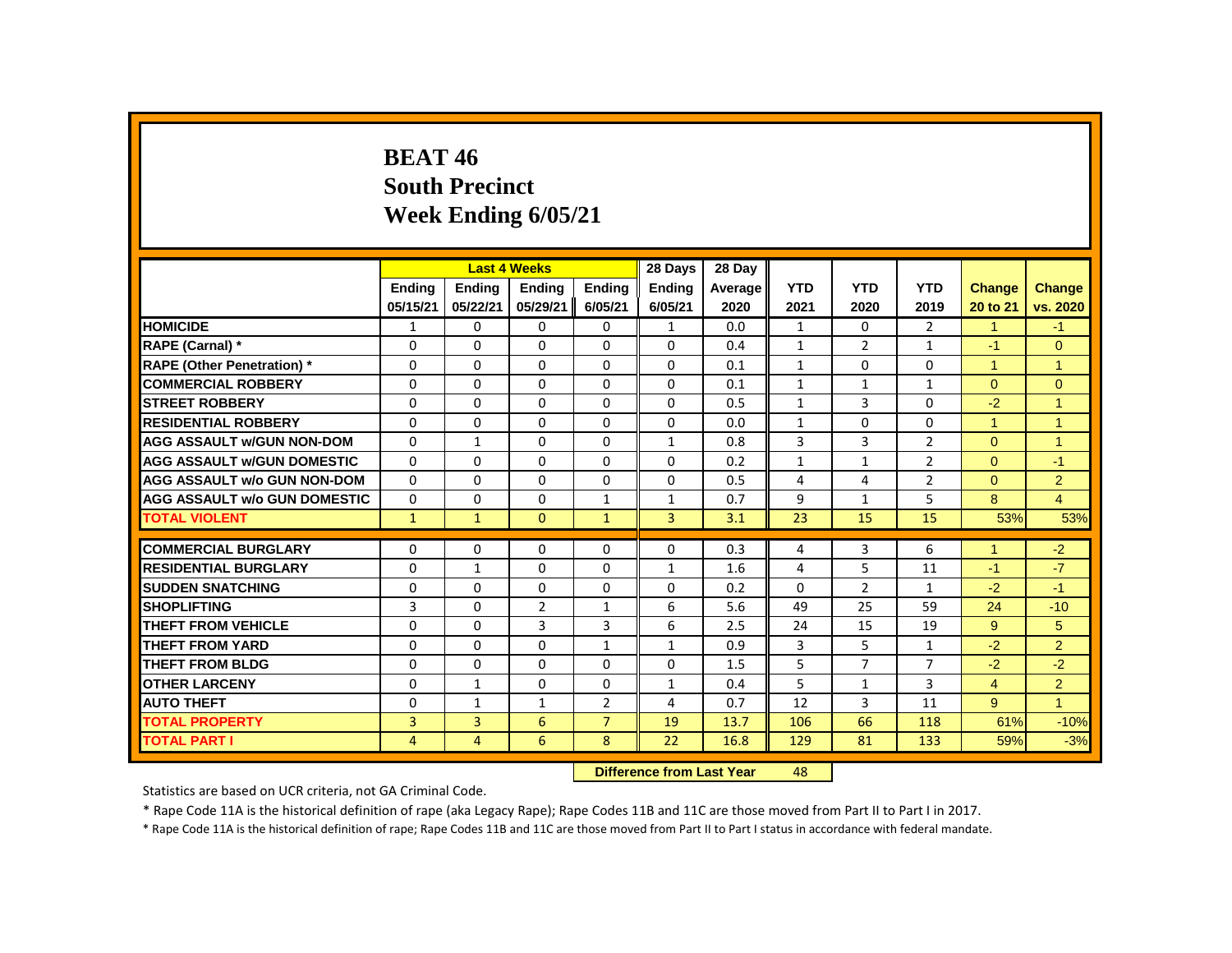# **BEAT 47 South Precinct Week Ending 6/05/21**

|                                     |               |               | <b>Last 4 Weeks</b> |               | 28 Days                   | 28 Day  |                |                |                |                |              |
|-------------------------------------|---------------|---------------|---------------------|---------------|---------------------------|---------|----------------|----------------|----------------|----------------|--------------|
|                                     | <b>Ending</b> | <b>Ending</b> | <b>Ending</b>       | <b>Ending</b> | <b>Ending</b>             | Average | <b>YTD</b>     | <b>YTD</b>     | <b>YTD</b>     | <b>Change</b>  | Change       |
|                                     | 05/15/21      | 05/22/21      | 05/29/21            | 6/05/21       | 6/05/21                   | 2020    | 2021           | 2020           | 2019           | 20 to 21       | vs. 2019     |
| <b>HOMICIDE</b>                     | 0             | 0             | 0                   | 0             | $\mathbf{0}$              | 0.1     | 0              | $\mathbf{1}$   | 0              | $-1$           | $\Omega$     |
| RAPE (Carnal) *                     | 0             | $\Omega$      | $\Omega$            | $\Omega$      | 0                         | 0.0     | $\Omega$       | $\Omega$       | $\Omega$       | $\Omega$       | $\Omega$     |
| <b>RAPE (Other Penetration)</b> *   | $\Omega$      | $\Omega$      | $\Omega$            | $\Omega$      | 0                         | 0.0     | $\Omega$       | $\Omega$       | $\Omega$       | $\Omega$       | $\mathbf{0}$ |
| <b>COMMERCIAL ROBBERY</b>           | $\Omega$      | $\Omega$      | $\Omega$            | $\Omega$      | 0                         | 0.0     | $\Omega$       | $\Omega$       | $\Omega$       | $\Omega$       | $\Omega$     |
| <b>STREET ROBBERY</b>               | 0             | 0             | 0                   | 0             | 0                         | 0.0     | 0              | 0              | 0              | $\Omega$       | $\mathbf{0}$ |
| <b>RESIDENTIAL ROBBERY</b>          | $\Omega$      | $\Omega$      | $\Omega$            | $\Omega$      | 0                         | 0.1     | $\Omega$       | $\mathbf{1}$   | $\Omega$       | $-1$           | $\Omega$     |
| <b>AGG ASSAULT w/GUN NON-GUN</b>    | $\Omega$      | $\Omega$      | $\Omega$            | $\Omega$      | $\Omega$                  | 0.1     | $\Omega$       | $\Omega$       | $\Omega$       | $\Omega$       | $\Omega$     |
| <b>AGG ASSAULT w/GUN DOMESTIC</b>   | $\Omega$      | $\Omega$      | $\Omega$            | $\Omega$      | $\Omega$                  | 0.0     | $\Omega$       | $\Omega$       | $\Omega$       | $\Omega$       | $\Omega$     |
| <b>AGG ASSAULT w/o GUN NON-DOM</b>  | $\Omega$      | $\Omega$      | $\Omega$            | $\Omega$      | $\Omega$                  | 0.0     | $\Omega$       | $\Omega$       | $\mathbf{1}$   | $\Omega$       | $-1$         |
| <b>AGG ASSAULT w/o GUN DOMESTIC</b> | 0             | 0             | 0                   | 0             | 0                         | 0.2     | $\overline{2}$ | 0              | $\overline{2}$ | 2 <sup>1</sup> | $\Omega$     |
| <b>TOTAL VIOLENT</b>                | $\mathbf{0}$  | $\mathbf{0}$  | $\mathbf{0}$        | $\mathbf{0}$  | $\mathbf{0}$              | 0.4     | $\overline{2}$ | $\overline{2}$ | $\overline{3}$ | 0%             | $-33%$       |
| <b>COMMERCIAL BURGLARY</b>          | 0             | 0             | 0                   | 0             | 0                         | 0.0     | 0              | 0              | $\mathbf{1}$   | $\overline{0}$ | -1           |
| <b>RESIDENTIAL BURGLARY</b>         | $\Omega$      | $\Omega$      | $\Omega$            | $\mathbf{1}$  | $\mathbf{1}$              | 0.5     | 4              | $\overline{2}$ | $\mathbf{1}$   | $\overline{2}$ | 3            |
| <b>SUDDEN SNATCHING</b>             | $\Omega$      | $\Omega$      | $\Omega$            | $\Omega$      | 0                         | 0.0     | $\Omega$       | $\mathbf{0}$   | 0              | $\Omega$       | $\mathbf{0}$ |
| <b>SHOPLIFTING</b>                  | $\Omega$      | $\Omega$      | $\Omega$            | $\Omega$      | $\Omega$                  | 0.0     | $\Omega$       | $\Omega$       | $\Omega$       | $\Omega$       | $\Omega$     |
| <b>THEFT FROM VEHICLE</b>           | $\Omega$      | $\Omega$      | $\Omega$            | $\Omega$      | 0                         | 1.0     | 4              | 6              | 8              | $-2$           | $-4$         |
| <b>THEFT FROM YARD</b>              | 0             | 0             | 0                   | 0             | 0                         | 0.5     | 3              | 5              | 4              | $-2$           | $-1$         |
| <b>THEFT FROM BLDG</b>              | $\Omega$      | $\Omega$      | $\Omega$            | $\Omega$      | 0                         | 0.2     | 5              | $\mathbf{1}$   | $\Omega$       | $\overline{4}$ | 5            |
| <b>OTHER LARCENY</b>                | $\Omega$      | $\Omega$      | $\Omega$            | $\Omega$      | $\Omega$                  | 0.2     | 3              | $\mathbf{1}$   | 4              | $\overline{2}$ | $-1$         |
| <b>AUTO THEFT</b>                   | $\Omega$      | $\Omega$      | $\mathbf{1}$        | $\Omega$      | $\mathbf{1}$              | 0.6     | 2              | 3              | 3              | $-1$           | $-1$         |
| <b>TOTAL PROPERTY</b>               | $\Omega$      | $\mathbf{0}$  | $\mathbf{1}$        | $\mathbf{1}$  | $\overline{2}$            | 3.1     | 21             | 18             | 21             | 17%            | 0%           |
| <b>TOTAL PART I</b>                 | $\mathbf{0}$  | $\mathbf{0}$  | $\mathbf{1}$        | $\mathbf{1}$  | $\overline{2}$            | 3.5     | 23             | 20             | 24             | 15%            | $-4%$        |
|                                     |               |               |                     |               | Difference from Last Year |         | $\overline{a}$ |                |                |                |              |

**Difference from Last Year** 3

Statistics are based on UCR criteria, not GA Criminal Code.

\* Rape Code 11A is the historical definition of rape (aka Legacy Rape); Rape Codes 11B and 11C are those moved from Part II to Part I in 2017.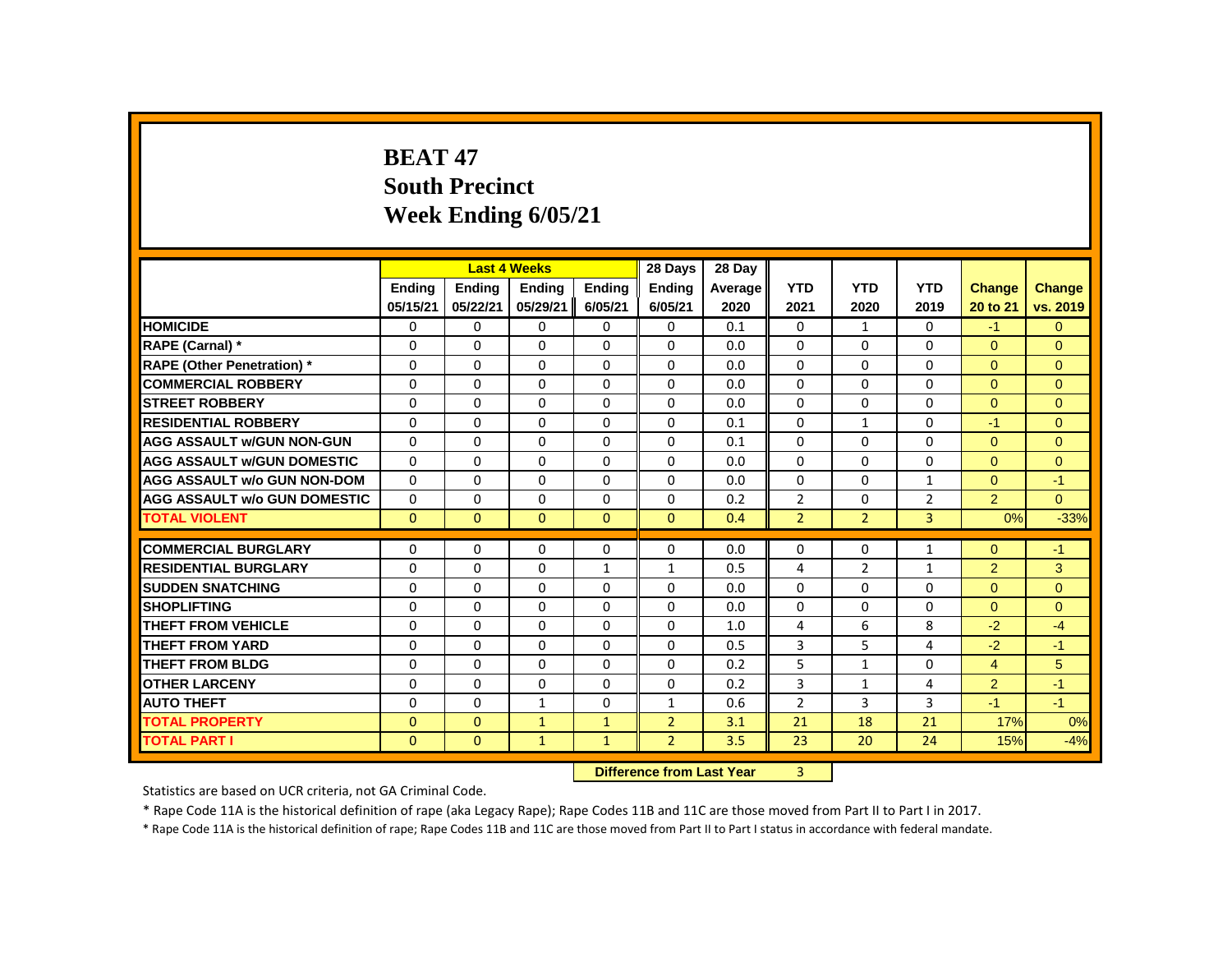# **BEAT 51 East Precinct Week Ending 6/05/21**

|                                     |                | <b>Last 4 Weeks</b> |                |                | 28 Days                    | 28 Day  |                |                |              |                |                |
|-------------------------------------|----------------|---------------------|----------------|----------------|----------------------------|---------|----------------|----------------|--------------|----------------|----------------|
|                                     | <b>Endina</b>  | <b>Ending</b>       | <b>Ending</b>  | <b>Endina</b>  | <b>Endina</b>              | Average | <b>YTD</b>     | <b>YTD</b>     | <b>YTD</b>   | <b>Change</b>  | <b>Change</b>  |
|                                     | 05/15/21       | 05/22/21            | 05/29/21       | 6/05/21        | 6/05/21                    | 2020    | 2021           | 2020           | 2019         | 20 to 21       | vs. 2019       |
| <b>HOMICIDE</b>                     | 0              | 0                   | 0              | 0              | $\mathbf{0}$               | 0.2     | 0              | $\overline{2}$ | $\mathbf{1}$ | $-2$           | $-1$           |
| RAPE (Carnal) *                     | 1              | $\mathbf{0}$        | $\Omega$       | $\mathbf{0}$   | $\mathbf{1}$               | 0.1     | $\mathbf{1}$   | $\mathbf{0}$   | $\mathbf{1}$ | 1              | $\mathbf{0}$   |
| <b>RAPE (Other Penetration) *</b>   | 0              | 0                   | $\Omega$       | $\mathbf{0}$   | $\Omega$                   | 0.1     | $\mathbf{1}$   | $\mathbf{0}$   | $\Omega$     | $\mathbf{1}$   | $\mathbf{1}$   |
| <b>COMMERCIAL ROBBERY</b>           | 0              | $\mathbf{0}$        | $\Omega$       | $\Omega$       | $\Omega$                   | 0.0     | $\mathbf{1}$   | $\Omega$       | $\Omega$     | $\mathbf{1}$   | $\overline{1}$ |
| <b>STREET ROBBERY</b>               | $\Omega$       | $\Omega$            | $\mathbf{1}$   | $\Omega$       | $\mathbf{1}$               | 0.3     | 4              | $\mathcal{P}$  | 4            | $\overline{2}$ | $\Omega$       |
| <b>RESIDENTIAL ROBBERY</b>          | 0              | 0                   | $\Omega$       | $\Omega$       | $\Omega$                   | 0.1     | 3              | $\Omega$       | $\Omega$     | 3              | 3              |
| <b>AGG ASSAULT w/GUN NON-DOM</b>    | $\mathbf{1}$   | $\Omega$            | $\Omega$       | $\Omega$       | $\mathbf{1}$               | 2.1     | 5              | 9              | 6            | $-4$           | $-1$           |
| <b>AGG ASSAULT w/GUN DOMESTIC</b>   | $\Omega$       | $\mathbf{0}$        | $\Omega$       | $\Omega$       | $\Omega$                   | 0.2     | $\Omega$       | $\mathbf{1}$   | $\mathbf{1}$ | $-1$           | $-1$           |
| <b>AGG ASSAULT w/o GUN NON-DOM</b>  | $\overline{2}$ | $\mathbf{1}$        | $\mathbf{1}$   | $\mathbf{0}$   | $\overline{4}$             | 1.5     | 9              | 6              | 8            | 3              | $\overline{1}$ |
| <b>AGG ASSAULT W/o GUN DOMESTIC</b> | 0              | $\Omega$            | $\Omega$       | $\Omega$       | $\Omega$                   | 1.5     | 6              | 8              | 9            | $-2$           | $-3$           |
| <b>TOTAL VIOLENT</b>                | 4              | $\mathbf{1}$        | $\overline{2}$ | $\mathbf{0}$   | $\overline{7}$             | 6.0     | 30             | 28             | 30           | 7%             | 0%             |
| <b>COMMERCIAL BURGLARY</b>          | 0              | 0                   | 0              | $\mathbf{0}$   | 0                          | 0.3     | $\mathbf{1}$   | $\overline{2}$ | $\mathbf{1}$ | $-1$           | $\mathbf{0}$   |
| <b>RESIDENTIAL BURGLARY</b>         | $\Omega$       | $\Omega$            | $\mathbf{1}$   | $\Omega$       | $\mathbf{1}$               | 1.5     | 10             | 11             | 17           | $-1$           | $-7$           |
| <b>SUDDEN SNATCHING</b>             | 0              | $\Omega$            | $\Omega$       | $\Omega$       | $\Omega$                   | 0.1     | 0              | $\Omega$       | $\Omega$     | $\Omega$       | $\mathbf{0}$   |
| <b>SHOPLIFTING</b>                  | 0              | $\Omega$            | $\Omega$       | $\mathbf{1}$   | $\mathbf{1}$               | 1.2     | $\overline{7}$ | 10             | 11           | $-3$           | $-4$           |
| <b>THEFT FROM VEHICLE</b>           | $\Omega$       | $\Omega$            | $\mathbf{1}$   | $\Omega$       | $\mathbf{1}$               | 2.2     | 15             | 15             | 14           | $\Omega$       | $\mathbf{1}$   |
| <b>THEFT FROM YARD</b>              | $\Omega$       | 0                   | $\mathbf{1}$   | $\Omega$       | $\mathbf{1}$               | 1.2     | 3              | 8              | 6            | $-5$           | $-3$           |
| <b>THEFT FROM BLDG</b>              | 0              | $\mathbf{1}$        | $\Omega$       | $\mathbf{1}$   | $\overline{2}$             | 1.8     | 9              | 13             | 4            | $-4$           | 5              |
| <b>OTHER LARCENY</b>                | $\mathbf{1}$   | 0                   | 0              | $\mathbf{0}$   | $\mathbf{1}$               | 0.6     | $\overline{7}$ | 5              | 10           | $\overline{2}$ | $-3$           |
| <b>AUTO THEFT</b>                   | 0              | $\Omega$            | $\Omega$       | $\Omega$       | $\Omega$                   | 1.5     | 5              | 9              | 14           | $-4$           | $-9$           |
| <b>TOTAL PROPERTY</b>               | $\mathbf{1}$   | $\mathbf{1}$        | 3              | $\overline{2}$ | $\overline{7}$             | 10.4    | 57             | 73             | 77           | $-22%$         | $-26%$         |
| <b>TOTAL PART I</b>                 | 5              | $\overline{2}$      | 5              | $\overline{2}$ | 14                         | 16.4    | 87             | 101            | 107          | $-14%$         | $-19%$         |
|                                     |                |                     |                |                | Difference from Look Vanc. |         | 4A             |                |              |                |                |

#### **Difference from Last Year** -14

Statistics are based on UCR criteria, not GA Criminal Code.

\* Rape Code 11A is the historical definition of rape (aka Legacy Rape); Rape Codes 11B and 11C are those moved from Part II to Part I in 2017.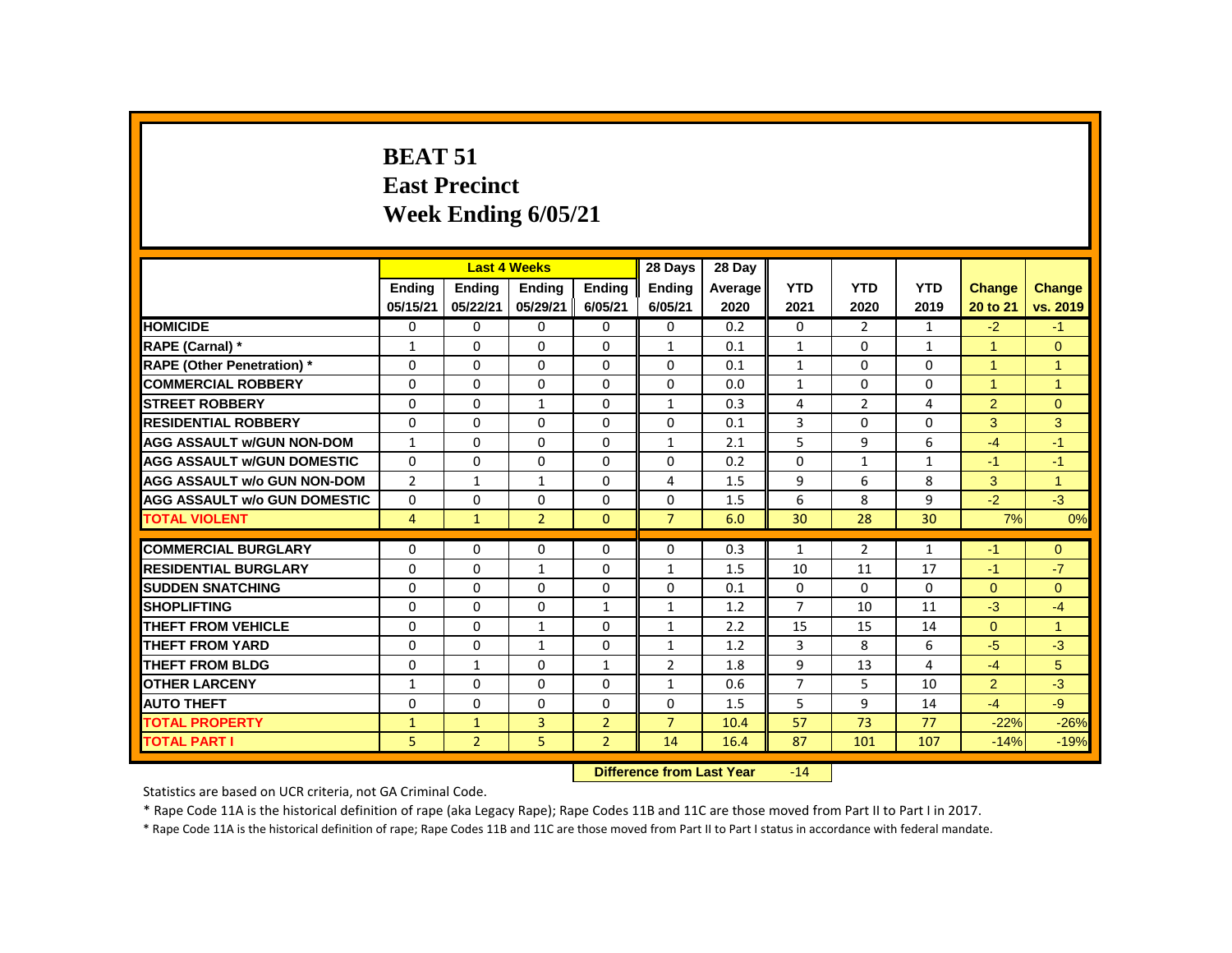# **BEAT 52 East Precinct Week Ending 6/05/21**

|                                     |                |                | <b>Last 4 Weeks</b> |                | 28 Days                   | 28 Day  |                 |                |                |                |                |
|-------------------------------------|----------------|----------------|---------------------|----------------|---------------------------|---------|-----------------|----------------|----------------|----------------|----------------|
|                                     | <b>Endina</b>  | <b>Endina</b>  | <b>Endina</b>       | <b>Endina</b>  | <b>Endina</b>             | Average | <b>YTD</b>      | <b>YTD</b>     | <b>YTD</b>     | <b>Change</b>  | <b>Change</b>  |
|                                     | 05/15/21       | 05/22/21       | 05/29/21            | 6/05/21        | 6/05/21                   | 2020    | 2021            | 2020           | 2019           | 20 to 21       | vs. 2019       |
| <b>HOMICIDE</b>                     | 0              | 0              | 0                   | $\mathbf 0$    | 0                         | 0.0     | $\mathbf{0}$    | $\mathbf{0}$   | $\mathbf{0}$   | $\overline{0}$ | $\mathbf{0}$   |
| RAPE (Carnal) *                     | 0              | $\Omega$       | $\Omega$            | $\mathbf{0}$   | $\Omega$                  | 0.0     | $\mathbf{1}$    | $\Omega$       | $\overline{2}$ | 1              | $-1$           |
| RAPE (Other Penetration) *          | 0              | $\mathbf 0$    | $\Omega$            | 0              | $\Omega$                  | 0.0     | $\Omega$        | $\Omega$       | $\Omega$       | $\Omega$       | $\mathbf{0}$   |
| <b>COMMERCIAL ROBBERY</b>           | $\Omega$       | $\Omega$       | $\Omega$            | $\mathbf{0}$   | $\mathbf{0}$              | 0.0     | $\Omega$        | $\Omega$       | $\mathbf{1}$   | $\Omega$       | $-1$           |
| <b>STREET ROBBERY</b>               | 0              | $\Omega$       | $\Omega$            | 0              | $\Omega$                  | 0.1     | 2               | $\mathbf{1}$   | $\overline{4}$ | $\mathbf{1}$   | $-2$           |
| <b>RESIDENTIAL ROBBERY</b>          | $\Omega$       | $\mathbf{0}$   | 0                   | $\mathbf{0}$   | 0                         | 0.0     | 0               | $\mathbf{0}$   | $\overline{2}$ | $\Omega$       | $-2$           |
| <b>AGG ASSAULT w/GUN NON-DOM</b>    | 0              | $\Omega$       | $\Omega$            | $\Omega$       | $\Omega$                  | 0.1     | 5               | 3              | 5              | 2              | $\Omega$       |
| <b>AGG ASSAULT w/GUN DOMESTIC</b>   | $\Omega$       | $\mathbf{1}$   | $\Omega$            | $\mathbf{1}$   | $\overline{2}$            | 0.0     | 3               | $\overline{2}$ | $\mathbf{1}$   | $\overline{1}$ | $\overline{2}$ |
| <b>AGG ASSAULT w/o GUN NON-DOM</b>  | $\Omega$       | $\Omega$       | $\Omega$            | $\Omega$       | $\Omega$                  | 0.1     | $\mathbf{1}$    | $\overline{7}$ | 6              | $-6$           | $-5$           |
| <b>AGG ASSAULT w/o GUN DOMESTIC</b> | 0              | $\mathbf{1}$   | 0                   | $\mathbf{0}$   | 1                         | 0.2     | 4               | 8              | 5              | $-4$           | $-1$           |
| <b>TOTAL VIOLENT</b>                | $\mathbf{0}$   | $\overline{2}$ | $\overline{0}$      | $\mathbf{1}$   | $\overline{3}$            | 0.6     | 16              | 21             | 26             | $-24%$         | $-38%$         |
| <b>COMMERCIAL BURGLARY</b>          | 0              | $\Omega$       | $\Omega$            | 0              | 0                         | 0.0     | $\mathbf{1}$    | $\overline{2}$ | $\Omega$       | $-1$           | $\mathbf{1}$   |
| <b>RESIDENTIAL BURGLARY</b>         | 0              | $\overline{2}$ | 0                   | 1              | 3                         | 0.4     | 12              | 9              | 24             | 3              | $-12$          |
| <b>SUDDEN SNATCHING</b>             | 0              | 0              | 0                   | $\mathbf{0}$   | 0                         | 0.0     | 0               | $\overline{2}$ | 0              | $-2$           | $\overline{0}$ |
| <b>SHOPLIFTING</b>                  | 0              | $\mathbf{0}$   | 0                   | $\mathbf{0}$   | 0                         | 0.1     | $\overline{2}$  | $\overline{7}$ | $\mathbf{1}$   | $-5$           | 1              |
| <b>THEFT FROM VEHICLE</b>           | $\mathbf{1}$   | $\Omega$       | $\Omega$            | $\mathbf{0}$   | $\mathbf{1}$              | 0.7     | 8               | 30             | 28             | $-22$          | $-20$          |
| <b>THEFT FROM YARD</b>              | 0              | $\mathbf{0}$   | 0                   | $\overline{2}$ | $\overline{2}$            | 0.3     | 5               | 15             | 15             | $-10$          | $-10$          |
| <b>THEFT FROM BLDG</b>              | 0              | $\Omega$       | $\Omega$            | $\mathbf{0}$   | $\Omega$                  | 0.2     | 5               | 11             | 16             | $-6$           | $-11$          |
| <b>OTHER LARCENY</b>                | $\overline{2}$ | $\mathbf{1}$   | 3                   | 0              | 6                         | 0.3     | 15              | $\overline{7}$ | 3              | 8              | 12             |
| <b>AUTO THEFT</b>                   | $\mathbf{1}$   | $\mathbf{1}$   | $\mathbf{1}$        | $\mathbf{1}$   | $\overline{4}$            | 0.2     | 6               | $\overline{7}$ | 9              | $-1$           | $-3$           |
| <b>TOTAL PROPERTY</b>               | $\overline{4}$ | $\overline{4}$ | $\overline{4}$      | $\overline{4}$ | 16                        | 2.2     | 54              | 90             | 96             | $-40%$         | $-44%$         |
| <b>TOTAL PART I</b>                 | 4              | 6              | 4                   | 5              | 19                        | 2.9     | 70              | 111            | 122            | $-37%$         | $-43%$         |
|                                     |                |                |                     |                | Difference from Loot Voor |         | $\overline{11}$ |                |                |                |                |

**Difference from Last Year** -41

Statistics are based on UCR criteria, not GA Criminal Code.

\* Rape Code 11A is the historical definition of rape (aka Legacy Rape); Rape Codes 11B and 11C are those moved from Part II to Part I in 2017.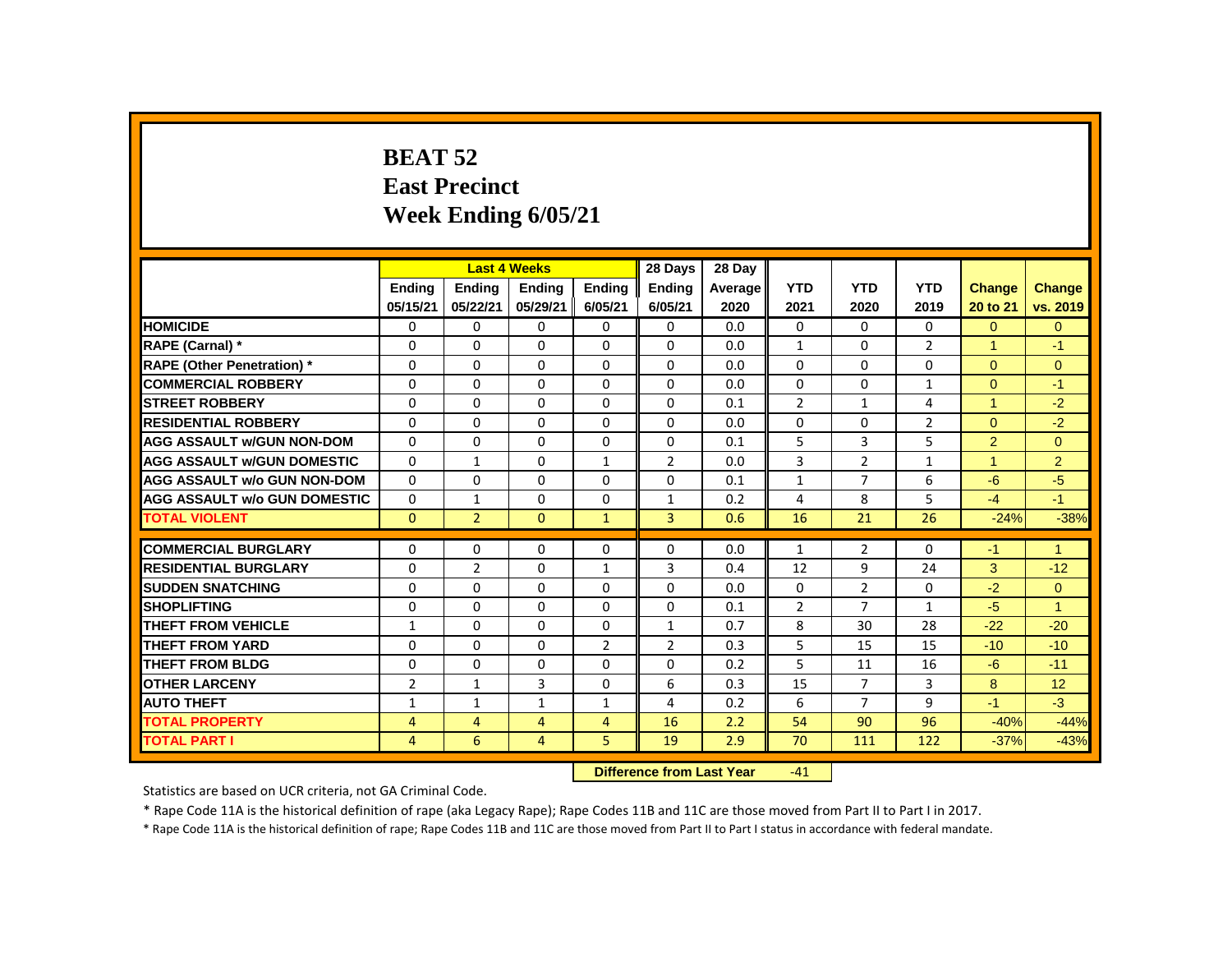# **BEAT 53 East Precinct Week Ending 6/05/21**

|                                     |                |                | <b>Last 4 Weeks</b> |                | 28 Days                   | 28 Day  |                |                |              |                      |                |
|-------------------------------------|----------------|----------------|---------------------|----------------|---------------------------|---------|----------------|----------------|--------------|----------------------|----------------|
|                                     | <b>Endina</b>  | <b>Endina</b>  | Ending              | <b>Ending</b>  | <b>Endina</b>             | Average | <b>YTD</b>     | <b>YTD</b>     | <b>YTD</b>   | <b>Change</b>        | Change         |
|                                     | 05/15/21       | 05/22/21       | 05/29/21            | 6/05/21        | 6/05/21                   | 2020    | 2021           | 2020           | 2019         | 20 to 21             | vs. 2019       |
| <b>HOMICIDE</b>                     | 0              | $\mathbf 0$    | 0                   | $\mathbf 0$    | $\mathbf 0$               | 0.1     | $\mathbf{1}$   | $\Omega$       | 0            | $\mathbf{1}$         | $\mathbf{1}$   |
| RAPE (Carnal) *                     | 0              | $\Omega$       | $\Omega$            | $\Omega$       | $\Omega$                  | 0.0     | $\overline{2}$ | $\Omega$       | $\Omega$     | $\overline{2}$       | $\overline{2}$ |
| <b>RAPE (Other Penetration)</b> *   | 0              | $\Omega$       | $\Omega$            | $\Omega$       | 0                         | 0.2     | $\Omega$       | $\mathbf{1}$   | $\Omega$     | $-1$                 | $\overline{0}$ |
| <b>COMMERCIAL ROBBERY</b>           | 0              | $\Omega$       | $\Omega$            | $\Omega$       | $\Omega$                  | 0.0     | $\Omega$       | $\Omega$       | $\Omega$     | $\Omega$             | $\Omega$       |
| <b>STREET ROBBERY</b>               | 0              | $\mathbf{1}$   | $\Omega$            | $\Omega$       | $\mathbf{1}$              | 0.6     | 3              | $\mathbf{1}$   | 3            | $\overline{2}$       | $\Omega$       |
| <b>RESIDENTIAL ROBBERY</b>          | 0              | $\Omega$       | $\Omega$            | $\Omega$       | 0                         | 0.1     | $\Omega$       | $\mathbf{1}$   | 0            | $-1$                 | $\Omega$       |
| <b>AGG ASSAULT W/GUN NON-DOM</b>    | $\mathbf{1}$   | $\Omega$       | $\Omega$            | $\Omega$       | $\mathbf{1}$              | 1.2     | 6              | $\overline{7}$ | 4            | $-1$                 | $\overline{2}$ |
| <b>AGG ASSAULT W/GUN DOMESTIC</b>   | $\Omega$       | $\Omega$       | $\Omega$            | $\Omega$       | $\Omega$                  | 0.4     | $\mathbf{1}$   | $\overline{3}$ | $\mathbf{1}$ | $-2$                 | $\Omega$       |
| <b>AGG ASSAULT w/o GUN NON-DOM</b>  | $\Omega$       | $\mathbf{1}$   | $\Omega$            | $\Omega$       | $\mathbf{1}$              | 1.2     | 8              | 6              | 3            | $\overline{2}$       | 5              |
| <b>AGG ASSAULT w/o GUN DOMESTIC</b> | 0              | 0              | 0                   | $\mathbf{1}$   | 1                         | 1.5     | 10             | 6              | 10           | $\overline{4}$       | $\Omega$       |
| <b>TOTAL VIOLENT</b>                | $\mathbf{1}$   | $\overline{2}$ | $\Omega$            | $\mathbf{1}$   | $\overline{4}$            | 5.2     | 31             | 25             | 21           | 24%                  | 48%            |
| <b>COMMERCIAL BURGLARY</b>          | 0              | $\Omega$       | $\Omega$            | $\Omega$       | $\Omega$                  | 0.2     | $\mathbf{1}$   | $\overline{2}$ | $\mathbf{1}$ | $-1$                 | $\Omega$       |
| <b>RESIDENTIAL BURGLARY</b>         | $\mathbf{1}$   | $\mathbf{1}$   | 4                   | $\mathbf{0}$   | 6                         | 3.0     | 12             | 11             | 26           | $\blacktriangleleft$ | $-14$          |
| <b>SUDDEN SNATCHING</b>             | 0              | $\Omega$       | $\Omega$            | $\Omega$       | $\Omega$                  | 0.0     | $\Omega$       | $\Omega$       | $\Omega$     | $\Omega$             | $\Omega$       |
| <b>SHOPLIFTING</b>                  | 0              | $\Omega$       | $\Omega$            | $\mathbf{1}$   | $\mathbf{1}$              | 0.2     | $\mathbf{1}$   | $\mathbf{1}$   | $\Omega$     | $\Omega$             | $\overline{1}$ |
| <b>THEFT FROM VEHICLE</b>           | $\mathbf{1}$   | $\mathbf{1}$   | $\mathbf{1}$        | $\Omega$       | 3                         | 3.6     | 16             | 18             | 23           | $-2$                 | $-7$           |
| THEFT FROM YARD                     | 0              | 0              | 0                   | 0              | 0                         | 1.0     | 4              | 5              | 4            | $-1$                 | $\Omega$       |
| <b>THEFT FROM BLDG</b>              | 0              | $\Omega$       | $\mathbf{1}$        | $\Omega$       | $\mathbf{1}$              | 2.4     | 8              | 13             | 16           | $-5$                 | $-8-$          |
| <b>OTHER LARCENY</b>                | 0              | $\mathbf{0}$   | 0                   | $\Omega$       | $\mathbf{0}$              | 0.5     | 3              | 3              | 8            | $\Omega$             | $-5$           |
| <b>AUTO THEFT</b>                   | $\mathbf{1}$   | $\Omega$       | $\Omega$            | $\mathbf{0}$   | $\mathbf{1}$              | 1.6     | 9              | $\overline{7}$ | 9            | 2                    | $\mathbf{0}$   |
| <b>TOTAL PROPERTY</b>               | 3              | $\overline{2}$ | 6                   | $\mathbf{1}$   | 12                        | 12.4    | 54             | 60             | 87           | $-10%$               | $-38%$         |
| <b>TOTAL PART I</b>                 | $\overline{4}$ | 4              | 6                   | $\overline{2}$ | 16                        | 17.6    | 85             | 85             | 108          | 0%                   | $-21%$         |
|                                     |                |                |                     |                | Difference from Lost Vest |         | $\Omega$       |                |              |                      |                |

 **Difference from Last Year** 0

Statistics are based on UCR criteria, not GA Criminal Code.

\* Rape Code 11A is the historical definition of rape (aka Legacy Rape); Rape Codes 11B and 11C are those moved from Part II to Part I in 2017.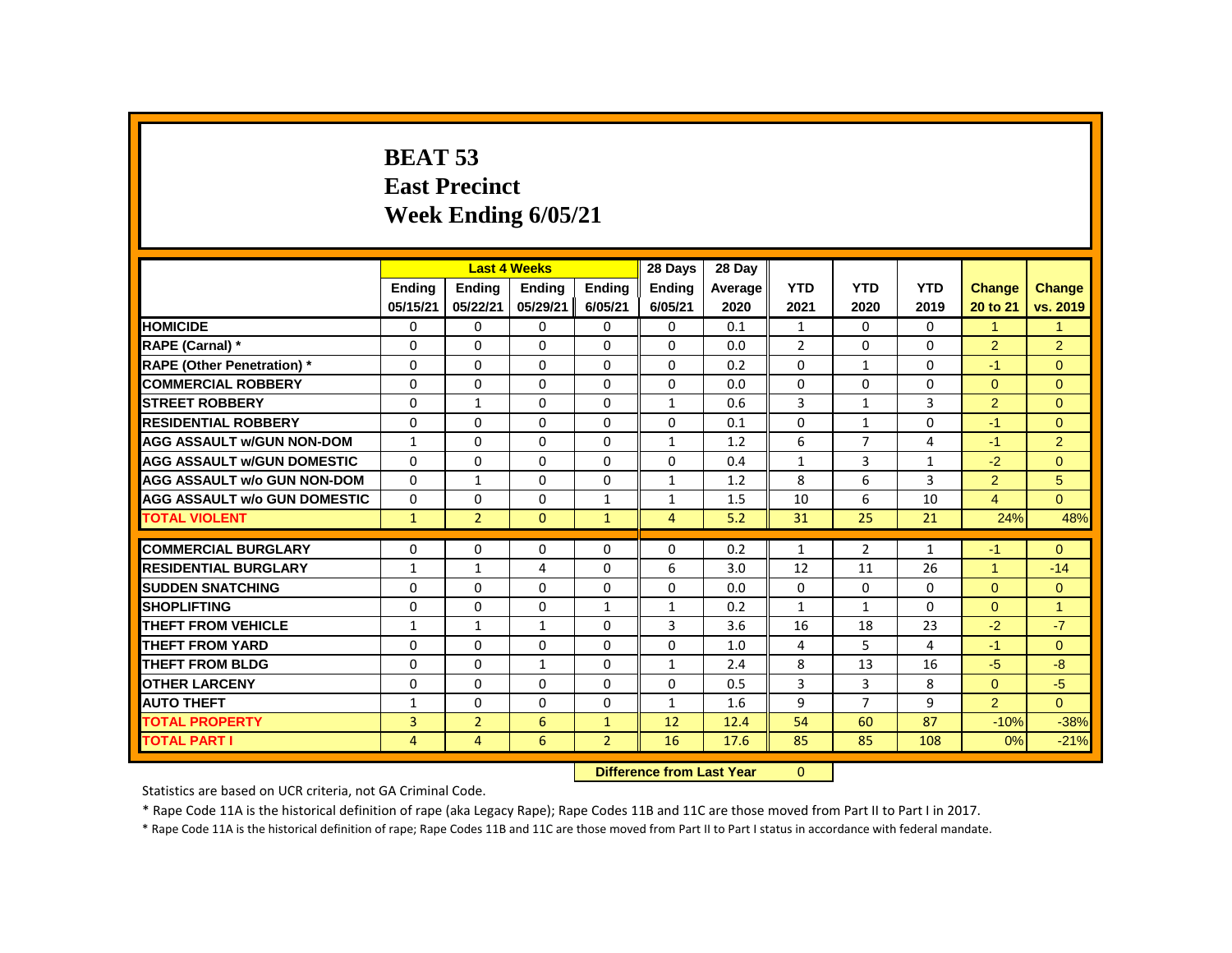# **BEAT 54 East Precinct Week Ending 6/05/21**

|                                     |               |                | <b>Last 4 Weeks</b> |                | 28 Days                   | 28 Day  |                |                |                |                |                |
|-------------------------------------|---------------|----------------|---------------------|----------------|---------------------------|---------|----------------|----------------|----------------|----------------|----------------|
|                                     | <b>Endina</b> | <b>Endina</b>  | <b>Endina</b>       | <b>Endina</b>  | <b>Endina</b>             | Average | <b>YTD</b>     | <b>YTD</b>     | <b>YTD</b>     | <b>Change</b>  | <b>Change</b>  |
|                                     | 05/15/21      | 05/22/21       | 05/29/21            | 6/05/21        | 6/05/21                   | 2020    | 2021           | 2020           | 2019           | 20 to 21       | vs. 2019       |
| <b>HOMICIDE</b>                     | 0             | 0              | 0                   | $\mathbf 0$    | 0                         | 0.0     | $\mathbf{0}$   | $\mathbf{0}$   | $\mathbf{0}$   | $\overline{0}$ | $\mathbf{0}$   |
| RAPE (Carnal) *                     | 0             | $\Omega$       | $\Omega$            | $\mathbf{0}$   | $\Omega$                  | 0.0     | $\mathbf{1}$   | $\Omega$       | $\mathbf{1}$   | 1              | $\Omega$       |
| RAPE (Other Penetration) *          | 0             | $\mathbf 0$    | $\Omega$            | 0              | $\Omega$                  | 0.2     | $\Omega$       | $\overline{2}$ | $\mathbf{1}$   | $-2$           | $-1$           |
| <b>COMMERCIAL ROBBERY</b>           | $\Omega$      | $\mathbf{0}$   | $\Omega$            | $\mathbf{0}$   | $\mathbf{0}$              | 0.5     | $\overline{2}$ | $\overline{4}$ | $\mathbf{1}$   | $-2$           | $\overline{1}$ |
| <b>STREET ROBBERY</b>               | 0             | $\Omega$       | $\Omega$            | 0              | $\Omega$                  | 0.5     | $\mathbf{1}$   | $\overline{2}$ | 3              | $-1$           | $-2$           |
| <b>RESIDENTIAL ROBBERY</b>          | $\Omega$      | $\mathbf{0}$   | 0                   | $\mathbf{0}$   | 0                         | 0.0     | $\overline{2}$ | $\mathbf{0}$   | 0              | $\overline{2}$ | $\overline{2}$ |
| <b>AGG ASSAULT w/GUN NON-DOM</b>    | 0             | $\Omega$       | $\Omega$            | $\Omega$       | $\Omega$                  | 1.5     | 12             | $\overline{4}$ | 8              | 8              | $\overline{4}$ |
| <b>AGG ASSAULT w/GUN DOMESTIC</b>   | $\Omega$      | $\Omega$       | $\Omega$            | $\mathbf{0}$   | $\Omega$                  | 0.2     | $\mathbf 0$    | $\mathbf{1}$   | $\mathbf{1}$   | $-1$           | $-1$           |
| <b>AGG ASSAULT w/o GUN NON-DOM</b>  | $\Omega$      | $\Omega$       | $\Omega$            | $\Omega$       | $\Omega$                  | 0.8     | 5              | $\mathbf{1}$   | $\overline{4}$ | $\overline{4}$ | $\overline{1}$ |
| <b>AGG ASSAULT w/o GUN DOMESTIC</b> | 0             | 0              | $\Omega$            | $\mathbf{0}$   | 0                         | 0.2     | 5              | 4              | 5              | $\overline{1}$ | $\Omega$       |
| <b>TOTAL VIOLENT</b>                | $\mathbf{0}$  | $\mathbf{0}$   | $\overline{0}$      | $\mathbf{0}$   | $\mathbf{0}$              | 3.8     | 28             | 18             | 24             | 56%            | 17%            |
| <b>COMMERCIAL BURGLARY</b>          | 0             | $\Omega$       | $\Omega$            | 0              | 0                         | 0.1     | $\Omega$       | 0              | $\mathbf{1}$   | $\Omega$       | $-1$           |
| <b>RESIDENTIAL BURGLARY</b>         | 0             | 0              | 0                   | $\mathbf{0}$   | 0                         | 2.5     | 6              | 13             | 16             | $-7$           | $-10$          |
| <b>SUDDEN SNATCHING</b>             | 0             | 0              | 0                   | $\mathbf{0}$   | $\Omega$                  | 0.2     | $\Omega$       | 0              | 3              | $\Omega$       | $-3$           |
| <b>SHOPLIFTING</b>                  | 0             | $\overline{2}$ | 3                   | $\mathbf{1}$   | 6                         | 4.1     | 19             | 26             | 16             | $-7$           | 3              |
| <b>THEFT FROM VEHICLE</b>           | $\mathbf{1}$  | $\overline{2}$ | $\mathbf{1}$        | $\overline{2}$ | 6                         | 3.5     | 17             | 26             | 49             | $-9$           | $-32$          |
| <b>THEFT FROM YARD</b>              | 0             | $\mathbf{0}$   | 0                   | $\mathbf{1}$   | $\mathbf{1}$              | 2.0     | 9              | 6              | 9              | 3              | $\mathbf{0}$   |
| <b>THEFT FROM BLDG</b>              | 1             | $\mathbf{1}$   | 1                   | $\mathbf{1}$   | 4                         | 1.6     | 9              | 11             | 6              | $-2$           | 3              |
| <b>OTHER LARCENY</b>                | 0             | $\Omega$       | $\Omega$            | $\Omega$       | $\Omega$                  | 1.1     | 5              | $\overline{7}$ | 3              | $-2$           | $\overline{2}$ |
| <b>AUTO THEFT</b>                   | $\mathbf{1}$  | $\mathbf{0}$   | $\mathbf{1}$        | $\mathbf{1}$   | $\overline{3}$            | 1.9     | 16             | 9              | 13             | $\overline{7}$ | 3              |
| <b>TOTAL PROPERTY</b>               | 3             | 5              | 6                   | 6              | 20                        | 16.9    | 81             | 98             | 116            | $-17%$         | $-30%$         |
| <b>TOTAL PART I</b>                 | 3             | 5              | 6                   | 6              | 20                        | 20.7    | 109            | 116            | 140            | $-6%$          | $-22%$         |
|                                     |               |                |                     |                | Difference from Loot Vear |         | $\overline{ }$ |                |                |                |                |

**Difference from Last Year** 

Statistics are based on UCR criteria, not GA Criminal Code.

\* Rape Code 11A is the historical definition of rape (aka Legacy Rape); Rape Codes 11B and 11C are those moved from Part II to Part I in 2017.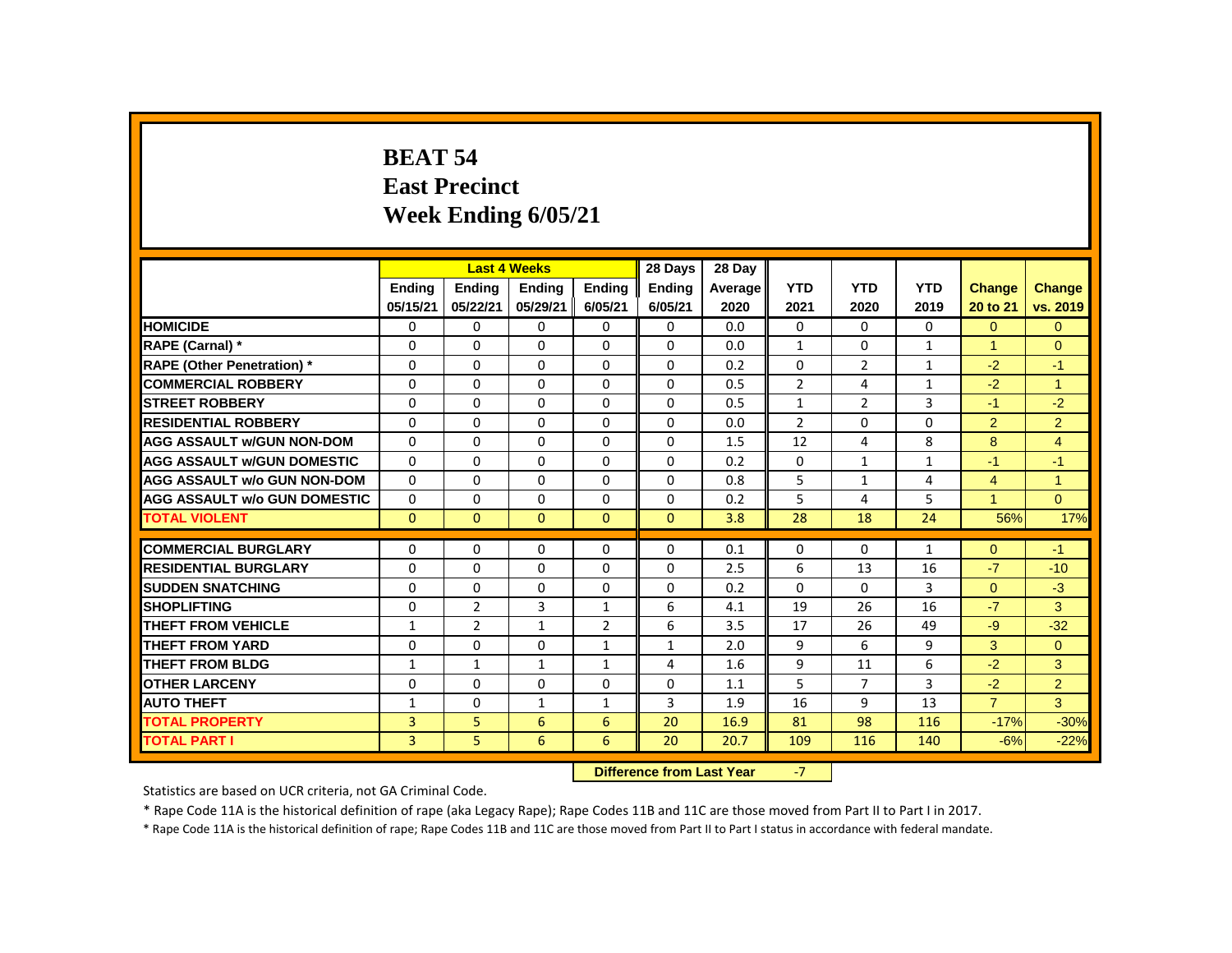# **BEAT 55 East Precinct Week Ending 6/05/21**

|                                     |                |               | <b>Last 4 Weeks</b> |                | 28 Days                   | 28 Dav  |                |                |                |                      |                      |
|-------------------------------------|----------------|---------------|---------------------|----------------|---------------------------|---------|----------------|----------------|----------------|----------------------|----------------------|
|                                     | <b>Endina</b>  | <b>Endina</b> | <b>Ending</b>       | <b>Ending</b>  | <b>Ending</b>             | Average | <b>YTD</b>     | <b>YTD</b>     | <b>YTD</b>     | <b>Change</b>        | Change               |
|                                     | 05/15/21       | 05/22/21      | 05/29/21            | 6/05/21        | 6/05/21                   | 2020    | 2021           | 2020           | 2019           | 20 to 21             | vs. 2019             |
| <b>HOMICIDE</b>                     | 0              | $\Omega$      | $\Omega$            | $\Omega$       | $\Omega$                  | 0.2     | $\Omega$       | 1              | $\Omega$       | $-1$                 | $\overline{0}$       |
| <b>RAPE (Carnal) *</b>              | $\Omega$       | $\Omega$      | $\Omega$            | $\Omega$       | $\Omega$                  | 0.0     | $\Omega$       | $\Omega$       | $\overline{2}$ | $\Omega$             | $-2$                 |
| <b>RAPE (Other Penetration) *</b>   | $\mathbf{0}$   | $\Omega$      | $\Omega$            | $\Omega$       | 0                         | 0.0     | $\Omega$       | $\Omega$       | $\Omega$       | $\Omega$             | $\overline{0}$       |
| <b>COMMERCIAL ROBBERY</b>           | $\Omega$       | $\Omega$      | $\mathbf{1}$        | $\Omega$       | $\mathbf{1}$              | 0.2     | $\mathbf{1}$   | $\mathbf{0}$   | $\Omega$       | $\blacktriangleleft$ | $\overline{1}$       |
| <b>STREET ROBBERY</b>               | $\Omega$       | $\Omega$      | $\Omega$            | $\Omega$       | $\Omega$                  | 0.2     | $\Omega$       | $\overline{2}$ | $\mathbf{1}$   | $-2$                 | $-1$                 |
| <b>RESIDENTIAL ROBBERY</b>          | $\Omega$       | 0             | 0                   | $\mathbf 0$    | 0                         | 0.1     | $\mathbf 0$    | $\mathbf{0}$   | $\Omega$       | $\overline{0}$       | $\overline{0}$       |
| <b>AGG ASSAULT w/GUN NON- DOM</b>   | $\Omega$       | $\Omega$      | $\Omega$            | $\Omega$       | $\Omega$                  | 0.5     | $\mathbf{1}$   | $\mathbf{1}$   | $\overline{2}$ | $\Omega$             | $-1$                 |
| <b>AGG ASSAULT W/GUN DOMESTIC</b>   | $\Omega$       | $\Omega$      | $\Omega$            | $\Omega$       | 0                         | 0.1     | $\Omega$       | $\Omega$       | 3              | $\overline{0}$       | $-3$                 |
| <b>AGG ASSAULT w/o GUN NON-DOM</b>  | $\Omega$       | $\Omega$      | $\Omega$            | $\Omega$       | $\Omega$                  | 0.2     | $\overline{2}$ | $\Omega$       | $\mathbf{1}$   | $\overline{2}$       | $\overline{1}$       |
| <b>AGG ASSAULT w/o GUN DOMESTIC</b> | $\mathbf{1}$   | $\Omega$      | $\Omega$            | $\Omega$       | $\mathbf{1}$              | 0.5     | $\overline{2}$ | $\overline{2}$ | 4              | $\overline{0}$       | $-2$                 |
| <b>TOTAL VIOLENT</b>                | $\mathbf{1}$   | $\mathbf{0}$  | $\mathbf{1}$        | $\Omega$       | 2 <sup>1</sup>            | 2.0     | 6              | 6              | 13             | 0%                   | $-54%$               |
| <b>COMMERCIAL BURGLARY</b>          | $\Omega$       | $\Omega$      | $\Omega$            | $\Omega$       | $\Omega$                  | 0.2     | 3              | $\overline{2}$ | $\overline{2}$ | 1                    | $\blacktriangleleft$ |
| <b>RESIDENTIAL BURGLARY</b>         | $\Omega$       | $\Omega$      | $\Omega$            | $\Omega$       | $\Omega$                  | 0.6     | 6              | 5              | 9              | 1                    | $-3$                 |
| <b>SUDDEN SNATCHING</b>             | $\Omega$       | $\Omega$      | $\Omega$            | $\Omega$       | $\Omega$                  | 0.0     | $\Omega$       | $\Omega$       | $\mathbf{1}$   | $\Omega$             | $-1$                 |
| <b>SHOPLIFTING</b>                  | 3              | 6             | $\mathbf{1}$        | 4              | 14                        | 9.7     | 91             | 80             | 98             | 11                   | $-7$                 |
| <b>THEFT FROM VEHICLE</b>           | $\Omega$       | $\Omega$      | $\overline{2}$      | $\Omega$       | $\overline{2}$            | 2.5     | 12             | 13             | 17             | $-1$                 | $-5$                 |
| <b>THEFT FROM YARD</b>              | $\mathbf{0}$   | $\Omega$      | $\Omega$            | $\Omega$       | $\Omega$                  | 1.1     | 5              | $\overline{7}$ | 9              | $-2$                 | $-4$                 |
| <b>THEFT FROM BLDG</b>              | $\Omega$       | $\Omega$      | $\Omega$            | $\mathbf 0$    | $\Omega$                  | 1.1     | 4              | $\overline{7}$ | $\overline{7}$ | $-3$                 | $-3$                 |
| <b>OTHER LARCENY</b>                | $\Omega$       | $\Omega$      | $\Omega$            | $\mathbf{1}$   | 1                         | 0.2     | 3              | $\overline{2}$ | $\overline{2}$ | $\mathbf{1}$         | $\overline{1}$       |
| <b>AUTO THEFT</b>                   | $\Omega$       | $\Omega$      | $\Omega$            | $\overline{2}$ | $\overline{2}$            | 1.1     | 12             | 5              | 4              | $\overline{7}$       | 8                    |
| <b>TOTAL PROPERTY</b>               | 3              | 6             | $\overline{3}$      | $\overline{7}$ | 19                        | 16.5    | 136            | 121            | 149            | 12%                  | $-9%$                |
| <b>TOTAL PART I</b>                 | $\overline{4}$ | 6             | $\overline{4}$      | $\overline{7}$ | 21                        | 18.5    | 142            | 127            | 162            | 12%                  | $-12%$               |
|                                     |                |               |                     |                | Difference from Lost Vear |         | 4E             |                |                |                      |                      |

 **Difference from Last Year** 15

Statistics are based on UCR criteria, not GA Criminal Code.

\* Rape Code 11A is the historical definition of rape (aka Legacy Rape); Rape Codes 11B and 11C are those moved from Part II to Part I in 2017.